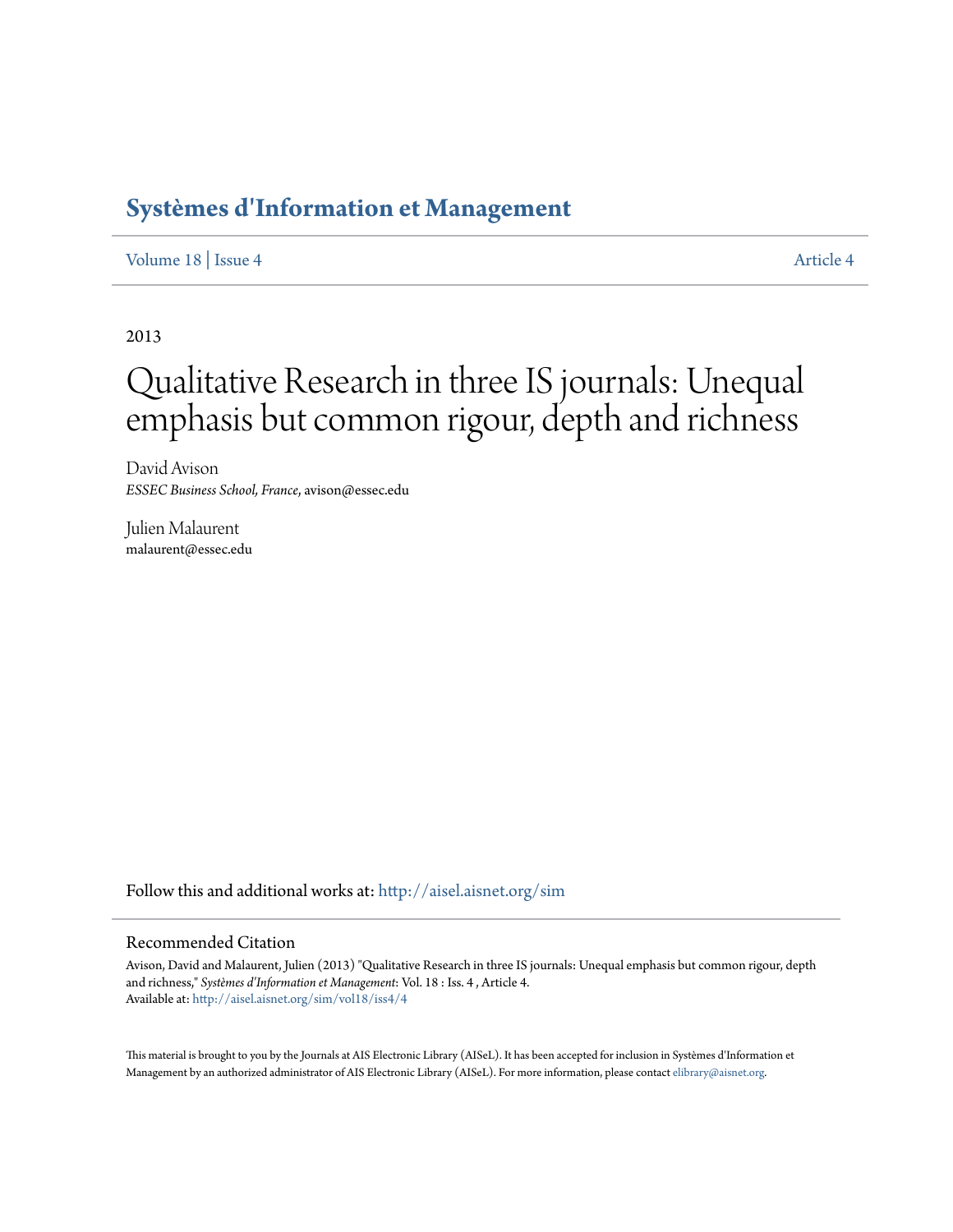Avison and Malaurent: Qualitative Research in three IS journals: Unequal emphasis but c

# **Qualitative Research in three IS journals: Unequal emphasis but common rigour, depth and richness**

## *David AVISON & Julien MALAURENT*

ESSEC Business School, Paris

#### **ABSTRACT**

*In this paper we attempt to show the actual and potential contribution of qualitative research in information systems. We looked at two recent volumes (2011-12) of MISQ, EJIS and SIM and found that there were a low proportion of qualitative papers in MISQ, a balance of qualitative to quantitative papers in EJIS and a high proportion of qualitative papers in SIM. We illustrate the contributions of qualitative research in IS through discussing nine papers (three from each journal) in some detail and then the other qualitative papers in these issues (61 of 217 papers in total) in the discussion section. A variety of methods, theories and contributions to research and practice are discussed. The depth, rigour and detail of many qualitative research studies are impressive and make such work convincing to the reader. Some suggestions are made to increase the profile of qualitative research in information systems.* 

**Keywords:** qualitative research, research methods, case study, action research, critical research

*N° 4 – Vol. 18 – 2013 75*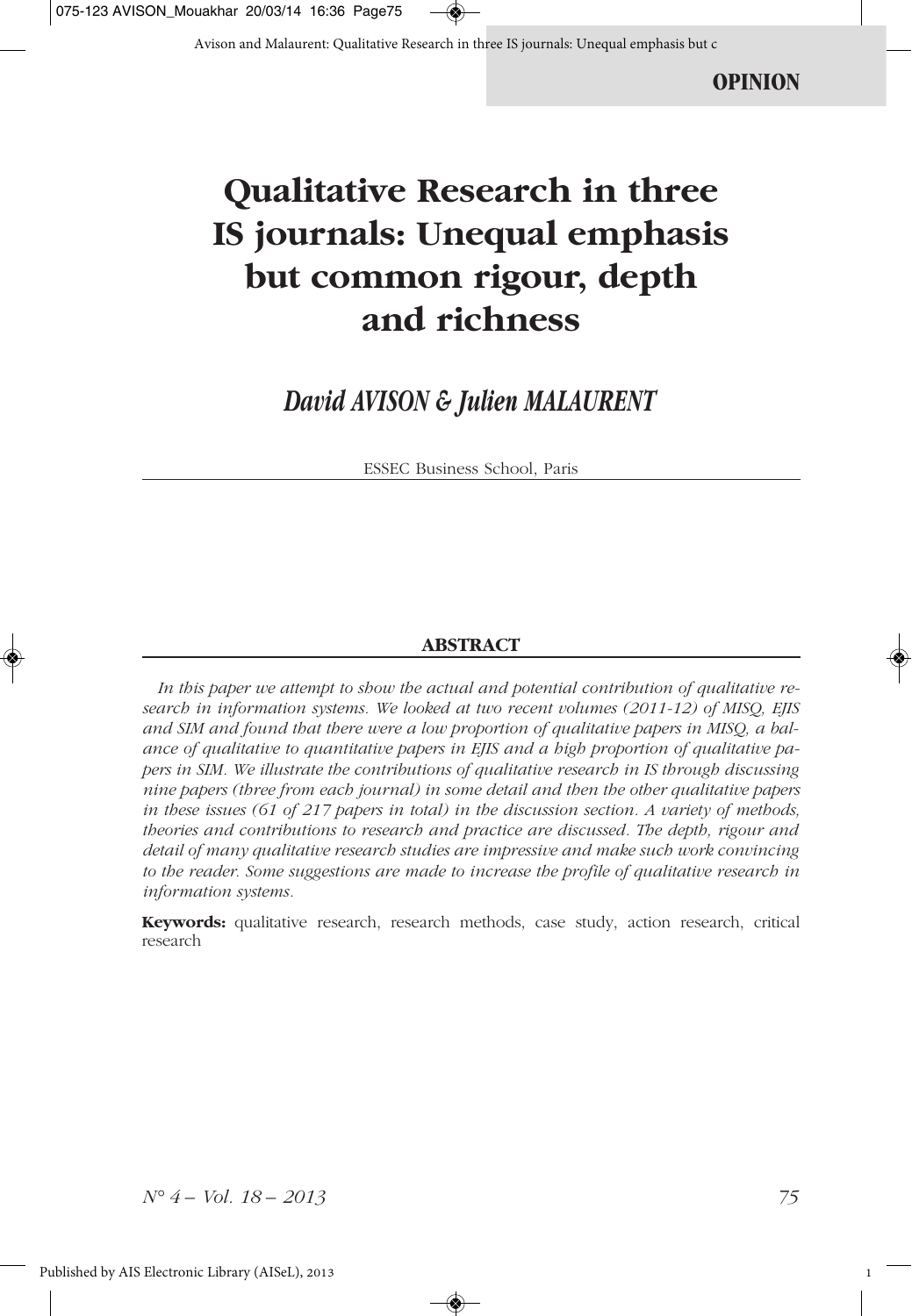075-123 AVISON\_Mouakhar 20/03/14 16:36 Page76

*Systèmes d'Information et Management, Vol. 18 [2013], Iss. 4, Art. 4*

SYSTÈMES D'INFORMATION ET MANAGEMENT

## **RÉSUMÉ**

*Dans cet article nous tentons de démontrer le potentiel des approches qualitatives en systèmes d'information. A travers un examen des deux derniers volumes complets (2011-12) des revues MISQ, EJIS et SIM nous dressons d'abord le constat qu'il existe une faible proportion d'articles utilisant des approches qualitatives dans la revue MISQ, un relatif équilibre entre approches qualitatives et quantitatives dans la revue EJIS, et une forte proportion d'articles construits sur des approches qualitatives dans la revue SIM. Nous illustrons ensuite le potentiel de telles démarches en analysant neuf articles en détail (trois de chaque revue), mais aussi à travers une revue plus générale de tous les articles qualitatifs publiés durant cette période (61 sur 217 des articles publiés). Cette analyse met en avant une variété de méthodes, mais aussi de théories et de contributions (tant pratiques que théoriques) utilisées. Cette analyse nous permet de démontrer que la profondeur, la rigueur et le détail de chaque article utilisant de telles approches sont autant d'éléments convaincants pour le lecteur. Enfin, nous proposons quelques suggestions afin d'augmenter la visibilité de la recherche qualitative en Systèmes d'information.*

**Mots-clés :** recherche qualitative, méthodologies de recherche, étude de cas, recherche-action, recherche critique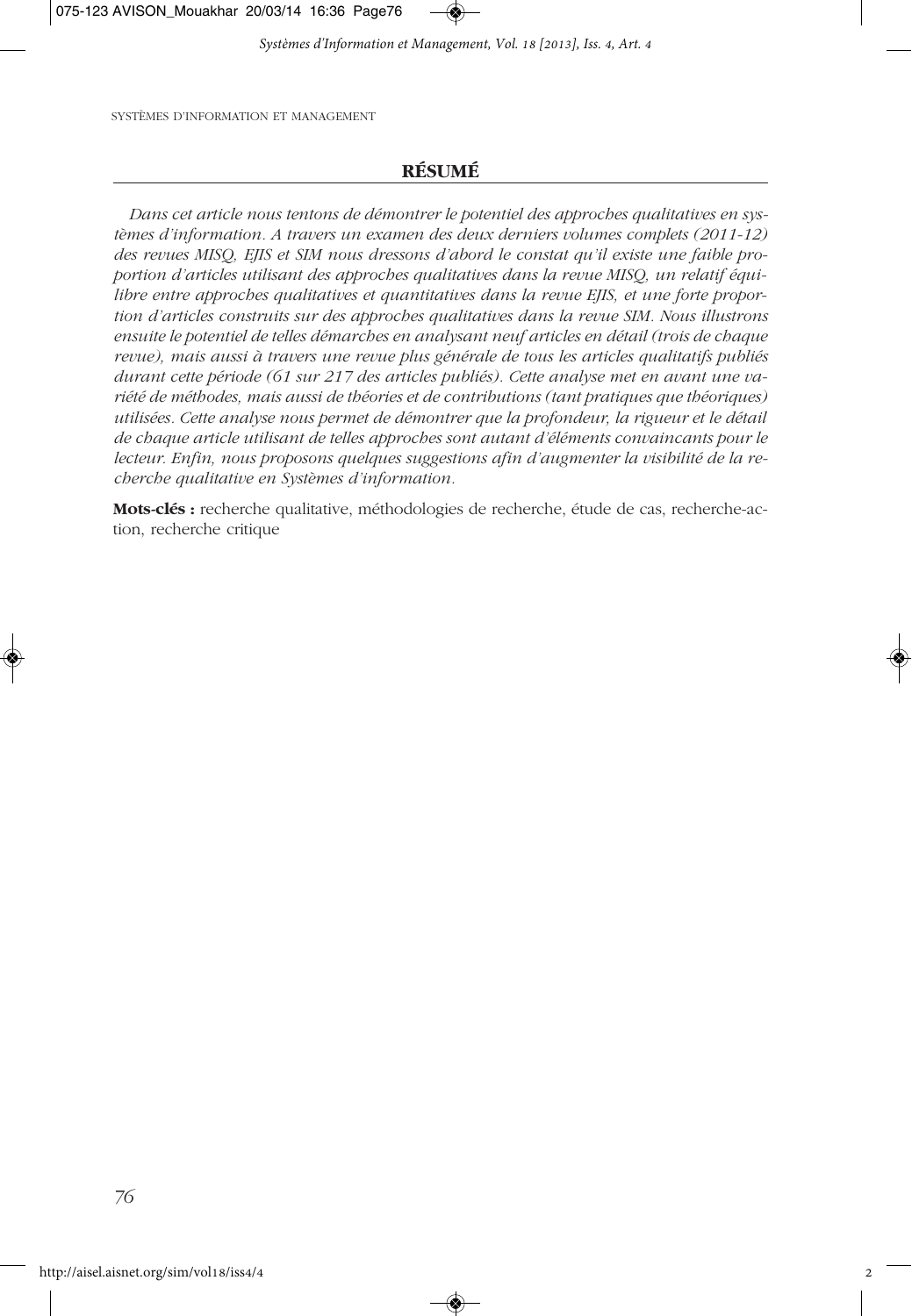

Avison and Malaurent: Qualitative Research in three IS journals: Unequal emphasis but c

QUALITATIVE RESEARCH IN THREE IS JOURNALS…

#### **I. INTRODUCTION**

There are a number of ways to classify research in information systems, none of which is satisfactory for all purposes. Dualistic classifications include empirical and non-empirical (where in the former, research is carried out using real-life data, frequently in the organisational settings in IS research, and the latter encompasses theoretical, conceptual, essays, literature reviews and opinion pieces where empirical research is minimized), positivistic and interpretive (the former assumes there are objective facts to be discovered whereas the latter assumes the world researched is subjective and open to different interpretations), and scientific and systemic (where in the former the researcher reduces complexity for understanding and in the latter the researcher tries to understand the whole complexity).

In this paper we start with the wellused dualistic classification of quantitative and qualitative. In 2012, there were two special issues of the European Journal of Information Systems (EJIS) devoted to each of these (volume 21, issues 1 and 2 respectively). We broadly define quantitative research as that which uses statistical data collection and analytical techniques and qualitative research as that which applies alternative techniques. Myers and Avison (2002) provide a more detailed contrast of the two approaches:

"Quantitative research methods were originally developed in the natural sciences to study natural phenomena. Examples of quantitative methods … include survey methods, laboratory experiments, formal methods (for example, econometrics) and numerical

methods such as mathematical modelling. Qualitative research methods were developed in the social sciences to enable researchers to study social and cultural phenomena. They are designed to help us understand people and the social and cultural contexts within which they live. Examples of qualitative methods are action research, case study research and ethnography. Qualitative data sources include observation and participant observation (fieldwork), interviews and questionnaires, documents and texts, and the researcher's impressions and reactions."

Although qualitative researchers might be seen as a disparate group who have many disagreements among themselves, they do perhaps share a common stance against methodological monism, that is, quantitative research being seen by some as the only valid scientific research. For example, early editorials of the Management Information Systems Quarterly (MISQ) would suggest that quantitative research was indeed seen as the only valid research in information systems. This view has changed, especially with the choice of Allen Lee as editor of MISQ from 1999 to 2001, and this is evidenced most recently by the special issue of MISQ on qualitative research (volume 37, issue 4, December 2013).

A study of the literature about research approaches and, indeed, looking at IS research papers themselves soon makes such simple classifications somewhat questionable. To give one example showing such difficulties, we see design science research as fundamentally different to both quantitative and qualitative research. Design science re-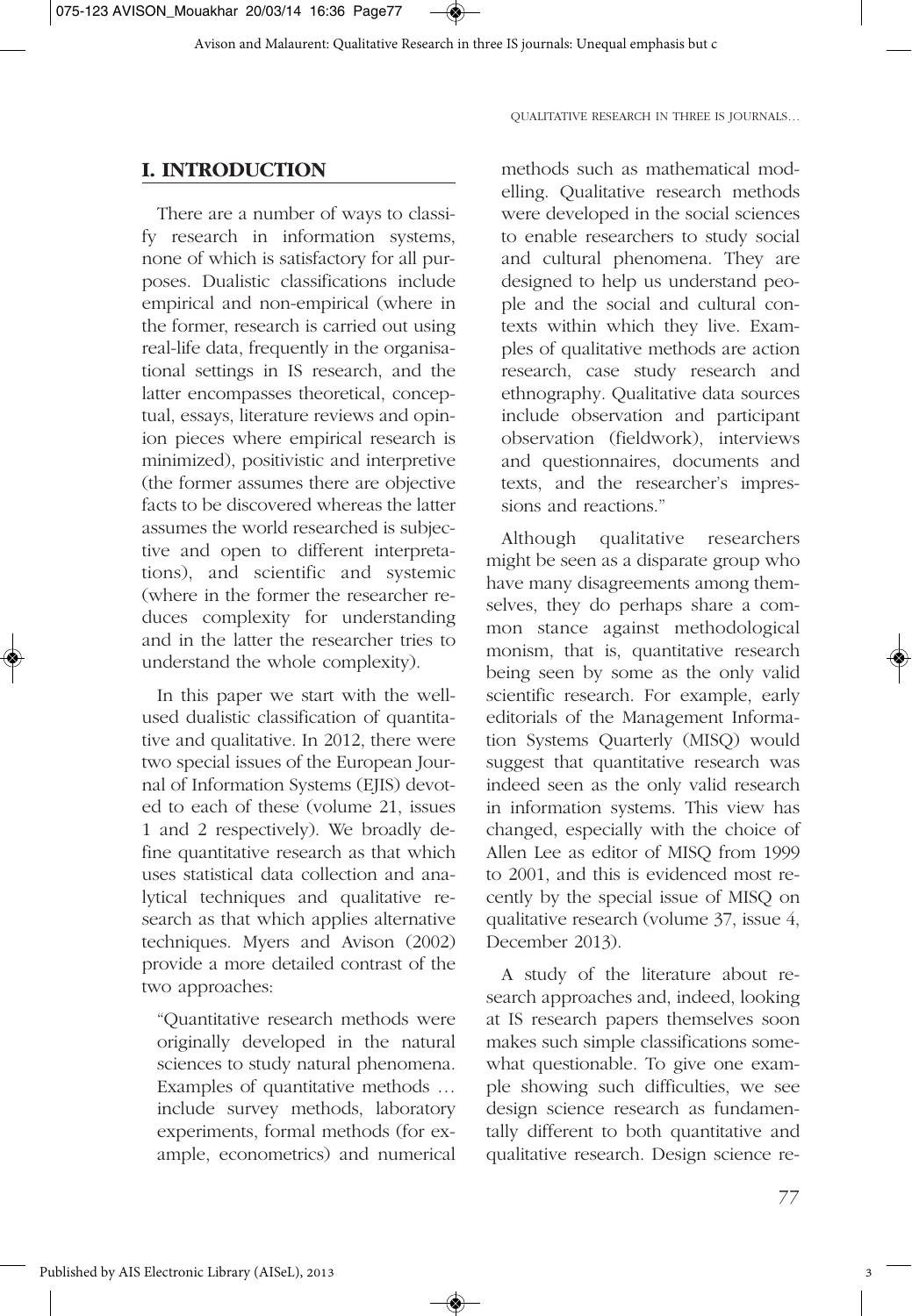*Systèmes d'Information et Management, Vol. 18 [2013], Iss. 4, Art. 4*

SYSTÈMES D'INFORMATION ET MANAGEMENT

search has become much more accepted in information systems as evidenced by a number of journal special issues, including that of the MISQ (volume 32, issue 4, 2008). As Vaishnavi & Kuechner (living) states: "Design science research involves the creation of new knowledge through design of novel or innovative artifacts … and analysis of their use and/or performance". These artefacts include algorithms and systems design methodologies. Design science stems mainly from engineering and computer science, whereas qualitative research stems more from the social sciences, management and organisation disciplines. Interestingly the Association for Information Systems (AIS, 2013), at least as seen from the research part of their website, would seem to concur with this three-way split (Myers (living); Straub, Gefen, & Boudreau, (living); and Vaishnavi & Kuechner (living) for qualitative, quantitative and design science research respectively).

However, some would not agree with our view and would evidence, for example, the links between action research (which we argue lies within qualitative research) and design research (Sein, Henfridsson, Purao, Rossi, & Lindgren, 2011). Indeed, Sarker, Xiao, & Beaulieu (2013) exclude action research from their qualitative study. We argue, however, that whereas action research emphasises the human and organizational aspects of a change process and falls within qualitative research, design science research emphasises designing and producing a quality artefact.

As exemplar of the difficulties in classification, the paper of Sein et al. (2011) suggests the incorporation of action research into design research ('action design research'), emphasising a modification of design research and therefore we have classified it there. But this modification serves to make design research take more into account organisation aspects, and thus making it more akin to qualitative research!

Another example of these difficulties is provided in the very first paper that we examined in MISQ, the first paper of 2011 (Dean, Lowry & Humpherys, 2011). Is it quantitative or an opinion piece? It is both! It is clearly quantitative having at its centre a statistical analysis of IS journals and tenure productivity. But it is clearly also an opinion piece (and is in the 'Issues and Opinions' section of MISQ). Our view was that its main contribution lay in its discussion of an important issue rather than in its contribution as a quantitative piece. We had many discussions about where to place a number of the 217 papers in our context (including this one which we finally categorized as an opinion piece).

This brief discussion of the action research and design research paper and the quantitative and opinion paper does highlight the difficulties of classifying some papers. Although we would defend the general trends shown in our analysis regarding research approaches espoused in the three journals that we discuss later, we accept that a small number of papers might be placed elsewhere by other researchers. An abstract and/or keyword search would not be sophisticated enough to do this research. The papers need to be read in full. Such a classification is not an exact 'scientific process' and is itself subject to interpretation.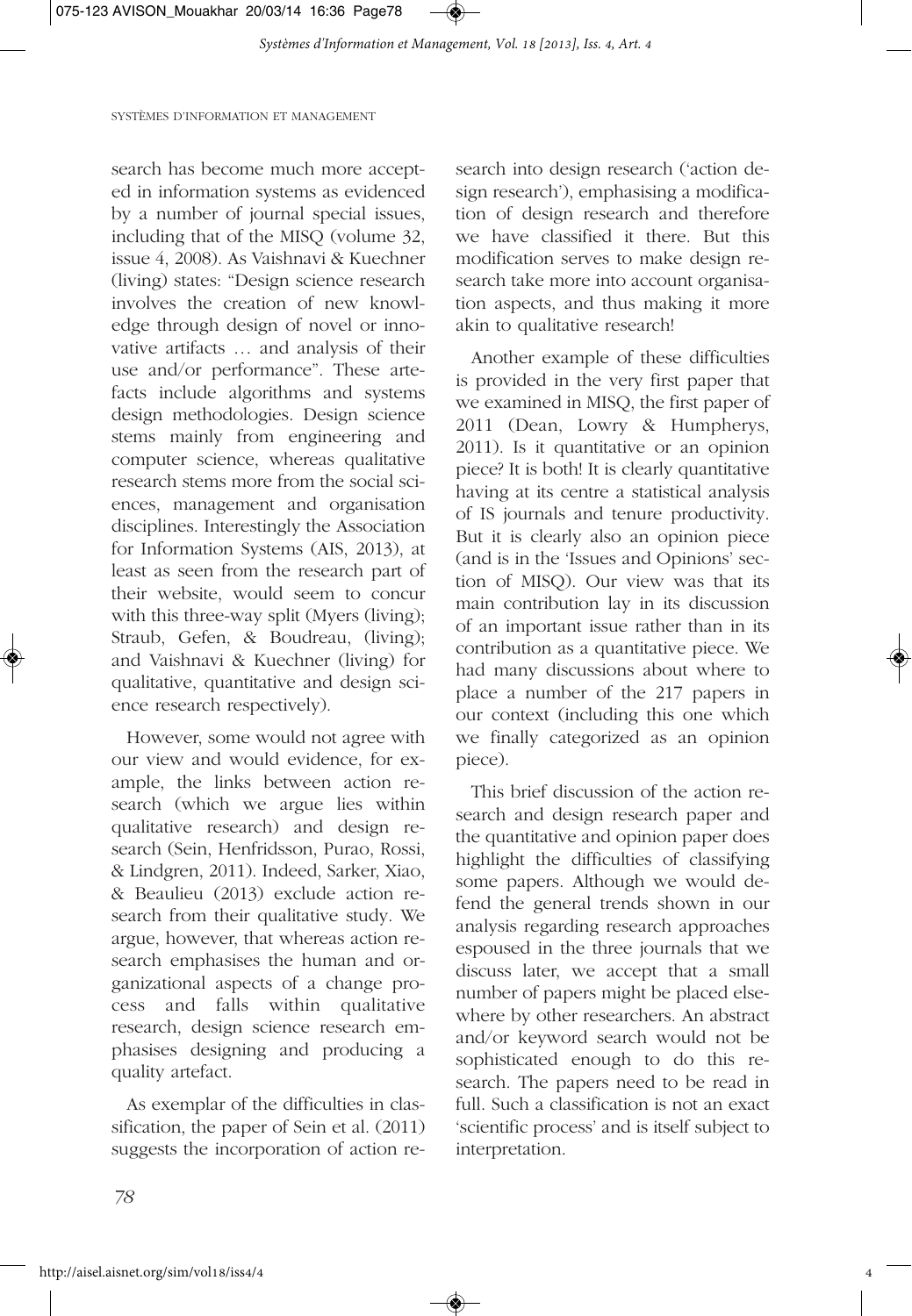Avison and Malaurent: Qualitative Research in three IS journals: Unequal emphasis but c

QUALITATIVE RESEARCH IN THREE IS JOURNALS…

Although quantitative research is positivist, qualitative research can be positivist or interpretive, depending on the philosophical stance of the researcher. Myers & Avison (2002) add critical research (see, for example, Wynn & Williams, 2012) to the dualist view of qualitative research as being either positivist or interpretive. In critical research researchers take a critical look at society and attempt to improve peoples' lives. We look later at examples of critical research and action research as well as case study research.

There has been much written about the imbalance in the leading journals with regard to the perceived emphasis on quantitative research. It is not our purpose to provide a reading list to this debate as we wish to look positively at recent contributions and the potential of qualitative research. But a brief tour of this debate might start with Galliers & Land (1987); Hirschheim & Klein (1989); McFarlan, (1984) and Mumford, Hirschheim, Fitzgerald, & Wood-Harper (1985) which are representative of those arguing for greater variety in information systems research and, in particular, for a greater balance of quantitative and qualitative research published. These were all published well over 25 years ago!

Chen & Hirschheim (2004) also bemoan the (then) current state where quantitative research dominates qualitative and positivist research dominates interpretive. The authors argued for changes in the journal and tenure-promotion systems, as they were both seen as barriers to 'alternative' paradigms, that is, non-quantitative research. In other words, if qualitative researchers find difficulty getting their work published in the top journals and are less favoured by senior staff on promotion panels, then it discourages such research. In this paper we hope to highlight qualitative research and its rigour and relevance and therefore the loss in terms of contributions to research and practice of such discouragement.

Our view, supported by our recent two-year snapshot below, is that there is still an imbalance in the North American oriented journals. According to Sarker et al. (2013), this is being corrected, though we did not find convincing evidence judged by our MISQ findings. However, this imbalance is not and has not been evident in the Europeanbased journals. Nevertheless, the purpose of this paper is to show the actual and potential contributions of qualitative research, to give a positive view, not to bemoan either the 2004 imbalance discussed by Chen & Hirschheim (2004) or the present imbalance as we perceive it.

#### **II. JOURNAL COMPARISONS**

In this research we looked at all papers in three journals over a two-year period, 2011 and 2012. These two years represent the latest complete volumes at the time of writing from which we could discuss some of the recent contributions of qualitative research. (12 'classic' qualitative research papers are to be found in Myers & Avison, 2002). We chose the leading journal in the field (MIS Quarterly (MISQ)), a leading European journal (European Journal of Information Systems (EJIS)) and the leading French equivalent (Systèmes d'Information et Management (SIM)).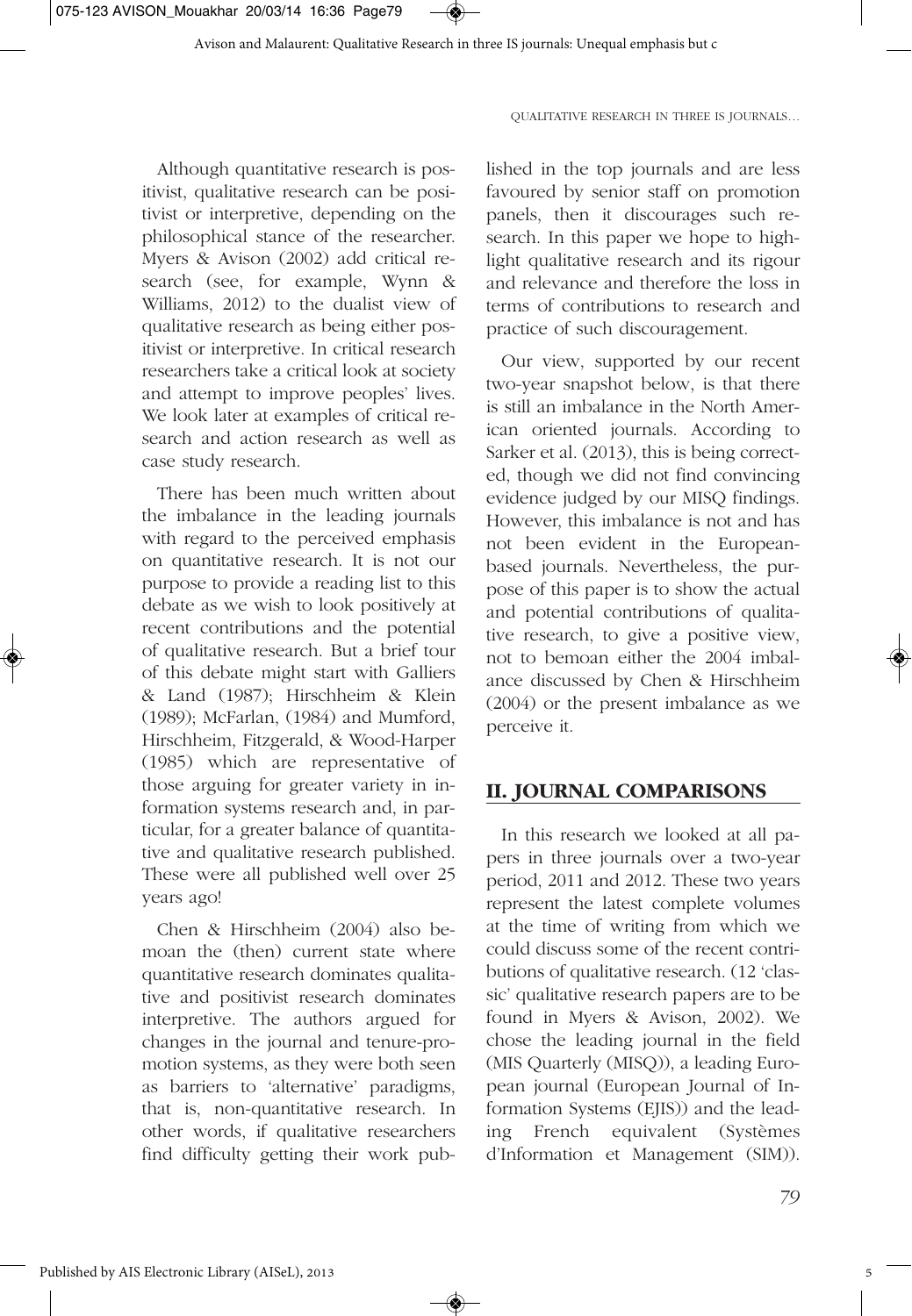*Systèmes d'Information et Management, Vol. 18 [2013], Iss. 4, Art. 4*

#### SYSTÈMES D'INFORMATION ET MANAGEMENT

MISQ is the leading IS journal as listed in the Financial Times index. We chose EJIS rather than the Information Systems Journal (ISJ) – both are listed in the Senior Scholars' basket of 6 or 8 top IS international research journals (AIS, Living) – as the ISJ is seen to be particularly receptive to qualitative research (Galliers & Huang, 2011). Information Technology & People is another journal that specialises in qualitative research. SIM is not the only French IS journal, but the most widely known and recognized by the French IS community. It is sponsored by the Association for Information and Management (AIM) the French association for information systems. It is also one of the oldest European IS journals.

Thus we looked at 107 papers in MISQ, 81 in EJIS and 29 in SIM (217 papers in all). It would not be adequate to do a search of abstracts and/or keywords as these frequently do not indicate the research method (even as broad as quantitative or qualitative). But in any case we wanted to look at the papers in much more depth, looking at particular methods within the broad research approach, theories used and so on. For the 61 qualitative papers themselves (10 papers in MISQ, 30 in EJIS and 21 in SIM), we look in much more detail as we want to show, for example, the variety of methods within this overall category and their contributions to both theory and practice.

Table 1, adapted from that in De Vaujany et al. (2011), gives an overview of the orientations of the three journals. All three journals are general IS research journals, that is, they do not explicitly favour one research approach to another. Although MISQ is an international journal in some respects, it is USsponsored and all eleven of its editorsin-chief have been based in North America, apart from Ron Weber (Australia). EJIS aims to have a European focus, although it is open to diversity. Nevertheless, as stated by De Vaujany et al. (2011) and repeated in Table 1, its actual (rather than espoused) diversity has been somewhat limited. (In terms of 'breaking the mould' we therefore particularly welcome the EJIS special issue call on alternative genres (Avital, Mathiassen, & Schultze, 2013)). We chose SIM as a national journal publishing most articles in French and therefore likely to be independent of the mainstream. As we see below, recent volumes suggest that this independence has led to a majority of qualitative papers.

Table 2 provides an overview of the three journals over the two-year period. This summary is taken from the detailed table provided in the appendix. The latter lists each of the papers in the three journals by journal-volume-issue, authors, broad topic, research approach (and method within the overall approach) and use of theory, for example, to help make sense of the data (which theories are important in the paper), whether the paper is about theory building and, indeed, whether there is any explicit theory mentioned in the paper.

What is striking in Table 2 is the comparatively low proportion of qualitative research in the leading IS journal (MISQ) and the significantly higher proportion of qualitative research in the leading French IS journal (SIM). EJIS, reflecting to some extent the European tradition, even though it is regarded as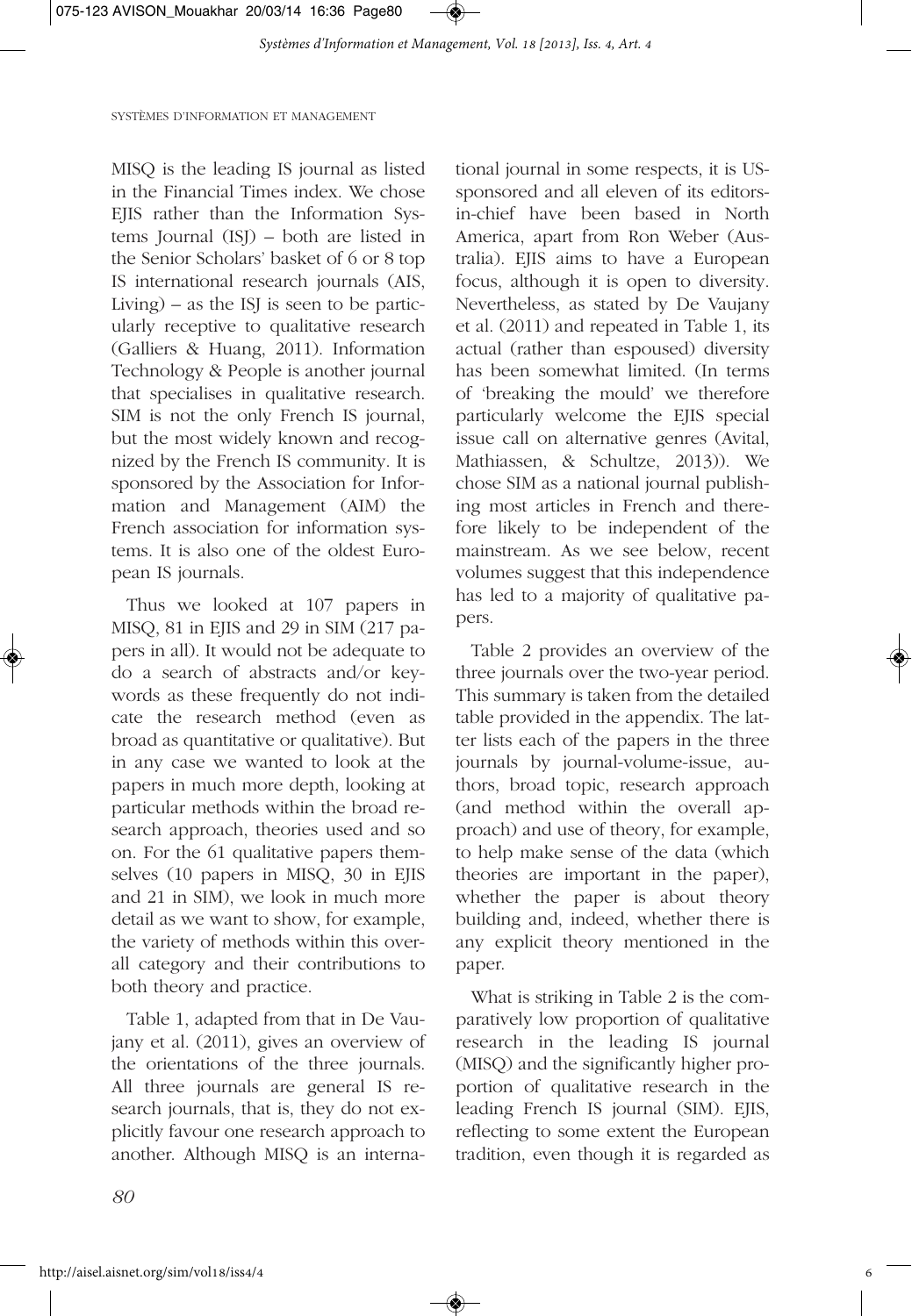Table 1: Overview of MISO. EIIS and SIM (adapted from (De Vaujany, Walsh. & Mitev. 2011)) **Table 1: Overview of MISQ, EJIS and SIM (adapted from (De Vaujany, Walsh, & Mitev, 2011))**

Published by AIS Electronic Library (AISeL), 2013

| SIM 1996            | F Rowe, Y Pigneur, R Meissonier                                                                                                                      | aims to be addressed in the broader perspec-<br>tive of management science. The goals are<br>information systems in French and to develop<br>nity. Rowe and Reix (founder) stated in their<br>first editorial (1996) that SIM aims to be rec-<br>ognized as the reference journal published in<br>twofold: to promote scientific knowledge by<br>the publication research works in the field of<br>a forum for exchange between the academic<br>French in the field of information systems. IS<br>Joint project with AIM Francophone commu-<br>world and practitioners.                                                                                                                                                                                                  | the performance and characterize information<br>interpretation of information made by the ac-<br>tors in their monitoring activities, communi-<br>cation, creation and development of knowl-<br>systems in both their genesis and in terms of<br>edge, and (c) describe and analyze how the<br>actors take on the information technology<br>and which they, in turn, modify the coordina-<br>SIM has three scientific objectives: (a) assess<br>usage (b) describe and analyze the process of<br>tion mechanisms between actors and socio-<br>cultural norms. |
|---------------------|------------------------------------------------------------------------------------------------------------------------------------------------------|--------------------------------------------------------------------------------------------------------------------------------------------------------------------------------------------------------------------------------------------------------------------------------------------------------------------------------------------------------------------------------------------------------------------------------------------------------------------------------------------------------------------------------------------------------------------------------------------------------------------------------------------------------------------------------------------------------------------------------------------------------------------------|---------------------------------------------------------------------------------------------------------------------------------------------------------------------------------------------------------------------------------------------------------------------------------------------------------------------------------------------------------------------------------------------------------------------------------------------------------------------------------------------------------------------------------------------------------------|
| י<br>י<br>EIIS 2001 |                                                                                                                                                      | iated to UK Operations Research Society.<br>European focus. Joint project with ECIS. Affil-<br>and applied in US business schools and com-<br>panies; demonstrates the fallacies of much of<br>'Wide ranging debate incorporating the eco-<br>countries; applying European traditions of re-<br>development to the ICT policies in European<br>problems; challenge the models developed<br>from the role of the labour process in systems<br>technical, organizational and social aspects;<br>what is frequently preached' (taken from first<br>search to both theoretical and practical<br>editorial, Liebenau & Smithson, 1991)<br>nomic,                                                                                                                              | first rate research articles by academics, but<br>systems for a global audience. We encourage<br>tive on the theory and practice of information<br>also case studies and reflective articles by<br>practitioners. We provide a critical view on<br>EJIS provides a distinctive European perspec-<br>technology, development, implementation,<br>strategy, management and policy.                                                                                                                                                                              |
| MISO 1977           | ickson, W R King, W McFarlan, J Emery, R Paul, R Baskerville, F Rowe<br>B Ives, R Zmud, A Lee, R Weber, C Saunders.<br>D Straub, P B Goes<br>ΑÖ<br>Ο | (1977) stated in the first editorial: 'Our<br>tween theory and practice, and much debate<br>about rigour and relevance. There is an over-<br>Management and practitioner-oriented. Dick-<br>major goals are to be managerially oriented<br>search. Although claimed to be 'international',<br>vide a vehicle for researchers working in the<br>information systems field to communicate<br>all dominance of positivist/quantitative re-<br>and to offer something of benefit to the prac-<br>there has been increasing tensions be-<br>titioner. At the same time, we intend to pro-<br>there is a US focus with US sponsorship, a<br>largely US board and all but one EIC (Weber)<br>each other and with practitioners'.<br>North American-based)<br>with<br>son<br>But | ics of IT with managerial, organizational<br>affecting the IS field as a whole are also in the<br>resources, and the use, impact, and eco-<br>societal implications. Professional issues<br>The editorial objective of the MISQ is the en-<br>hancement and communication of knowl-<br>edge concerning the development of IT-<br>based services, the management of IT<br>purview of the journal<br>nomi<br>and                                                                                                                                                |
| Date of creation    | Editors in chief (in order<br>of succession)                                                                                                         | Key aspects of the initial<br>editorial statements                                                                                                                                                                                                                                                                                                                                                                                                                                                                                                                                                                                                                                                                                                                       | Aims and Scope 2013                                                                                                                                                                                                                                                                                                                                                                                                                                                                                                                                           |

◈

QUALITATIVE RESEARCH IN THREE IS JOURNALS…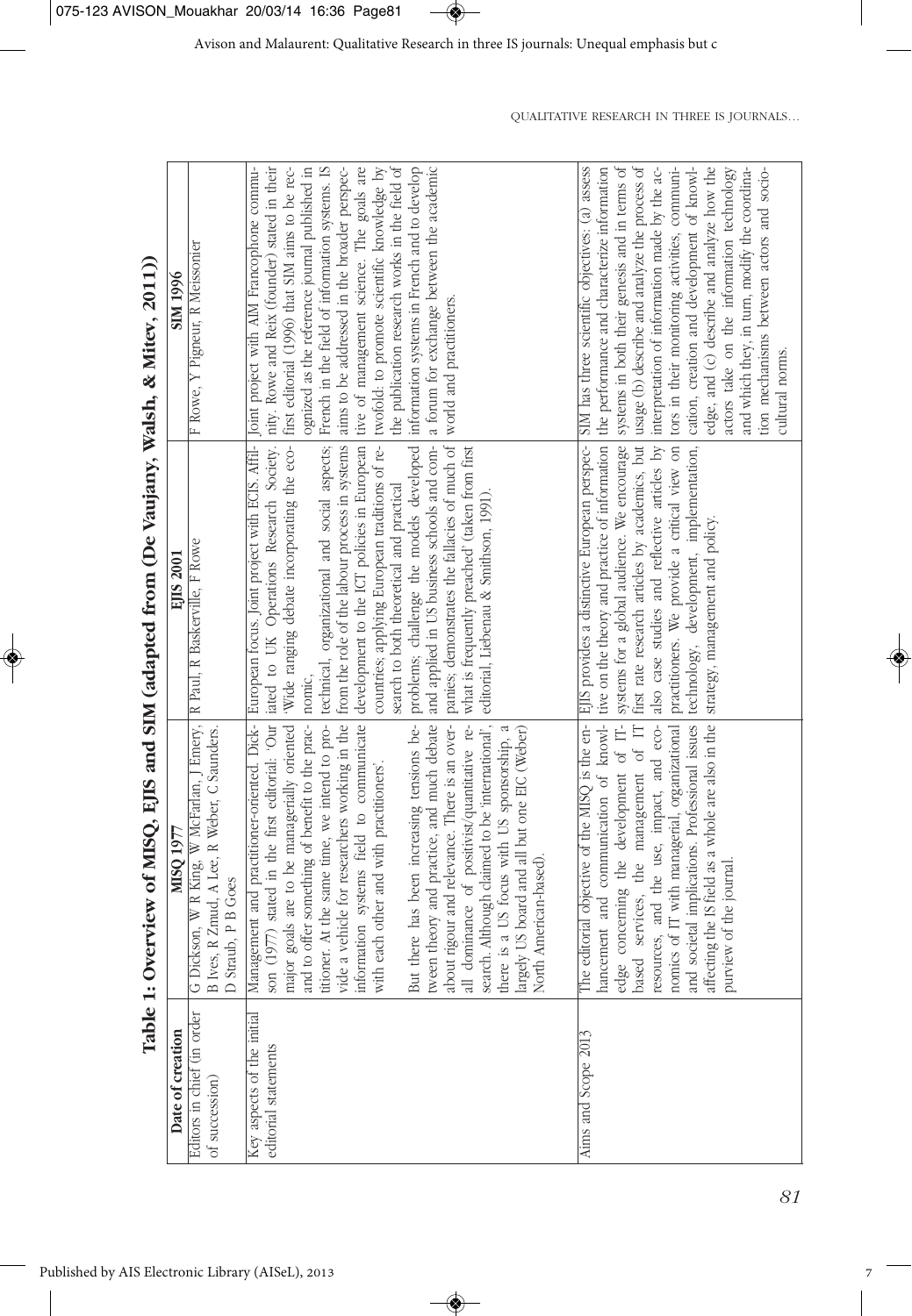| I<br>I<br>$\frac{1}{2}$                                                                              |  |
|------------------------------------------------------------------------------------------------------|--|
|                                                                                                      |  |
|                                                                                                      |  |
|                                                                                                      |  |
|                                                                                                      |  |
| <b>THAN TANK</b>                                                                                     |  |
| f MISO FIIS and SIM (adapted from CDe Vanjany Walsh & Mitey 2<br>I<br><b>The Second Second Party</b> |  |
|                                                                                                      |  |
|                                                                                                      |  |
| i<br>I<br>I<br>I                                                                                     |  |
| )<br> }                                                                                              |  |
|                                                                                                      |  |
|                                                                                                      |  |
| "Table 1: Overview of M.                                                                             |  |
|                                                                                                      |  |
|                                                                                                      |  |
|                                                                                                      |  |
| ļ                                                                                                    |  |
|                                                                                                      |  |
|                                                                                                      |  |
|                                                                                                      |  |
|                                                                                                      |  |
|                                                                                                      |  |

| Date of creation | MISO 1977                                                                                                                                                                                                                         | EJIS 2001                                                                                                                                                                                                                         | SIM 1996                                         |
|------------------|-----------------------------------------------------------------------------------------------------------------------------------------------------------------------------------------------------------------------------------|-----------------------------------------------------------------------------------------------------------------------------------------------------------------------------------------------------------------------------------|--------------------------------------------------|
|                  | Further author comments   MISQ has a more global focus than originally   EJIS has a European focus but is open to non-   SIM is the major reference journal of Franco-<br>  (but the US remains very present, both with   Europea |                                                                                                                                                                                                                                   |                                                  |
|                  |                                                                                                                                                                                                                                   |                                                                                                                                                                                                                                   |                                                  |
|                  |                                                                                                                                                                                                                                   | regards to the nationality of board members composition of the board). Nonetheless, the from French speaking Canada etc. as well as                                                                                               |                                                  |
|                  |                                                                                                                                                                                                                                   | and sponsorship). It is now more open to diversity of epistemological stances and the France) for business and management. SIM                                                                                                    |                                                  |
|                  |                                                                                                                                                                                                                                   |                                                                                                                                                                                                                                   |                                                  |
|                  |                                                                                                                                                                                                                                   | qualitative research (particularly during Allen   elaboration of a European perspective on 1S   represents a clear break from computer sci-<br>Lee's period as editor) but the diversity of   is still very modest. This ambitiou |                                                  |
|                  |                                                                                                                                                                                                                                   | epistemological stances is still very modest in been difficult to put into practice as EJIS at- this paper itself evidences). However its                                                                                         |                                                  |
|                  |                                                                                                                                                                                                                                   | terms of percentage of papers. This is very tempts to be recognised as a leading interna- French heritage and language enable SIM to                                                                                              |                                                  |
|                  |                                                                                                                                                                                                                                   | much reflected in our two year analysis of re-   tional journal it also needs to be seen as   be more independent of the mainstream re-                                                                                           |                                                  |
|                  | cent papers.                                                                                                                                                                                                                      | 'mainstream' to some extent.                                                                                                                                                                                                      | flecting French culture and research interests   |
|                  |                                                                                                                                                                                                                                   |                                                                                                                                                                                                                                   | in IS. As we will see, this has impacted on the  |
|                  |                                                                                                                                                                                                                                   |                                                                                                                                                                                                                                   | subject of this paper, that is, greater emphasis |
|                  |                                                                                                                                                                                                                                   |                                                                                                                                                                                                                                   | on qualitative research.                         |
|                  |                                                                                                                                                                                                                                   |                                                                                                                                                                                                                                   |                                                  |
|                  |                                                                                                                                                                                                                                   |                                                                                                                                                                                                                                   |                                                  |

|                                                  |                                                                                                                                                                                                                      | 107         | $\overline{81}$ | 29                   | 217                 |
|--------------------------------------------------|----------------------------------------------------------------------------------------------------------------------------------------------------------------------------------------------------------------------|-------------|-----------------|----------------------|---------------------|
|                                                  | % of theory,                                                                                                                                                                                                         | 27%         | 22%             | 7%                   | 23%                 |
|                                                  | No.                                                                                                                                                                                                                  | 29          | $\frac{8}{2}$   | $\sim$               | $\overline{\Theta}$ |
|                                                  |                                                                                                                                                                                                                      | 6%          | 2%              | $\frac{1}{\sqrt{2}}$ | $4\%$               |
| Table 2: An overview of three journals 2011-2012 | No. of quant.   No. of Mixed   % of mixed   No. of Design   % of Design   of theory,   Conceptual   No. of papers  <br>papers   papers   papers   papers   papers   papers   papers   papinon pa- papers   published |             | $\sim$          |                      | $\infty$            |
|                                                  |                                                                                                                                                                                                                      | 3%          | $\frac{40}{6}$  | $\infty$             | 3%                  |
|                                                  |                                                                                                                                                                                                                      |             |                 |                      |                     |
|                                                  |                                                                                                                                                                                                                      | 55%         | 35%             | 21%                  | 43%                 |
|                                                  |                                                                                                                                                                                                                      | 59          | 28              | $\circ$              | 93                  |
|                                                  | qual.<br>papers                                                                                                                                                                                                      | 9%          | 37%             | 72%                  | 28%                 |
|                                                  | No. of qual. $\begin{bmatrix} 96 \text{ of } q \\ \text{papers} \\ \text{panere} \end{bmatrix}$                                                                                                                      | $\supseteq$ | 30 <sup>1</sup> | $\overline{21}$      | $\Im$               |
|                                                  | $\begin{array}{c} \text{Journal} \\ \text{2011-12} \end{array}$                                                                                                                                                      | <b>ISQ</b>  | <b>EJIS</b>     | <b>NIIS</b>          | Totals              |

◈

SYSTÈMES D'INFORMATION ET MANAGEMENT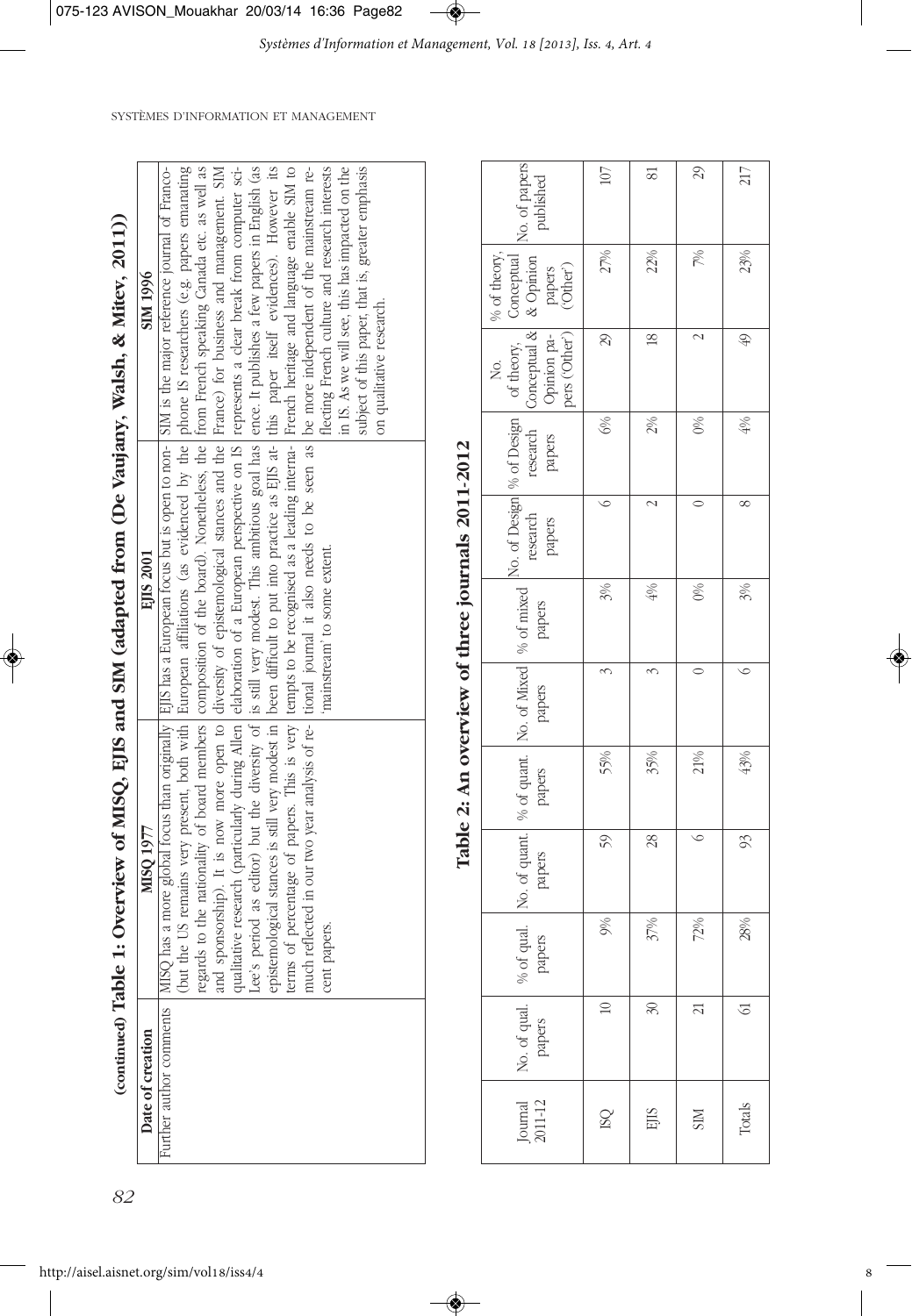a general international journal, is balanced in terms of quantitative and qualitative research. A discussion of the European and North American traditions as seen in EJIS and MISQ is given in De Vaujany et al. (2011). In email correspondence (20 December 2013), the present editor of SIM, Yves Pigneur, suggested that the number of quantitative papers exceeded qualitative papers in the early years but this had been reversed for some time and the present proportion of qualitative to quantitative papers reflects submission numbers and quality. This in turn reflects the research done and esteem received for qualitative research in French research institutes, universities and business schools (for which the present authors are grateful!).

Thus it would seem that despite the contributions to qualitative research in IS, amongst others, of the IFIP Working Group 8.2 represented in several works, for example, Kaplan, Truex, & Wastell (2004); Lee, Liebenau, & De-Gross (1997); Mumford et al. (1985), there is yet no breakthrough in establishing qualitative research in the conventional mainstream as represented by MISQ at least.

On the other hand, the two-year snapshot might be somewhat misleading, evidenced by the last issue of MISQ in the following year being a special issue on qualitative research. The number of mixed research (both quantitative and qualitative in the same piece) and design science papers published is still quite small. Other papers that are classified under 'other research' might be 'opinion piece', 'conceptual', 'literature review', or 'essay' (we omitted all editorials from this review). In the next

QUALITATIVE RESEARCH IN THREE IS JOURNALS…

section we look at example qualitative research papers.

By studying these examples of qualitative research we are, of course, not implying any weakness to other approaches to IS research, but we are highlighting the actual and potential contributions of qualitative research to IS research, teaching and practice. The motivation is well described by Myers (living):

"The motivation for doing qualitative research, as opposed to quantitative research, comes from the observation that, if there is one thing which distinguishes humans from the natural world, it is our ability to talk! Qualitative research methods are designed to help researchers understand people and the social and cultural contexts within which they live. Kaplan & Maxwell (1994) argue that the goal of understanding a phenomenon from the point of view of the participants and its particular social and institutional context is largely lost when textual data are quantified."

## **III. NINE QUALITATIVE RESEARCH CONTRIBUTIONS**

In this section we look at nine qualitative papers, three from each of the three journals represented. They are not necessarily our choice of the nine 'best' papers, but have been chosen to represent each of the journals and different approaches, theories and contributions, both to research and practice, of present-day qualitative research in IS. The three from SIM are in French (the second author is francophone), so it is hoped that readers not normally dis-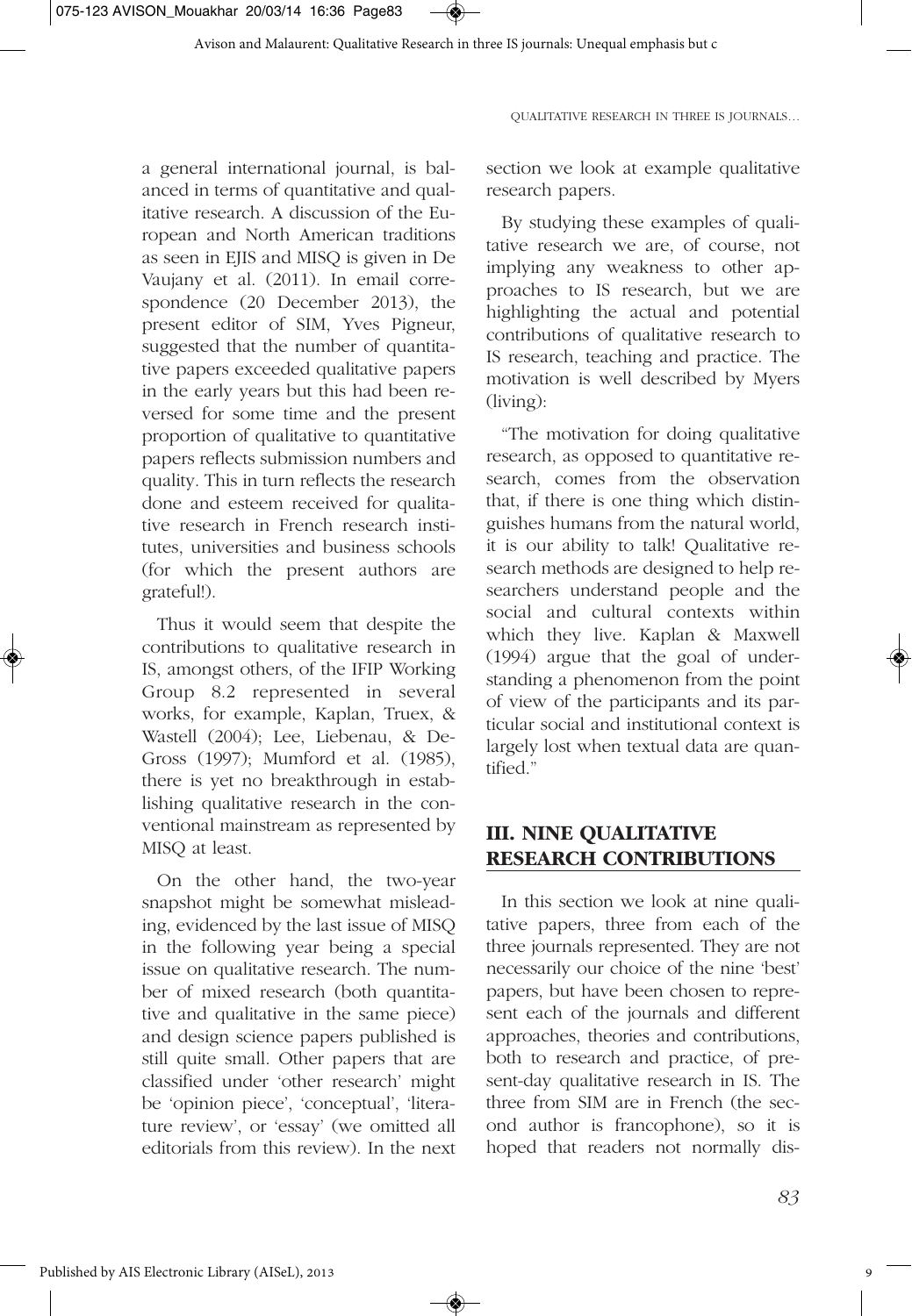

posed to read the French will be enticed to read the full papers (SIM always provides abstracts in English and French). Four of the papers are in-depth case studies, as this is the most represented qualitative approach in the journal issues studied, but one is a single longitudinal case, a second is a comparative study of two cases, a third is a multiple case study and the fourth chosen because of its stress on theory building. There is also an example of field study research (drawing on 24 cases). There are two action research papers and one paper provides an example of critical research which, as we discussed above, we classified as being within the qualitative research paradigm. The paper based on an historical approach also evidences critical thinking.

It is of course difficult to represent a paper comprehensively in a short piece, and we have been selective in attempts at giving a 'flavour' of each paper, but we hope the following provides an indication of the real contributions of these papers that entices readers to read these papers in full, research the source literature to study the methods and techniques in some depth, and research other qualitative papers in more detail.

Much of the following is paraphrased directly from the source documents. We are of course aware of plagiarism issues, see for example AIS code of research conduct (AIS, 2013), however we opted for this stance purposefully to try to avoid misrepresentation. Along with these paraphrases summarising the main insights we link the ideas to highlight for each paper its research approach, and contributions to theory and practice.

After the overview of these nine papers we make some general observations that we make from the study and then discuss further aspects of other qualitative papers published in the three journals over the two years.

## **III.1. Single longitudinal case study (Leonardi, 2011)**

*Brief summary:* This paper looks at the intertwining of human routines and technologies. A case study is used to show this in practice. Along with contributions to practice where flexible routines and technologies are possible, the paper builds on previous theories: human agency (Jones, Hesterly, Fladmoe-Lindquist, & Borgatti, 1998), structuration theory (Giddens, 1984) and actor network theory (Latour, 1987a, 1987b), to discuss what he calls human and material agencies.

*Method:* The interpretive case study takes place at an automaker where computer simulations are used to test the ability of cars to withstand a crash. In this ethnographic study (where the researcher observes and participates in discussions but is not personally committed in the change process as would be the case in action research), the author spent nine full months over a twoyear period at the company. Amongst other interviews, he conducted 58 with members of five organizations at the company and three suppliers involved in changing the features of the system, along with several interviews with other engineers, managers, designers and the company vice-president. He made 134 observations and studied over 500 artefacts used by engineers. This enabled him to detect several imbrications be-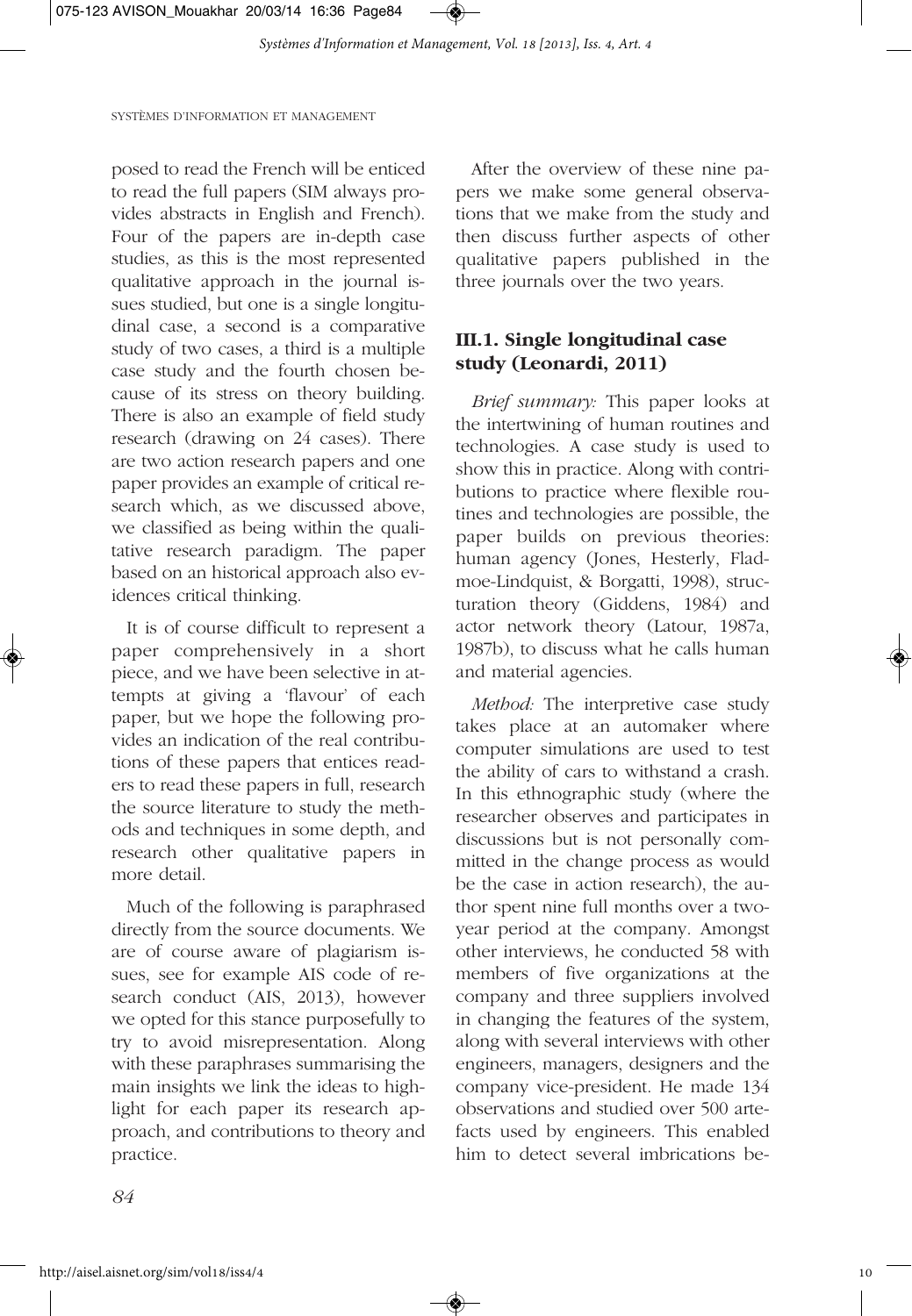tween both human to material agencies and material to human agencies. Five imbrications are described in the paper. By imbrication, he means how they function interdependently (the metaphor reference relates to interlocking tiles on a roof).

*Contribution to theory:* The argument reconciles the human agency perspective, structuration theory and actor-network theory by showing how technologies and humans imbricate. Human and material agencies are distinct but they work best at producing positive outcomes when joined together. The use of the material agency concept (Barad, 2003; Pickering, 2010), which had rarely been used in IS research previously, is crucial here. It covers the ways in which a technology (materiality) acts. Material agency is activated as humans approach technology with particular intentions and decide which elements of its materiality to use at a given time. Here the interlocking between both agencies becomes proceduralized and the imbrication at any time impacts on that in the future. Thus as well as building on the other theories discussed above, the author following his case study analysis provides evidence of theory building in relation to these imbrications. In particular there is choice where there is flexibility: people may change their routines where the imbrication is from material to the human and the technology can be changed where the imbrication is from the human to the material.

*Contribution to practice:* The study of a major manufacturer in the case study provides itself several contributions to practice. The suggested interlocking of human and material agencies and the

ability for the imbrication to go from human to material (and vice versa) suggests the potential for positive change in flexible organizations.

## **III.2. Multiple case study (Jawadi & Boukef-Charki, 2011)**

*Brief summary:* This paper looks at virtual teams to suggest a multidimensional approach to assess virtuality based on the identification of two key dimensions: technological and social virtuality. It also analyses how virtuality affects team performance. This approach is applied over 10 virtual teams (of students) to show how different combinations of these dimensions determine the overall team virtuality level and how the latter influences team performance.

*Method:* The authors perform this study through an 'hybrid methodology' based on qualitative instruments: nonparticipant observation, questionnaire and interviews with team members. The virtual teams were composed of 3 to 5 students registered to an online Master Degree, of a French University. The observation took place over a three-month period, during which students exchanged 791 emails. Then the authors performed 20 interviews, structured into three 3 sections: personal information about the respondents, the kind and frequency of media used to communicate, and the measure of performance. The whole data collection process lasted 5 months. All qualitative data were transcribed and coded based on a dictionary of themes and concepts built from the authors' prior literature review. Then for each virtual team, they suggested levels of technological and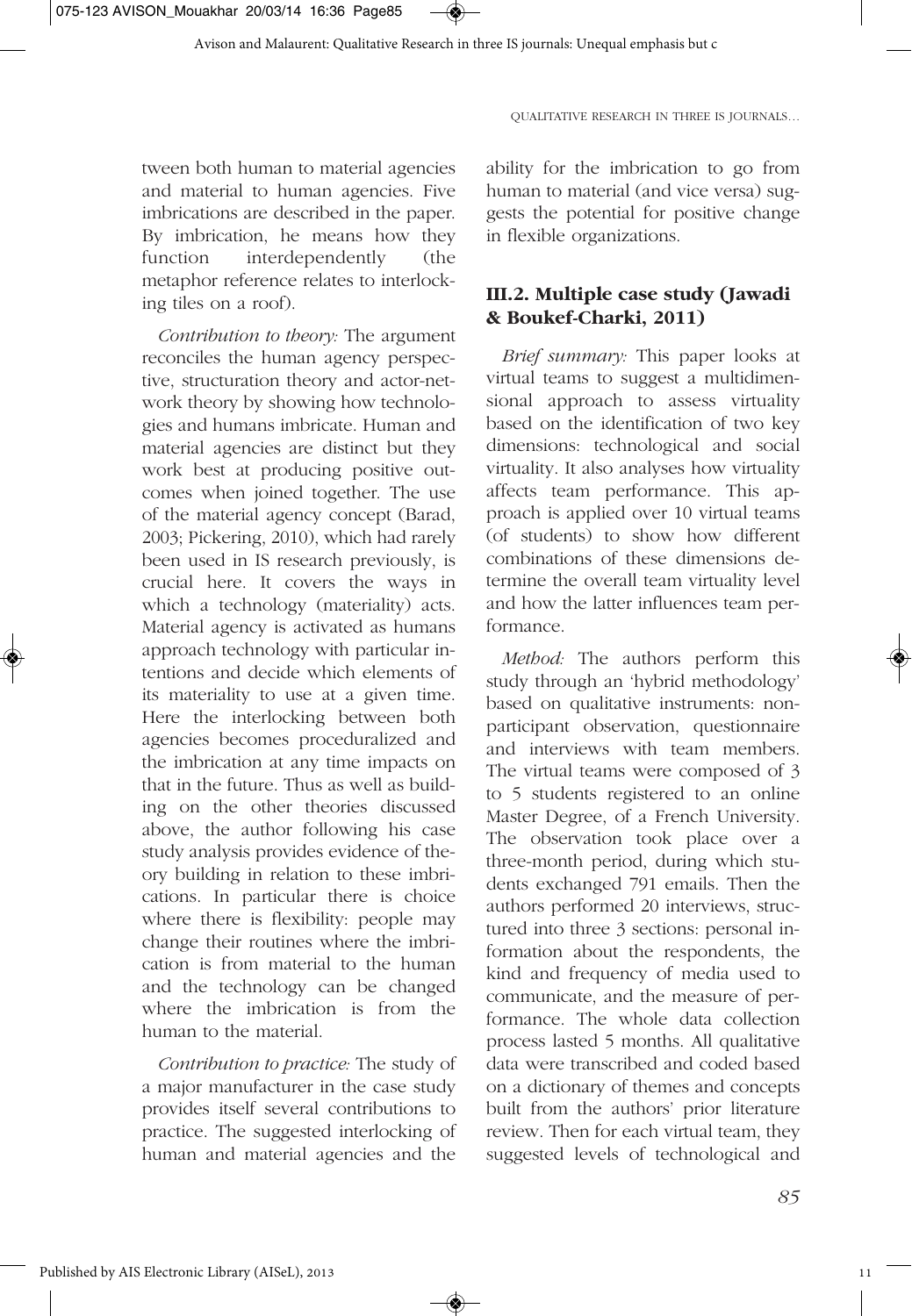social virtuality. These two dimensions were later correlated to team performance. Interestingly, the measure of performance is qualitative-based. It means that the authors suggest measuring performance by analysing excerpts from interviews with participants to measure their subjective perceptions: motivation, involvement, consensus level, collective decision, and so on.

*Contribution to theory:* The paper makes various contributions. First, it suggests an original theoretical framework to unravel virtual team practices by splitting the phenomenon into two distinct categories: technological and social virtuality. The authors suggest measuring the technological dimension by looking at the ICT portfolio in-hand, ICTs informational value-exchange, interaction frequency, and interaction rhythm. The sociological dimension is measured by analysing communication norms, communication kinds, and interaction styles. These two aggregates allow the authors to assess the virtuality level of the team under study. By using a causal relation, the authors connect the level of virtuality to the level of performance.

*Contribution to practice:* The empirical findings suggest that high virtuality level results in low performance, while low virtuality results in high performance. Even if this needs to be further evidenced by larger and heterogeneous samples it is a striking finding for practitioners. Another contribution from this research work lies in the list of criteria suggested by the authors to measure sociological and technological virtuality but also the level of performance of a virtual team (based on qualitative and subjective dimensions).

## **III.3. Two complementary case studies (Belmondo & Roussel, 2012)**

*Brief summary:* This paper aims at understanding the processes by which learning routines emerge within groups through an integrative approach of all three perspectives of learning. To do so, the authors study how activities (behavioural perspective), formal structures (cognitive perspective) and power relationships (social perspective) affect and shape learning routines.

*Method:* A qualitative methodology is used to contrast and compare two longitudinal case studies of groups engaged in processes of knowledge creation about their organisation's competitive environment (TELCIS case), and about information system implementation (PROBANK case). The authors acted as participant observers for the former case and non-participant observers for the latter. On-site observations (2000-2001) were performed in parallel for both cases. It means that results from each case enriched the reflections on both cases. Observations were complemented by interviews and a large amount of secondary data to trace participants' daily activities. Each of these activities have been analysed and then classified, according to prior findings of a literature review. Both case studies are considered as complementing each other. The authors' reasoning is abductive: they build upon the findings of these two longitudinal exploratory case studies to suggest a model addressing the emergence of learning routines. For the discussion of each case, the authors provide thick descriptions of the emergence of routines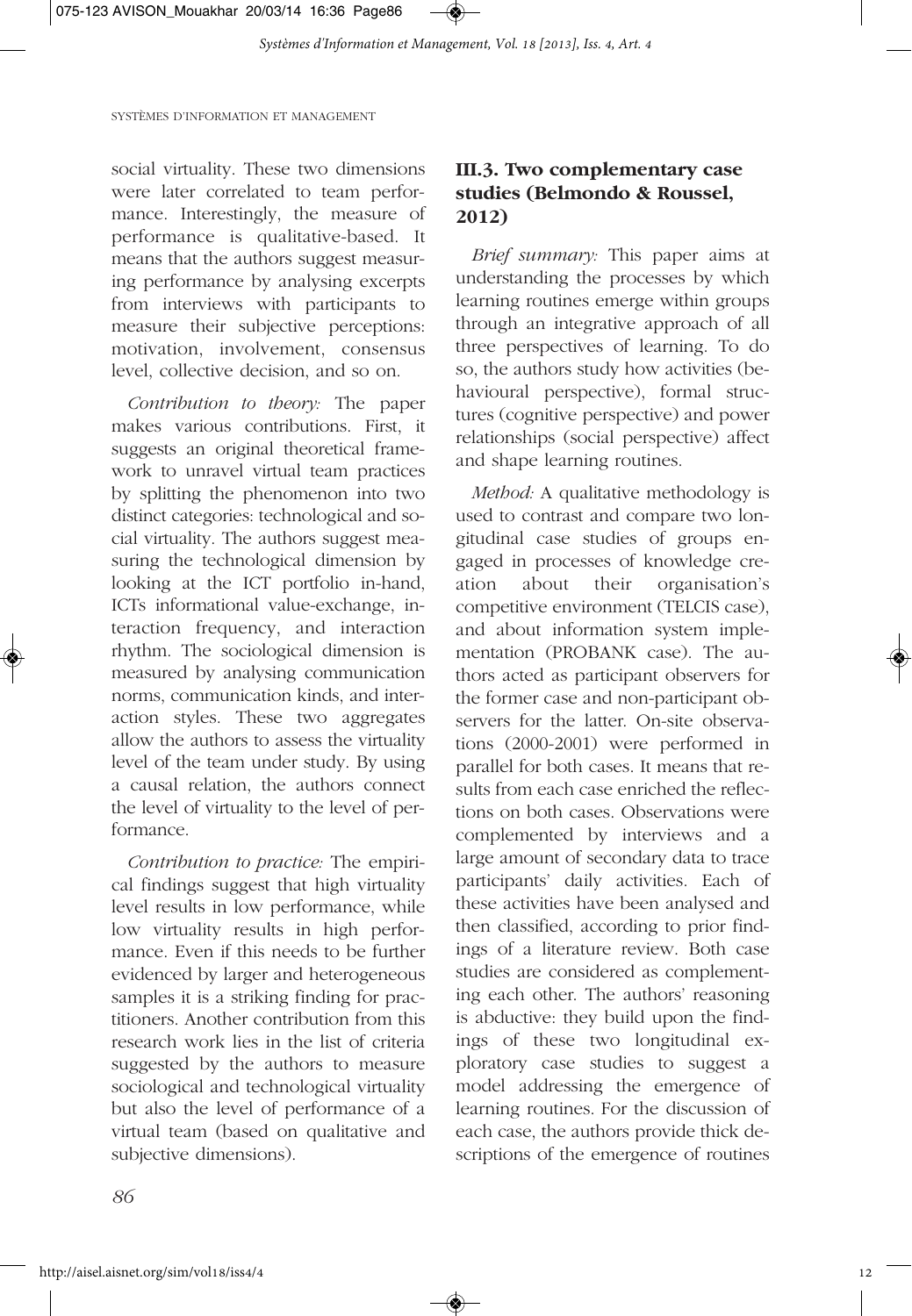075-123 AVISON\_Mouakhar 20/03/14 16:36 Page87

Avison and Malaurent: Qualitative Research in three IS journals: Unequal emphasis but c

QUALITATIVE RESEARCH IN THREE IS JOURNALS…

by using excerpts from participants' interviews, while underlying the interdependence of all three perspectives, and the progressive path of routines.

*Contribution to theory:* Results show that the emergence of learning routines is jointly shaped by behaviourial, cognitive and social perspectives. However this influence is indirect: emergence seems to be shaped by the dynamic interactions occurring between the three factors rather than by direct influence from each isolated factor. Results also cast light on the political games that take place around the tools provided by formal structures (boundary objects) or created by individual activities (instantiation of epistemic objects). Theoretically, the research enriches the practice turn and the material turn in learning research. It provides a conceptual framework to analyse micro daily practices in relation with formal structures.

*Contribution to practice:* For practitioners, this research underlines the importance of the roles of managers and project managers in the emergence of learning routines. They act as tool providers and as the locus of vertical power relationships. This research also highlights the importance of considering the three perspectives (behavioural, cognitive, and social) jointly and not as independent variables.

## **III.4. A deductive longitudinal case study (Meier, Missonier, & Missonier, 2012)**

*Brief summary:* This paper explicitly builds upon Actor Network Theory (ANT) (Latour, 2005, 2006) tools and ontology to propose a method of visualising an IT project based upon network analysis. It aims to analyse interactions between actors and technology 'in the making' in order to understand IT project outcomes.

*Method:* A longitudinal case study methodology (that lasted almost two years: March 2003-2005) is used to assess the visualizing method designed a priori by the authors. It follows a deductive approach since the case was selected as it fulfilled all the necessary conditions to test researchers' visualizing method. One of the authors acted as a participant observer and collected various data: 85 official and public documents, 110 emails exchanged between the actors involved in the project, 242 days of observation and 35 interviews. Data were coded and analysed according to the visualizing method of the authors. To demonstrate its potential they discuss a morphological analysis of the project under study and 5 controversies observed over the two-year project. Within the morphological analysis, the authors propose a graphic illustration representing all the actors (humans and non-humans) involved in the project, as well as the dynamic ties between these actors and their motives. Each of the five controversies discussed in the case study is composed of four elements: the controversy topic, the actors involved, the intermediaries, and the effects of this controversy over the network. At the end it results in a 'cartography of controversies'. This longitudinal case is considered as both an illustration of the potential of this visualizing method and as an exploratory study to refine the method's design.

*Contribution to theory:* The authors' contribution lies on both theoretical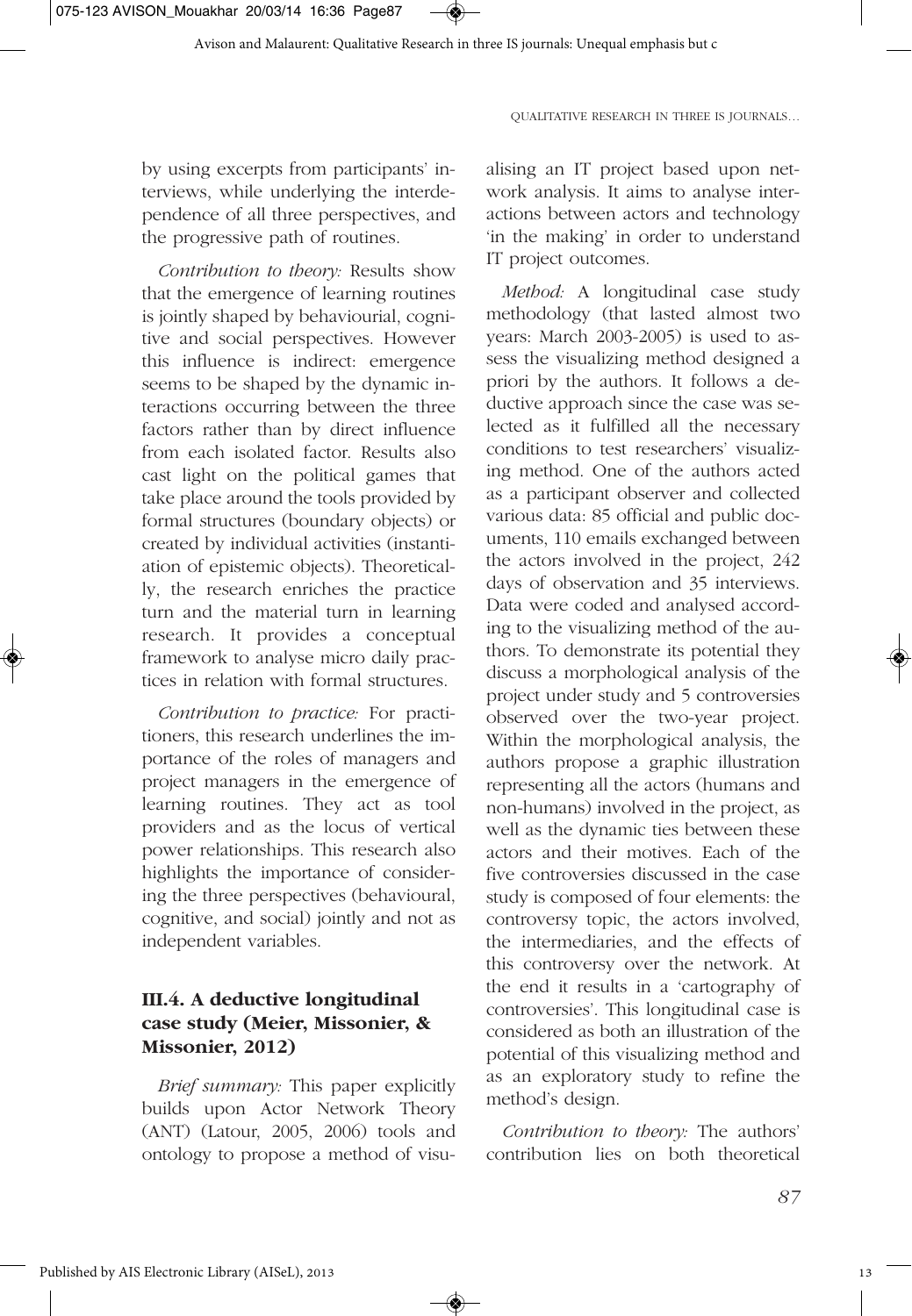and methodological grounds. They suggest a visualizing method that allows longitudinal and real-time observation of an IT project to follow its evolution 'in the making'. It aims to understand its outcome through the prism of the relations between human and non-human entities involved in the project. The first step of this method relates to the analysis of the construction and configuration of the network of actors (morphological analysis). It allows the identification of the entities and their relationships forming the network. The second step is to analyze the network dynamics. To do so, actor-network theorists suggest an analysis of the path of controversies, which should result in a cartography of controversies. This novel approach is consistent with recent studies aimed at improving the cartography of controversies, and proposes a first method of visualizing socio-technical networks as well as their development process.

*Contribution to practice:* This dynamic and real-time visualizing method provides practitioners with a monitoring and analysis tool. It enables practitioners to identify the impacts and potential effects of controversies on the project outcomes.

## **III.5. Field study (Guillemette & Paré, 2012)**

*Brief summary:* CIOs aim to align IT with business objectives, but this is a great challenge. Analysis of the literature enables the authors to propose a theory of five 'ideal', that is, internally coherent profiles of IT management for alignment. In this positivist study, the authors conducted a field study of 24

large Canadian companies to see how companies met one of the ideal types or otherwise and see how ideal type companies perform compared to others.

*Method:* Through a study of the literature, theoretical profiles relating to the role/orientation/mission of the IT function, IT activities, skills, relationship with business users and partners, and IT governance were identified. This analysis gave rise to five ideal types named architecture builder, partner, project coordinator, systems provider and technological leader. The characteristics of these five theoretical profiles are detailed. A field study of 24 companies was used to validate the profiles using the CIOs in each case as the key informant. Semi-structured interviews enabled identification of their IT management models, and in the second part of the interview CIOs were asked to compare their model to one of the ideal types. Finally CIOs were asked about the contributions of the IT function to the organization and why the particular profile had been adopted. Interview times varied from 60 to 150 minutes with the average being around an hour. This resulted in 524 pages of transcript and other documents were collected to be analyzed. Coding helped to match the CIO descriptions to the profiles following pattern-matching principles. 21 empirical profiles matched the theoretical profiles: 3 architecture builders, 2 partners, 1 project coordinators, 12 systems providers and 3 technological leaders. Eight other empirical profiles matched the theoretical profiles fairly well but four profiles were matched to hybrid formulations: one systems provider/partner and three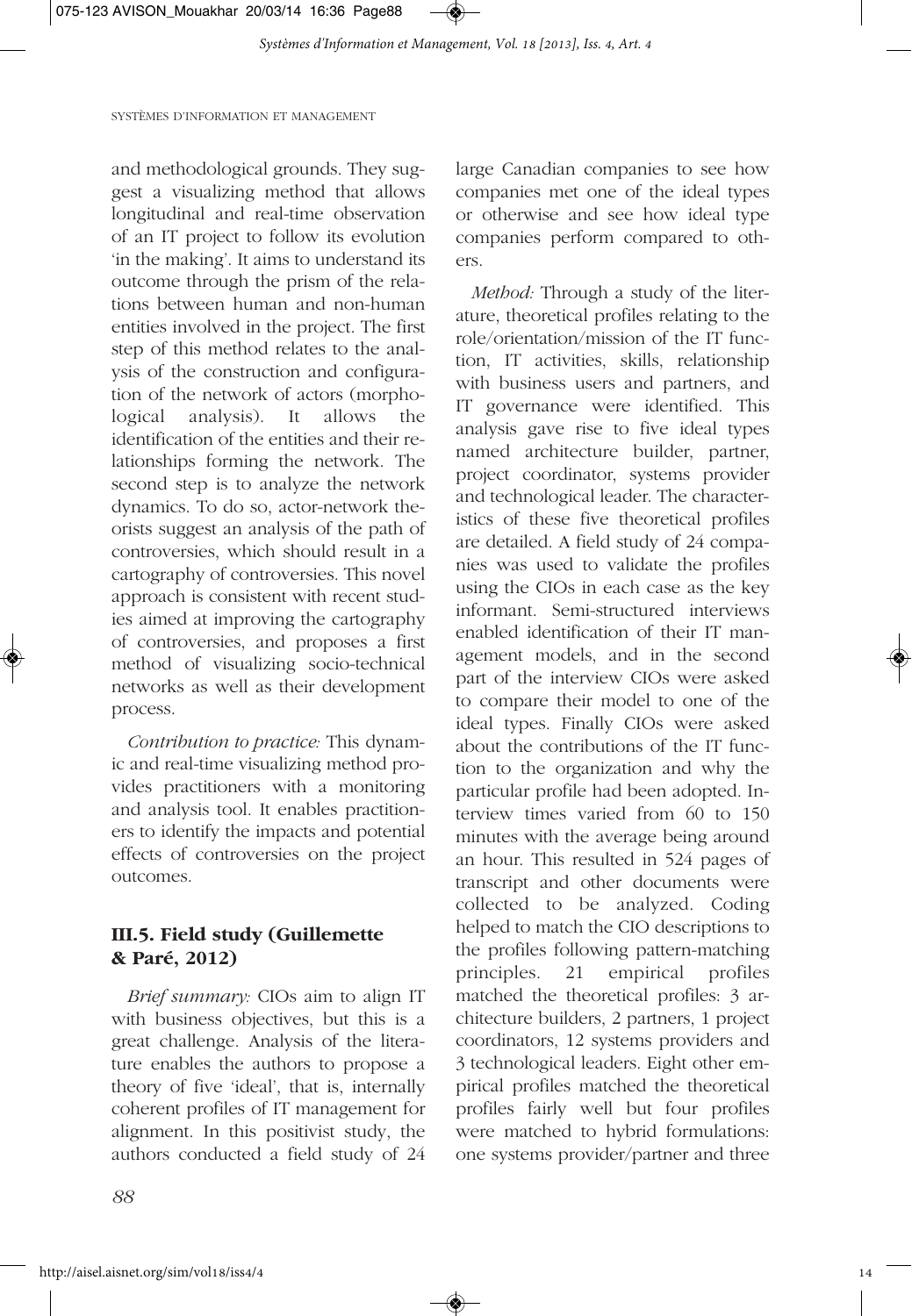architecture builder/partners. Further analysis showed that the closer the match with one of the five ideal types the better the chance of achieving the IT contribution associated with the profile and those organisations outperformed the hybrid organisations.

*Contribution to theory:* The research described in the paper gives an excellent example of theory building. The five ideal types encompass the various characterisations of the IT function in the literature, which the authors' claim was somewhat fragmented. The theory provides explanation about why ideal profiles are adopted by CIOs.

*Contribution to practice:* The theory provides CIOs with a way to identify the ideal profile that best describes their IT function. The theory suggests an ideal profile for CIOs to aim for as best suiting their organizations, that is, architecture builder for improving organizational agility, partner for improving organizational productivity, project coordinator for improving organization flexibility, systems provider for reducing organization costs and technological leader for organization transformation through technology. Appropriate measures that match the profile can be chosen to assess the success or not in achieving that profile.

## **III.6. Action research (Napier, Mathiassen, & Robey, 2011)**

*Brief summary:* This paper suggests that companies need to move away from the less complex challenges of efficiency or flexibility, exploitation or exploration and evolutionary or revolutionary change towards more

encompassing ambidexterity. The action research takes place in a small software development firm to illustrate how this might be put into practice. The research builds on previous theories about ambidexterity, especially contextual ambidexterity. By suggesting firms build contextual ambidexterity, contributions to practice include improvements in firm-level coordination.

*Method:* The action research takes place over a two-year period. The researchers worked in collaboration with senior management and problem-solving teams, indeed the authors refer to their action research as 'collaborative practice research'. The diagnosing phase included 22 interviews and two workshops; the establishing phase included 3 planning meetings of the software coordination group (SCG) and two other meetings; the acting phase included 7 SCG meetings and the learning phase 6 SCG meetings and ten interviews (there are some interesting interview citations in the text). It is possible in action research to undertake more than one complete cycle, which was the case in this research.

*Contribution to theory:* This research adds to the theory on ambidexterity, especially contextual ambidexterity. It provides a new model on how this might be achieved. There are five principles relating to establishing a SCG with a clear agenda, following the process of diagnosing, acting and learning phases, increasing alignment by concentrating on project portfolio management and software process improvement, increasing adaptability by concentrating on project portfolio management and market and technology research, and finally applying principles

15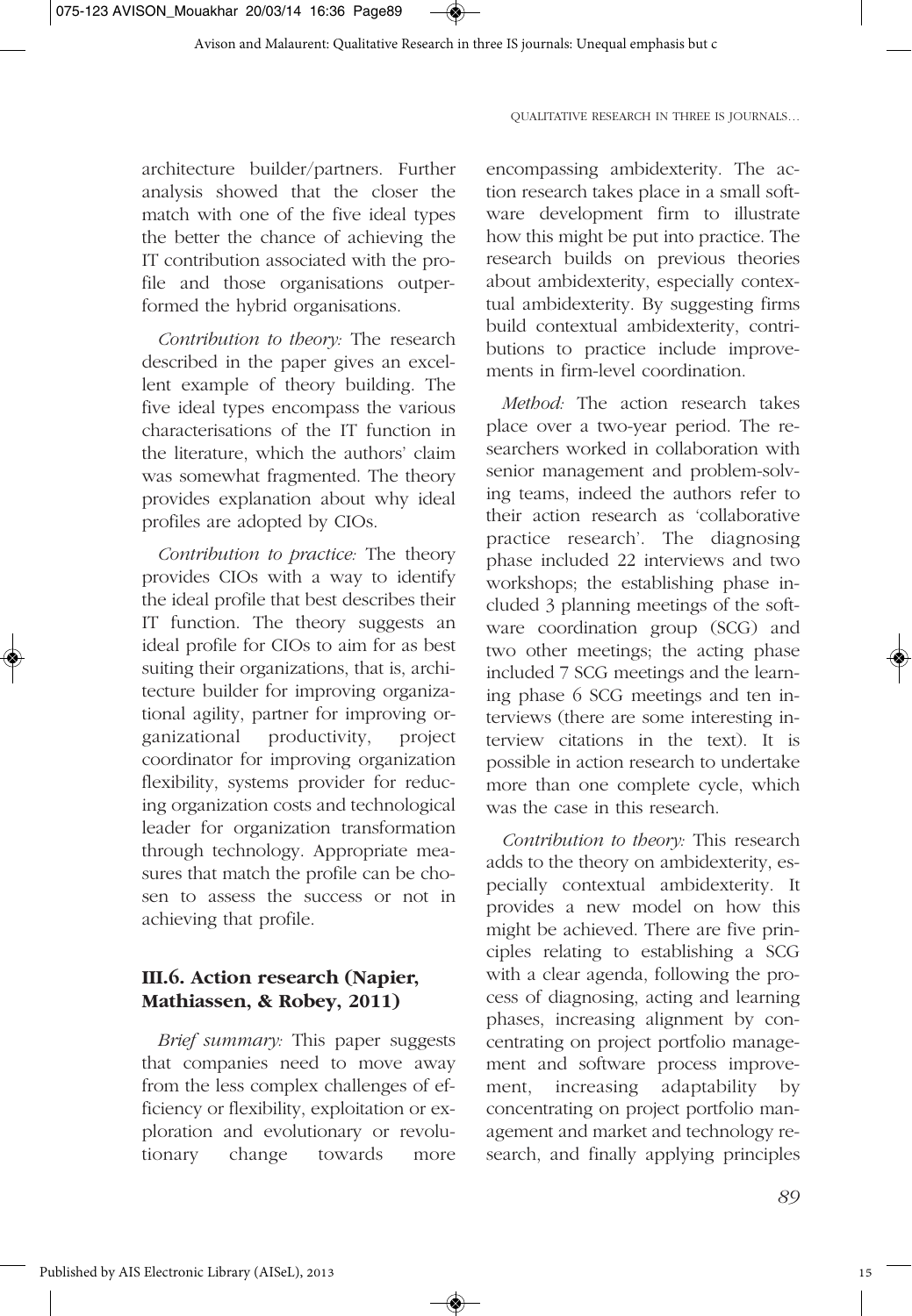of contextual ambiguity to improve performance management and social support. As this theory building was achieved through one action research project, researchers are invited to test and develop the model through other projects.

*Contribution to practice:* The authors could find no previous evidence about how contextual ambidexterity could benefit software organizations and this research provides a detailed account of how this might be achieved. But it requires the capacity to work towards common goals and the capacity to change quickly. The four principles put forward in the contribution to theory above, also gives clear indication to practice. It also suggests how practicing software managers can intervene. As this particular firm had a previous history of unsuccessful attempts at innovation, this makes the successful change process described potentially powerful to practice at large.

## **III.7. Canonical action research (Davison, Martinsons, & Ou, 2012)**

*Brief summary:* This paper adds sophistications to canonical action research (CAR), in particular, by incorporating focal theories and instrumental theories. The modified approach is practiced at two companies in China.

*Method:* CAR is slightly different to that espoused in Napier et al. (2011) in that the phases of the cycle are diagnosis, action planning, intervention, evaluation and reflection. However the aims of all approaches to action research are similar: to address organizational problems directly and also contribute to research. Two action research cases at Chinese public relations firms undertaken by the authors are described in the paper. For the first company the research took place over a 25 month period, of which diagnosis took place over a whole year (80% of the employees were interviewed). In this first phase two reports were written and the authors then undertook a survey (which gained a 78% response rate) and this also helped to produce the six recommendations to the CEO for the next stages of the cycle. However, only selected recommendations were implemented in the action phase in somewhat of a piecemeal way due to the impact of the global recession. The second case discussed was undertaken over a 22 month period and started immediately following the first case. 30% of employees were interviewed and 50% responded to a survey and this led to a diagnosed need for IT-based change to knowledge management practices. Transactive memory theory (Wegner, 1987), to give one example of the use of theory, helped to plan the action following but preserving existing good practices. A team of 13 people located in three cities carried out the intervention in a pilot project. The evaluation phase was less successful as criticisms were made about the userfriendliness of the software. An important general manager resigned from the firm at this time causing further problems. However the later reflection phase with the CEO suggested that some aspects of the project were successful and also that the Chinese cultural context might explain some negative results.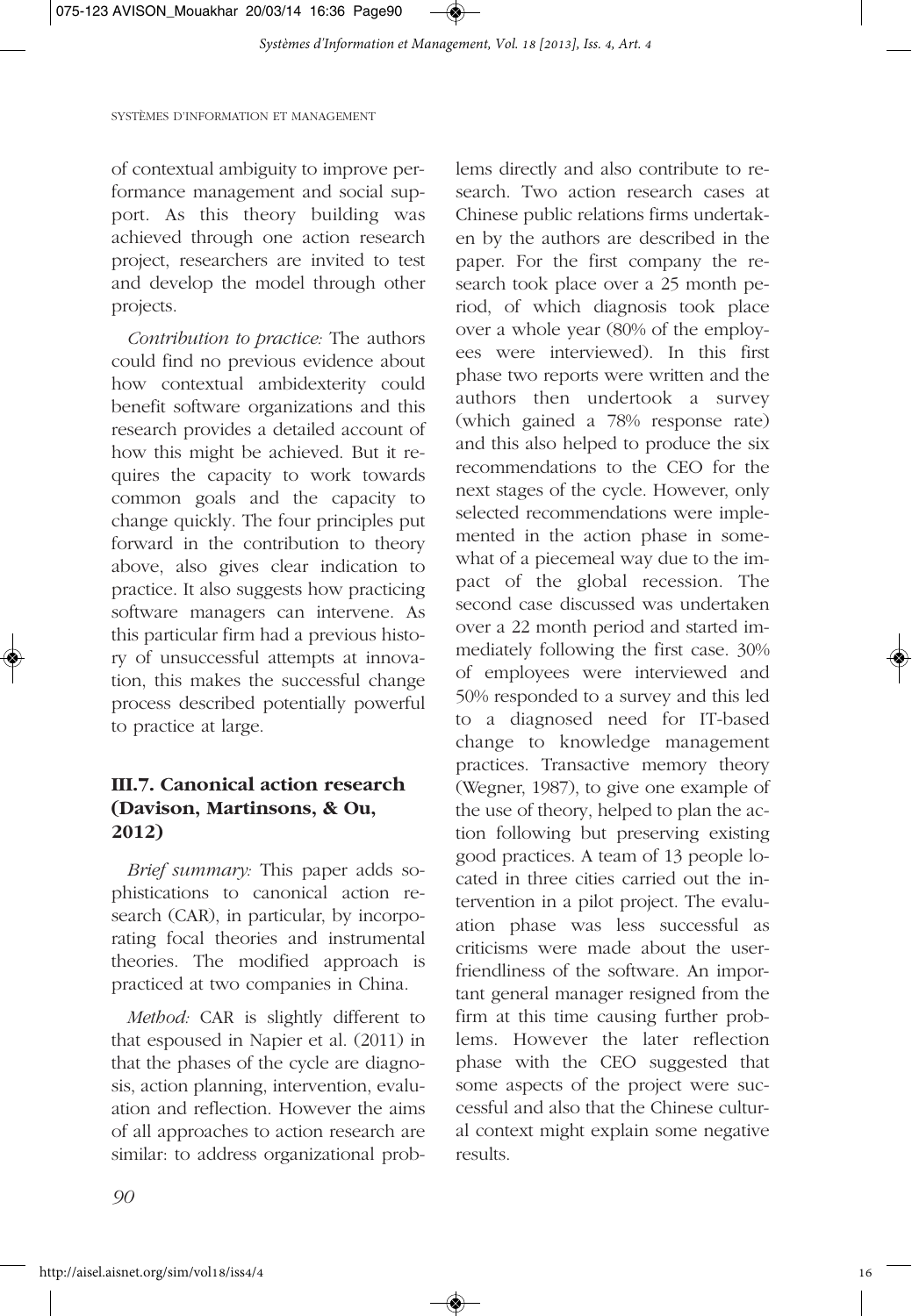*Contribution to theory:* Including focal theories and instrumental theories into action research is a particular contribution in this paper. A focal theory is the theoretical cornerstone for actionoriented change in a CAR project. It is the intellectual basis influencing and guiding the research scope of the action research project. In contrast, instrumental theories: "include any tools, processes, or models that theorize how work is done and how outcomes are achieved" (Davison et al. 2012, p.766). In the projects the value shop (Stabell & Fjelstad, 1998) and the balanced scorecard (Kaplan & Norton, 1992) are used as instrumental theories and transaction cost economics (Williamson, 1975), transactive memory theory and emerging theory of knowledge sharing (both part of the theory building of this contribution) as focal theories. The paper also addresses three other challenges in practicing CAR related to guidance when diagnosing the current situation, planning the intervention to improve the problem situation and evaluating the impact.

*Contribution to practice:* Action research aims to contribute directly to practice and although neither of the two projects in this research was completely successful, the identification of improvements to be made in both cases is an important contribution. The implementation of the pilot project in the second case, even if not taken on further, helps to understand better the potential design and implementation of a more successful follow-up. In the first case there were some partial implementations. More generally, the cases help us understand how researchers can make improvements to practice and work in a synergistic fashion with practitioners.

The improvement to the CAR approach and explicitly incorporating focal theories and instrumental theories should help more successful practice of CAR in firms. The observation made by the authors about the particular cultural context of China is an important lesson for western multinationals that are, for example, contemplating investing in China. The authors suggest that the way groups work, the relationships between people ('Guanxi', networks more generally) and the various communication channels work very differently in the Chinese context.

## **III.8. Critical research (Young, Kuo, & Myers, 2012)**

*Brief summary:* This paper looks at the usage of a web-based knowledge management system for teachers in Taiwan from a critical research perspective.

*Method:* Most of the empirical research took place over a six-month period. 49 people (school principals, deans and teachers) were interviewed in five cities and nine villages in Taiwan. They all had been working with the system from 1-5 years. Each interview lasted around 2-3 hours. The interview transcripts were coded for concepts (about 100) grouped together to form three major themes which were finally put together as an overall theme 'to share or not to share' knowledge on the system. Most registered members of the system seem to have decided 'not to share' as only 2% used the system each day and only 5% of them posted 80% of the knowledge on the system. The critical research aspect relates to the researchers looking at issues such as free-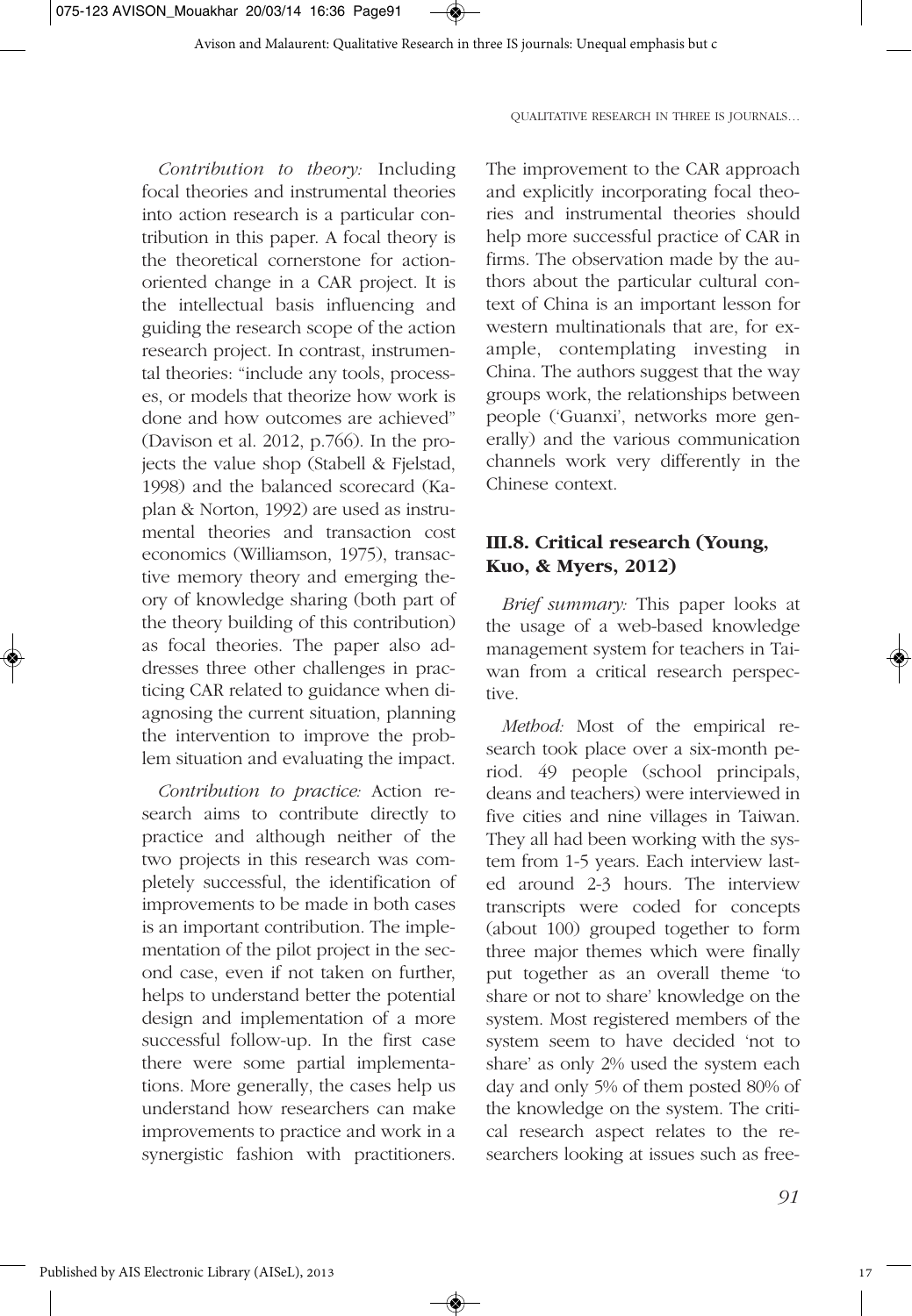dom, power, social control and values through questioning assumptions. The authors looked at the case from the perspective of Foucault's (1975, 1977) concepts related to power and knowledge. In particular, they identify 'gaze', where those in power control those gazed upon (such as a prison warder looking at inmates from a watchtower) and 'face', that is, a person's identity as she perceives it being in the eyes of others. The authors draw on many citations from the interviews related to gaze and face issues to show why many individuals did not use or like the system. Knowledge management systems aim to encourage the sharing of knowledge, but individuals may be reluctant to risk 'losing face' by being identified as potentially giving incorrect information and being seen as incompetent by those in power gazing 'from above' at their behaviour. Paradoxically, giving correct information to a superior might also be deemed inappropriate because of the wish to be seen as humble by others, especially superiors. Knowledge systems have proved successful in many situations, but the authors conclude, at least from this one case, that there may be cultural issues in Chinese societies that are less important or not apparent elsewhere that cause major problems, a conclusion also made using a different approach and different settings in our canonical action research example.

*Contribution to theory:* Although becoming more evident, the number of critical studies in IS is still comparatively small. Yet studying systems with this perspective is potentially valuable because IT systems have strong elements of power and are culturally laden. This example also follows Foucault's ideas

rather than the more well-known (in IS) critical social perspective of Habermas (1984) and to a lesser extent Bourdieu (1994, 1998). The paper helps to incorporate these theoretical approaches into IS for further studies.

*Contribution to practice:* The concepts of face and gaze are seldom incorporated in western thinking at least and therefore the study of take-up of a knowledge management system helps our understanding of aspects of systems which might not be important in western cultures but might well be important for multinational firm's implementing systems in Chinese cultures.

## **III.9. Historically grounded critical research (De Vaujany et al., 2011)**

*Brief summary:* The authors examine the history of scientific writing and relate that to present-day practice as seen by a critical analysis of writing in MISQ and EJIS. They suggest that present practice is strongly influenced by scientific writing traditions to ensure 'academic legitimacy'. They argue that this convention is not always appropriate for representing present epistemological and theoretical stances of some IS academics.

*Method:* The authors trace the history of academia, learned societies and academic writing in France, UK and USA. This is followed by a historical and rhetorical analysis of the two journals. The former looks at editorial statements and other documents, interviews with scholars involved and people involved in management aspects. For the rhetorical analysis, the authors examined all the 436 abstracts in research articles in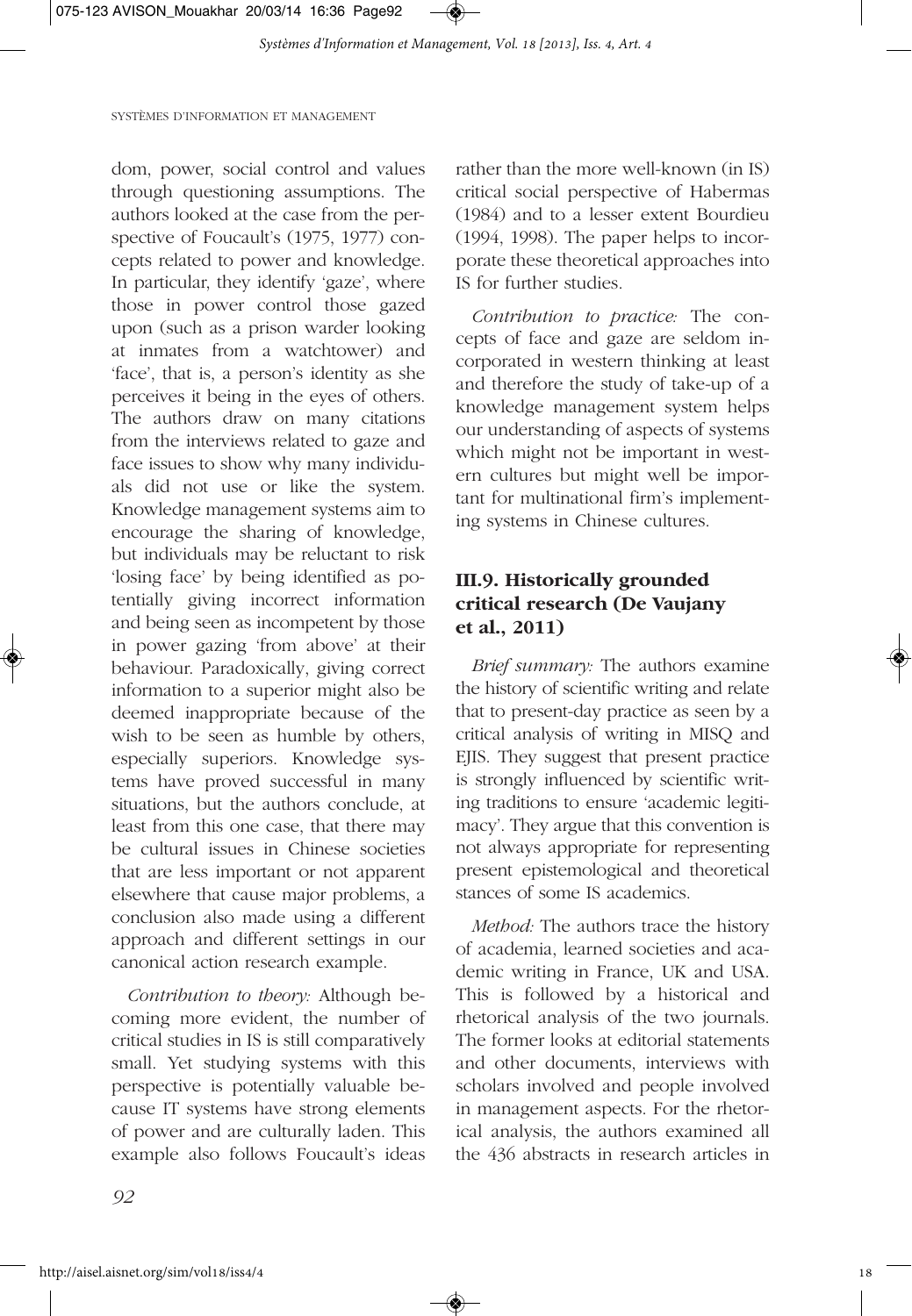both journals over a seven year period. They assume that the logical structures of the argumentation (the core message of the paper) are reflected in the abstracts and then they applied sequential coding to the abstracts to ascertain whether the paper is about deepening knowledge, solving an enigma or addressing a practical issue (some are about combinations of these). The historical analysis shows changes of emphasis, but in the main both journals publish mainly rhetorical articles, written with passive voices, and have neglected managerial contributions. This tradition reduces the opportunity to publish alternative IS writing which could be, for example, reflexive, conversational, poetic or theatrical.

*Contribution to theory:* This paper presents one of the few historical analyses in IS literature. The paper encourages innovative research and writing.

*Contribution to practice:* This paper contributes to academic practice by encouraging a wider range of academic writing styles and content. It suggests journals might incorporate an 'innovative writing' section, conversations between authors and readers using web 2.0 following paper publication and online disclosure of AE-reviewer-author exchanges before publication. The paper contributes to IS practice by suggesting that IS publishing traditions discourage papers that are seen to be directly relevant to practitioners and by encouraging alternative writings and publishing opportunities.

## **IV. COMMENTARY**

In this discussion section we reflect on aspects of the nine papers

overviewed above and for each issue raised, provide evidence also from some of the other qualitative papers looked at in our research study of two years in three journals.

## **IV.1. Range of approaches**

## *Papers discussed*

Most of the nine papers represented discussed research that took place in organisations. Five were case studies, which are the most common approach in qualitative research in IS. Leonardi (2011) studied a carmaker over two years and the changes discussed and the long time period warrant the term longitudinal study. Belmondo & Roussel (2012) developed two complementary in-depth case studies where observations were run in parallel to allow mutual reflections between each case. Meier et al. (2012) used a deductive case study approach to observe a virtual-desk project, in real-time, through a graphic visualization of network analysis to better understand on-going controversies. Jawadi & Boukef-Charki (2011) studied 10 virtual teams of students over a five month period. Sometimes the use of students is questioned, particularly where student surrogates are used to represent CIOs, CEOs and so on, but students are appropriate in this study as it is about *their* behaviour rather than students representing other people (see also Compeau et al., 2012). Because the study of Guillemette & Paré (2012) has 24 cases, they use the term field study. The numbers suggest a broader field approach rather than a case study which would normally look at less than 10 organizations, and fre-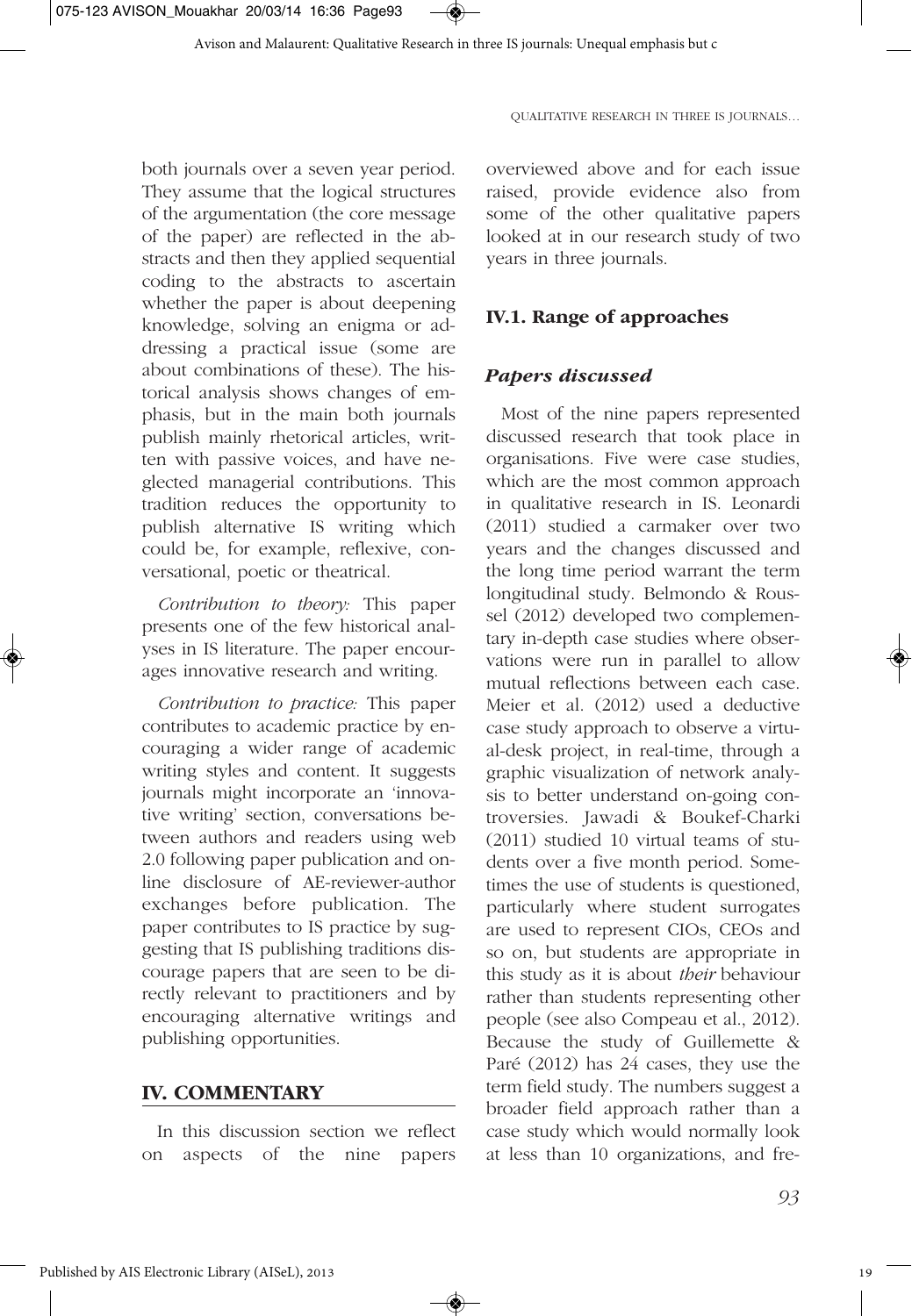quently 1-3 for an in-depth case study. Napier et al. (2011) and Davison et al. (2012) are action research studies where the researchers participate in the actual change process in the firm with the practitioners (in the case study the researchers find out what went on or what is going on by, for example, observation and interviews). We also looked at two critical studies. Young et al. (2012) question assumptions about power, social control and values whereas, unusually, De Vaujany et al. (2011) looks at present scientific writing in IS from an historical perspective.

#### *Other papers in the study*

Abbott & Jones (2012) address the quantitative-qualitative research issue directly in their study of offshore software development. They argue that previous studies have focused in the main on quantitative, economic characteristics that are seen as fixed and applying uniformly throughout a whole country. Their study looking at two cases of competing nearshore centres shows that location attractiveness does matter. Nan (2011) specifically uses both qualitative research and quantitative research in his study. A complementary relationship is described between an interpretive case analysis with agent-based modelling (Epstein, 1996) and variance-based analysis in an investigation of IT use. Bidan, Rowe, & Truex (2012) in their study of SMEs use qualitative field studies and interviews and quantitative survey data. Sometimes qualitative research precedes quantitative research, for example, a qualitative case study that reveals interesting findings might be followed by a

survey to see if those findings are found more generally. Rivard & Lapointe (2012) carry out a 'case survey', which we also classify as mixed research, where 89 cases are looked at to study user resistance. It could also be classified as a positivist case study, though the large number of cases looked at in one study takes it outside our definition of a case study. Furneaux & Wade (2011) do some qualitative exploration using interviews before their quantitative main study and Pelet & Papadopoulou (2012) follow a series of exploratory interviews with a quantitative laboratory experiment. Alternatively, a survey might reveal interesting findings and this is followed by a case study to look at the phenomena in more depth. However, the approach suggested in Nan (2011) is more integrative. Roquilly (2011) was also somewhat different in that an archival analysis is described of all contractual documents from a sample of 20 virtual worlds in order to see how control is exercised in such environments. In the same special issue, Berente, Hansen, Pike, & Bateman (2011) uses a grounded theory (Corbin & Strauss, 1990) approach with discourse analysis (Van Dijk, 1993) to make sense of the organizational value of virtual worlds. Njenga & Brown (2012) use a hermeneutic approach (Eisenhardt, 1989) to understand improvisation in their case study. Unusually, Kasiri, Sharda, & Hardgrave (2011) conducted a Delphi study of ten consultants and senior managers of US retailers with each interviewed in turn to refine the findings about RFID use. In effect, the subjects acted as a panel of experts (Linstone & Turoff, 1975). The use of focus groups (Edmunds & Edmonds,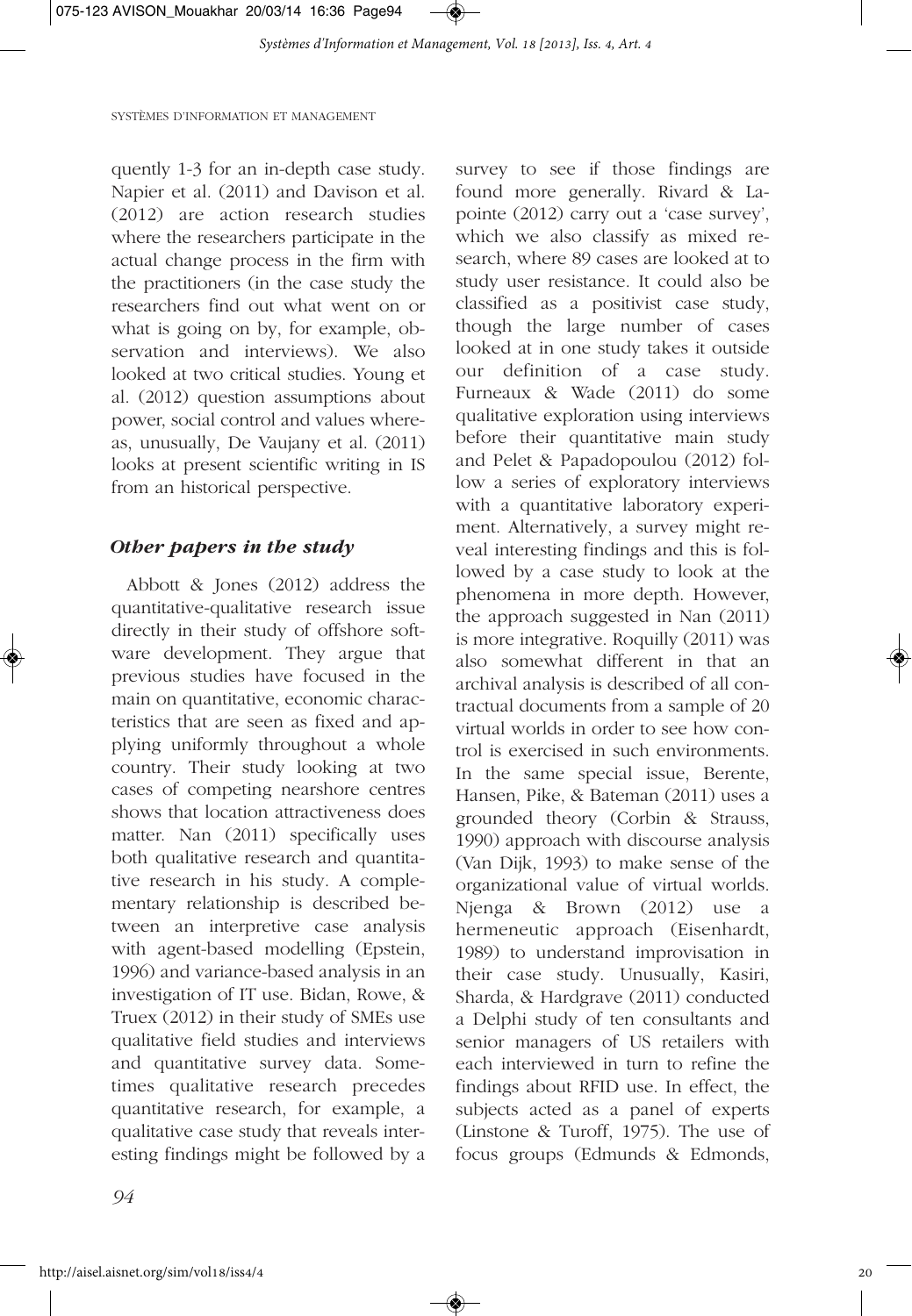

1999), effectively group interviews, is highlighted in the critical research study of Stahl, Tremblay, & LeRouge (2011). Karoui & Dudezert (2012) developed an interesting action research study within a city. It is among one of the few in-depth field studies performed in a public environment.

#### **IV.2. Rigour in the research**

#### *Papers discussed*

By 'rigour in the research' we do not mean mathematical or statistical rigour, which would be the case in quantitative research, but adherence to the principles and practice of the qualitative research approach used. Klein & Myers (1999), for example, is a good guide for carrying out interpretive research in general with full evidence to convince the reader that the conclusions are valid. A related paper (Myers & Klein, 2011) is a useful guide for researchers specifically doing critical research. Leonardi (2011), for example, spent nine months over a two-year period at the company, evidencing his work with over 58 interviews, 134 observations and a study of around 500 artefacts. Meier et al. (2012) discusses two case studies performed in parallel over a two-year period. 110 emails were collected, 85 documents, 110 emails, 242 observation days and 35 interviews. Again, the action research project of Napier et al. (2011) takes place over a two-year period and the longitudinal study of Monteiro & Rolland (2012) takes place over a six year period. In the past, evidence has been a problem because of the word count

limitations of journals, but with the web, many journals enable appendices to be placed on the website so that full documentation is available (referred to as 'online supplements' by the MISQ). However, agreement needs to be established with the company for full disclosure and this is sometimes a problem in empirical research (see Avison, Baskerville, & Myers, 2001). Another issue relates to whether such studies are appropriate for a PhD student. The potentially long time period involved, difficulties of access to firms, the possibility of the internal champion leaving or changing roles, etc., all make some qualitative research for PhD risky, but not impossible, as the many research students of the first author (and the PhD work of the second author) can testify.

#### *Other papers in the study*

As we saw above, much qualitative research tends to be in-depth, with a long period spent in situ. In Mola & Carugati's (2012) longitudinal case study, the researcher spent three days per week in field observations from 1996 to 2001, with five project meetings and one user focus group meeting per month during this period, and then several follow-up visits, conversations, interviews, and document and archive searches during the period 2001 to 2011. Just to give one more example, de Corbière (2011) is also impressive in terms of rigour and richness of its dataset since it presents and analyses data collected from 25 companies between 2005 and 2007 to measure data quality improvement.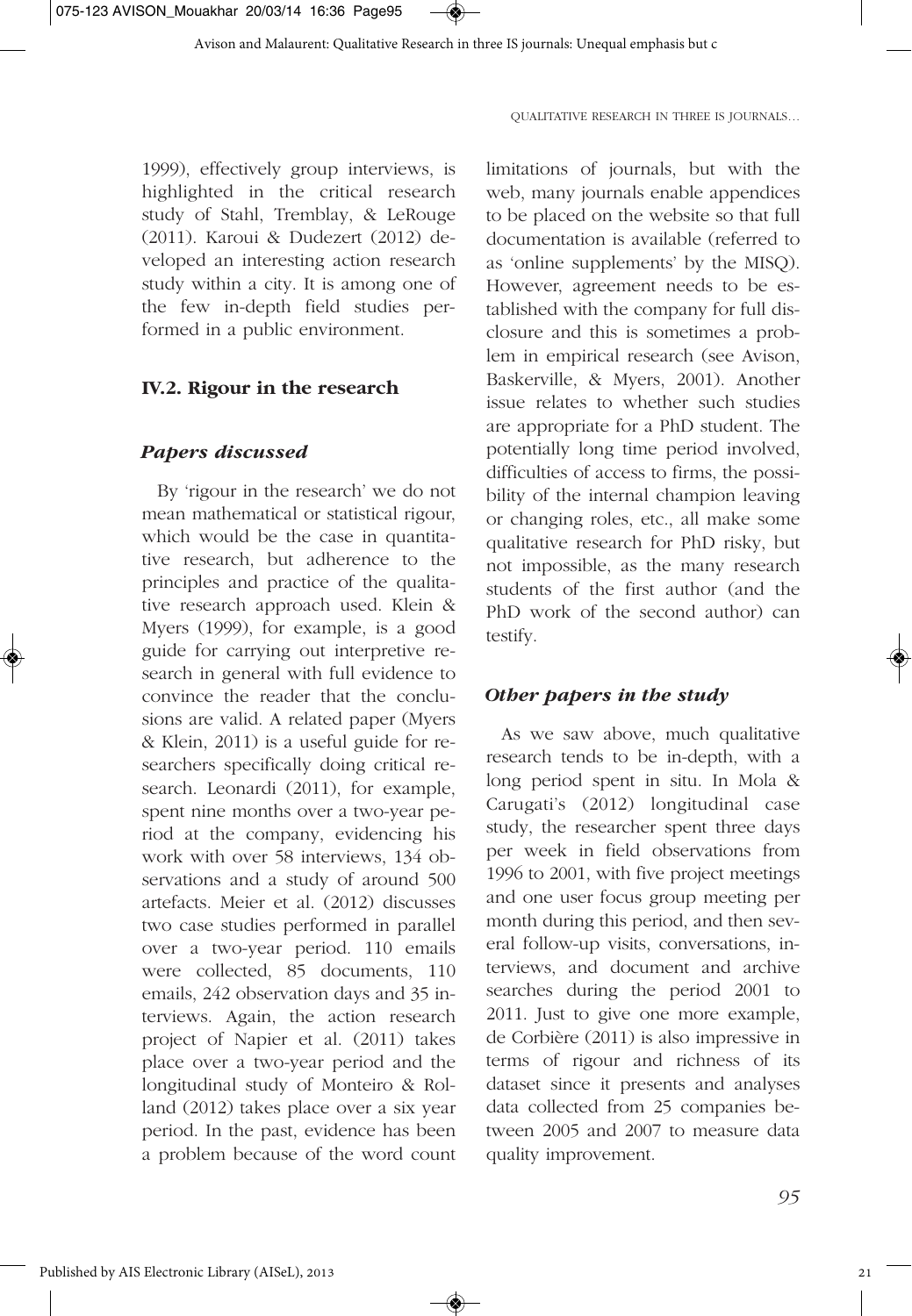## **IV.3. Range of theories**

### *Papers discussed*

The use of theory to explain what happened is well evidenced in these papers. Thus Leonardi (2011) uses human agency, structuration theory and actor network theory, to discuss human and material agencies. The main objective of the paper of Davison et al. (2012) is to show how different theories can be incorporated into action research studies. Some papers contribute to theory building that is, establishing new theory in the discipline. Thus Jawadi & Boukef-Charki (2011) suggest a theoretical framework to understand virtual team practices and Belmondo & Roussel (2012) and Guillemette & Paré (2012) also provide theoretical frameworks. These examples are about theory building and the frameworks produced could be steps toward developing a theory of the status of structuration theory or actor network theory, but clearly they are not yet of that status.

## *Other papers in the study*

Some papers refer to many theories to explain their findings, for example, Koch & Schultze (2011) refer to role theory (Biddle, 1986) and transaction cost economics (Williamson, 1975); Krell, Matook, & Rohde (2011) refer to institutional theory (DiMaggio & Powell, 1983), capability lifecycle theory (Helfat & Peteraf, 2003), organisational fit theory (Tavakolian, 1989) and interaction theory (Markus, 1983) in their analysis of change types; Koch, Gonzalez, & Leidner (2012) use boundary theory (Ashforth, Kreiner, & Fugate, 2000) and the theory of positive emotions (Fredrickson, 2001). The paper of Carlo, Lyytinen, & Boland (2012) is somewhat unusual in IS. They present a theorygenerating, interpretative field study of a highly complex and successful building project by architect Frank O. Gehry. Their theory building relates to what they refer to as collective mindfulness. They also discuss IT affordances and dialectic theory as part of that contribution. Galliers & Huang (2012) use social learning theory (Bandura, 1977) and experiential learning theory (Kolb, 1984) in their grounded theory (Corbin & Strauss, 1990) approach to qualitative research training. Karoui & Dudezert (2012) used two complementary theoretical frameworks as they build upon Bourdieu's theory on social positions (Bourdieu, 1994, 1998) and on Crozier and Friedberg's (1977, 1980) strategic actor's theory to identify that the appropriation of social network technology is primarily a socio-political appropriation process. Guillemette & Paré (2011) also use an unusual framework in IS research, the theory of punctuated equilibrium (Gersick, 1991). It helps them to identify IS transformation dynamics.

### **IV.4. Focus on practice**

### *Papers discussed*

One of the major strengths of qualitative research in general is its focus on practice and it potential for informing and supporting the work of practitioners, and is therefore relevant as well as rigorous. Action research aims at improving practice directly, but with the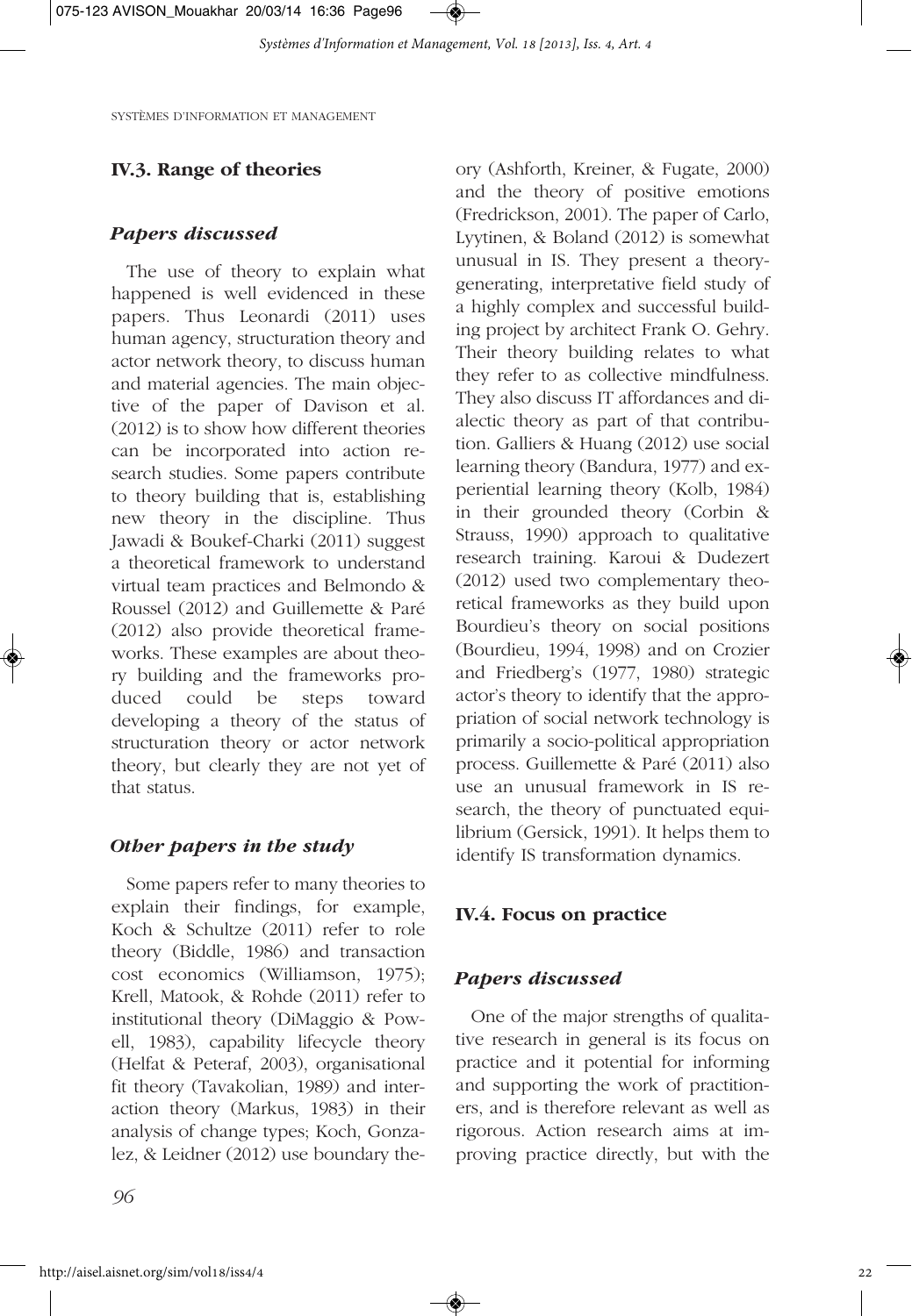other approaches this may be more indirect. These papers illustrate research in the contexts of an automaker, schools, a software development firm and public relations firms amongst many others. Jawadi & Boukef-Charki (2011) gives evidence from 10 virtual teams that increasing virtuality decreases performance. Guillemette & Paré (2012) support CIOs in their endeavour to align the IT function with business strategy according to one of five ideal types. One of the potential problems is the difficulty of generalising, in other words, how far we can assume what applies to one firm will apply to another (similar or otherwise). This is discussed in Lee & Baskerville (2003) (but see also Tsang & Williams, 2012 and Lee & Baskerville. 2012). De Vaujany et al. (2011) give guidance based on a critical analysis on how our scientific writing practice might be improved.

#### *Other papers in the study*

Monteiro & Rolland (2012) discuss the entanglement of practice and theory in their case study. Myers & Klein (2011) provides help to practitioners of critical research by providing a set of principles for doing critical research. In their critical research study Chiasson & Davidson (2012) deconstructs IS research following the philosophical ideas of Jacque Derrida (see, for example, Derrida, 1972, 1981). Sarker, Sarker, Sahaym, & Bjørn-Andersen (2012) use the term 'revelatory' case study to describe their approach to understanding value cocreation. They define it as researching a relatively unexplored area in depth, in this case addressing both the theoretical and empirical gaps in the literature by systematically investigating value cocreation in a business-to-business alliance context. Saint Léger & El Amrani (2011) demonstrate the role of competency centres as a technical and organizational resource for accompanying the stabilization of an organisation. Koch et al. (2012) look at the blurred boundary between social and work life in social networking as the new uses of the web take us to accept more papers researching life in the home as well as at work. Interestingly Goldkuhl (2012) argues for adding pragmatism (Dewey, 1925) to the Myers & Avison (2002) classification of qualitative research of positivist, interpretive and critical research which we have followed here.

#### **CONCLUSION**

In this paper we attempt to show the actual and potential contribution of qualitative research in information systems. We looked at two recent volumes (2011-12) of MISQ, EJIS and SIM and found that there were a low proportion of qualitative papers in MISQ, a balance of qualitative to quantitative papers in EJIS and a high proportion of qualitative papers in SIM. We illustrate the contributions of qualitative research in IS through discussing nine papers (three from each journal) in some detail and then the other qualitative papers in these issues (61 of 217 papers in total) in the discussion section. An overview of all 217 papers is provided in the appendix.

What impresses us is the depth, rigour and detail of many qualitative research studies. For example, the period of time spent in the host organizations,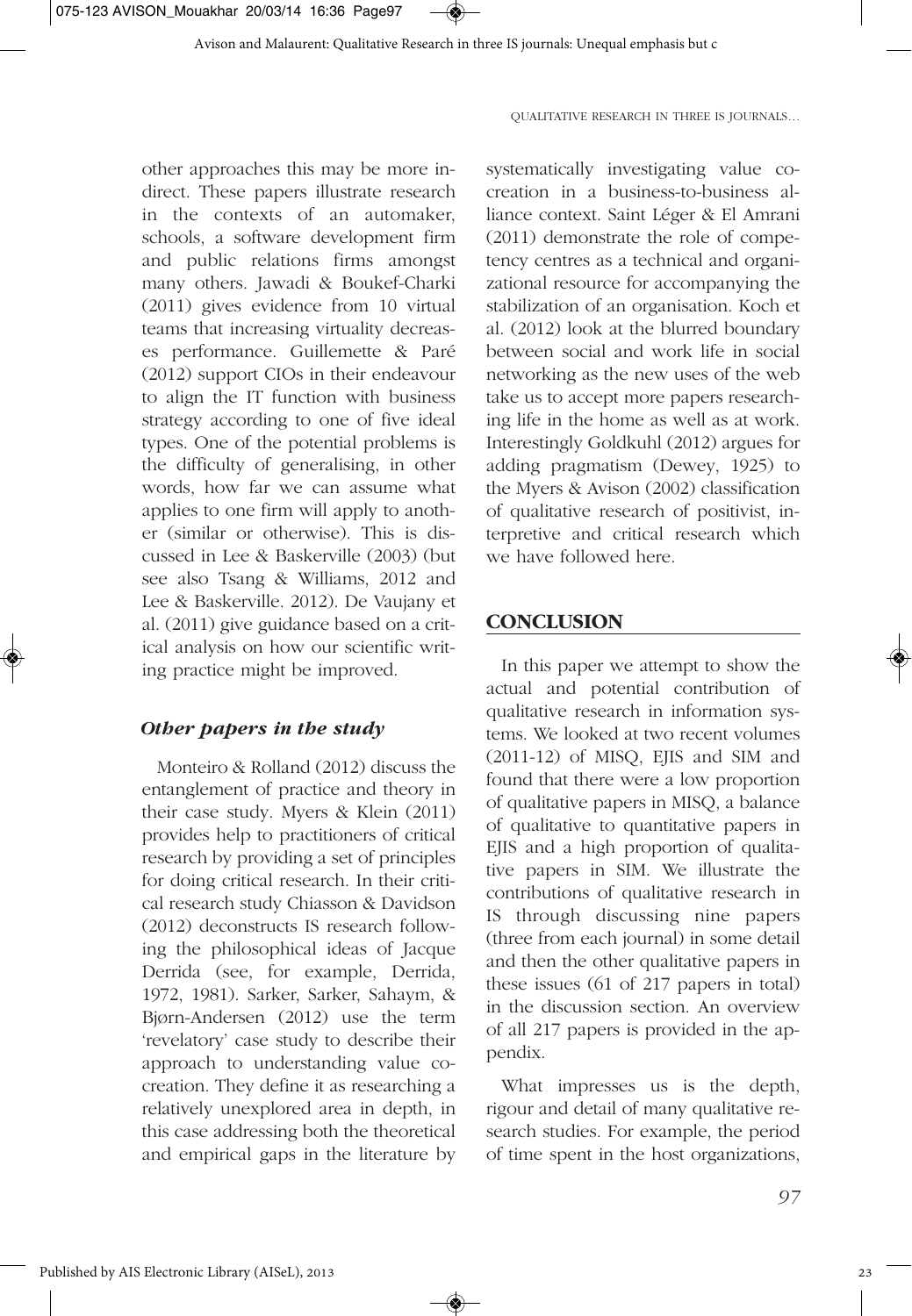

the numbers of interviews, focus group and other meetings, the numbers of days spent making observations, the numbers of artefacts, and documents and emails examined, all help to convince the reader that the research is well founded. The variety of approaches and methods used is also impressive with each being appropriate for the research question. The number of theories used to help us make sense of the data also adds to the contribution. (Schneberger, Wade, Allen, Vance & Eargle, 2013 list and discuss 87 theories used in IS research as a whole). Some papers are theory building, where we see potential theories in the making.

All these make the interpretations and assertions in these examples of research practiced in a variety of settings convincing to the reader. The actual and potential contributions to theory and practice discussed in the papers are also convincing. Further, though the papers are varied in terms of research and practice insights, they are all interesting (to us) partly because they demonstrate the real potential of information systems and IS research to practice as well as to inform other researchers.

Yet the MISQ statistics do not reflect that contribution. How can we improve the situation? Two potential ways forward are to appoint editors to our leading journals who are more open to qualitative (and other 'different') approaches and understand traditions other than North American ones. Notably, Information Systems Research, which publishes very few qualitative research papers, has all but two of its senior editorial team of 22 currently from North American institutions (ISR, 2013). Unless the balance changes, ISR is unlikely to change the status quo. Another way forward is to have more special issues from the qualitative research community. Perhaps the most positive sign is the current move to further internationalize our premier international conference (ICIS) which rotates each year in its three regions: North America; Europe and Africa; and Australasia. This exposes the IS research community to many different research approaches.

We were not surprised by the differences in the proportion of qualitative papers to quantitative papers in each of the three journals, but we were surprised by the greater proportion of interpretive to positivist studies in the qualitative papers. For the MISQ, 7 papers were interpretive, 3 positivist and 0 critical (though three papers discussed principles of critical research and therefore allocated to the 'Other' category); for EJIS there were 16 interpretive papers, 9 positivist and 5 critical (with two opinion papers on critical research in the 'Other' category); and with SIM all but one qualitative paper was in the interpretive research category. Indeed, whereas no author drew attention to their positivist study (a search on 'positiv…' revealed no hits to claims of positivist research), many interpretive authors drew attention to their interpretivist study. Thus Koch & Schultze (2011) state "Relying on an interpretive case study" and Holmström & Sawyer (2012) argue "This study builds from an interpretive epistemology"; and for Sarker et al. (2012) and Flynn & Du (2012) respectively 'interpretive study' and 'interpretivist qualitative case study' are one of their keywords. There are many more examples of interpretive research claims in these articles. Clearly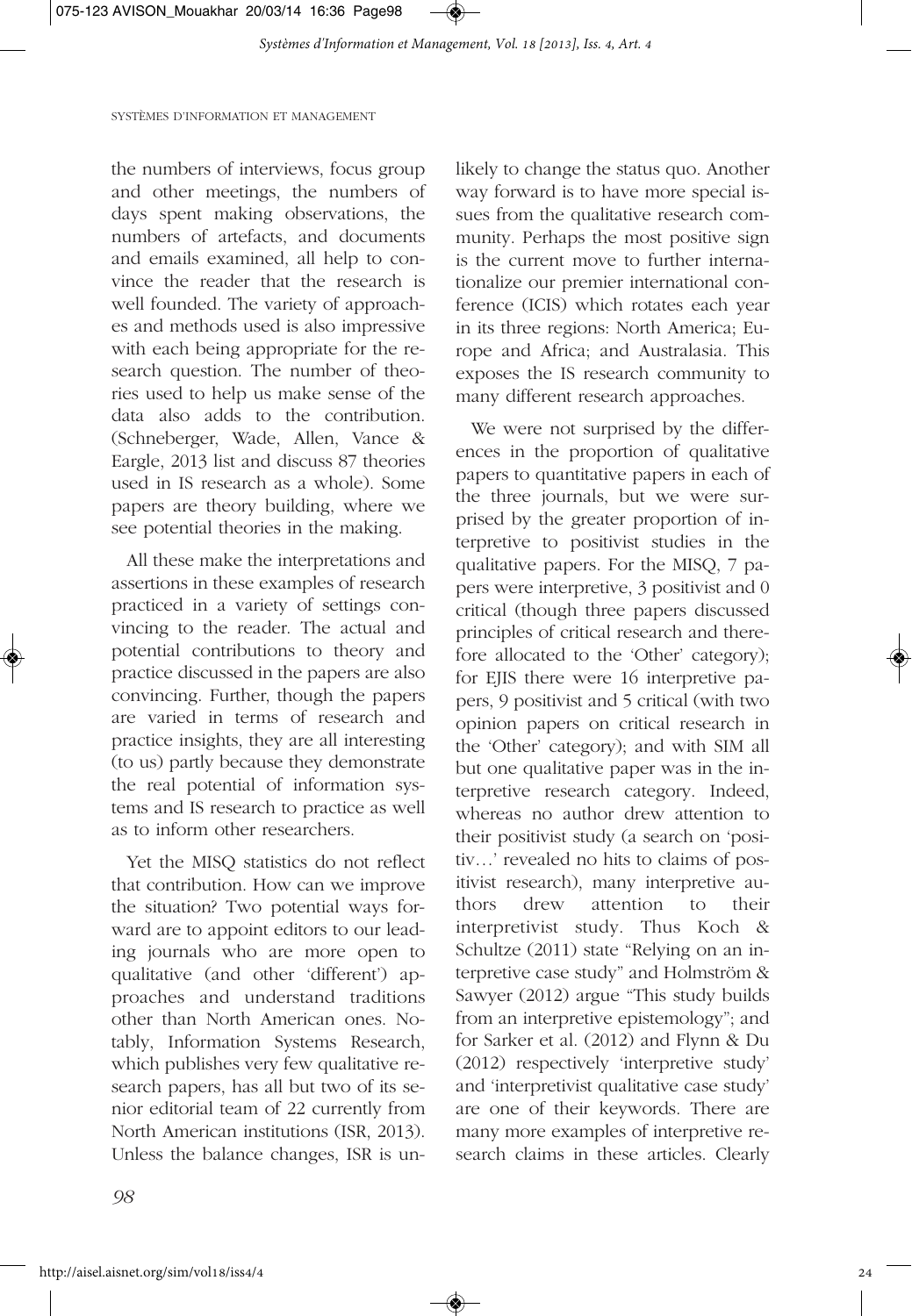this is very different finding to that of Chen & Hirschheim (2004) who argued that up to their time of writing positivist research was much more prominent than interpretive research even in qualitative papers, though our two-year study might show untypical results. We would like to see further studies looking at these trends since 2004 and into 2013. It would also be particularly interesting to analyse the possible correlation between the country of origins of authors, the location of their PhD training, and the kind of research they do and publish. It might be a powerful proxy to measure how cultural aspects influence the research.

The earlier remark regarding the move to internationalize ICIS brings us to some limitations of the paper. We are ourselves limited in our review by tending to concentrate on North America and Europe (and our knowledge of only two languages). By doing so we have omitted many important contributions that are not represented in the three journals studied. We would welcome developments of this study which include other regions and journals (in languages other than English and French as well). Although our limitation of two years enables us to review in depth the 217 papers and in particular the 61 qualitative papers in these three journals (simply analysing abstracts and/or key words would not be appropriate), we would also welcome developments in the study that looked at other volumes of these journals, as well as other journals. The advantage of looking back is that this analysis would recognise the impact of qualitative research through citation indices, for example, which we are not able to do in

an up-to-date review as the figures are not yet available. However, we would particularly welcome analyses of future volumes (the 2013 issues will shortly be complete) which might show the hoped-for greater balance of research approaches in our leading journals.

#### **REFERENCES**

- Abbasi, A., Albrecht, C., Vance, A., Hansen, J. (2012), "Metafraud: A meta-learning framework for detecting financial fraud", MIS Quarterly, Vol. 36, N°4. p. 1293-1327.
- Abbott, P.Y., Jones, M.R. (2012), "Everywhere and nowhere: Nearshore software development in the context of globalisation", European Journal of Information Systems, Vol. 21, N°5. p. 529-551.
- Abdennadher, S., Cheffi, W. (2011), "L'adoption du vote par internet aux assemblées générales des actionnaires de sociétés cotées en France: Une perspective institutionnaliste", Systèmes d'Information et Management, Vol. 16, Nº2. p. 35-71.
- Adipat, B., Zhang, D., Zhou, L. (2011), "The effects of tree-view based presentation adaptation on mobile web browsing", MIS Quarterly, Vol. 35, N°1, p. 99-122.
- Aggarwal, N., Dai, Q., Walden, E.A. (2011), "The more, the merrier? How the number of partners in a standard-setting initiative affects shareholder's risk and return", MIS Quarterly, Vol. 35, No 2. p. 445-462.
- Aguirre-Urreta, M.I., Marakas, G.M. (2012), "Revisiting bias due to construct misspecification: Different results from considering coefficients in standardized form", MIS Quarterly, Vol. 36, Nº1, p. 123-138.
- AIS. (2013). http://ais.site-ym.com/ (accessed 18 December 2013).
- Allen, G.N., Ball, N.L., Smith, H.J. (2011), "Information systems research behaviors: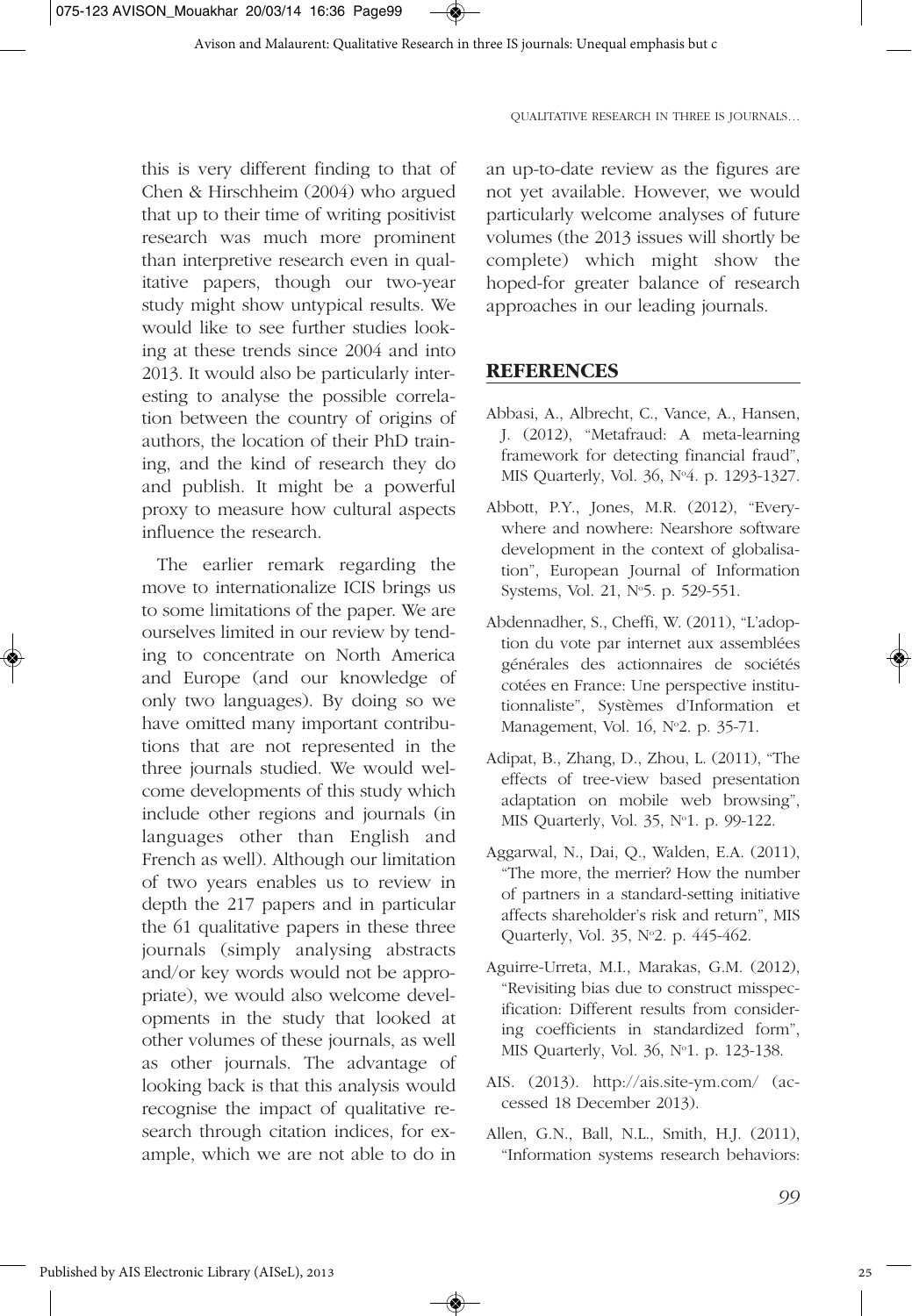What are the normative standards?", MIS Quarterly, Vol. 35, N°3. p. 533-551.

- Allen, G.N., March, S.T. (2012), "A research note on representing part: Whole relations in conceptual modeling", MIS Quarterly, Vol. 36, No 3. p. 945-964.
- Amabilé, S., Meissonier, R., Haller, C., Boudrandi, S. (2012), "Capacité d'absorption des informations et pratiques de veille stratégique dans les PME: Une étude sur des domaines vitivinicoles provençaux", Systèmes d'Information et Management, Vol. 17, N°3. p. 111-142.
- Animesh, A., Pinsonneault, A., Yang, S.-B., Oh, W. (2011), "An odyssey into virtual worlds: Exploring the impacts of technological and spatial environments on intention to purchase virtual products", MIS Quarterly, Vol. 35, No 3. p. 789.
- Appan, R., Browne, G.J. (2012), "The impact of analyst-induced misinformation on the requirements elicitation process", MIS Ouarterly, Vol. 36, N°1. p. 85-106.
- Ashforth, B.E., Kreiner, G.E., Fugate, M. (2000), "All in a day's work: Boundaries and micro role transitions", Academy of Management Review, Vol. 25, N°3, p. 472-491.
- Avison, D.E., Baskerville, R., Myers, M.D. (2001), "Controlling action research projects", Information Technology & People, Vol. 14, N°1. p. 28-45.
- Avital, M., Mathiassen, L., Schultze, U. (2013), "Call for Papers: European Journal of Information Systems Special Issue on Alternative Genres", Retrieved 14 April 2013, http://www.palgrave-journals.com/ ejis/ejis\_cfp\_alternative\_genres.pdf.
- Ayyagari, R., Grover, V., Purvis, R. (2011), "Technostress: Technological antecedents and implications", MIS Quarterly, Vol. 35, N°4. p. 831-858.
- Azad, B., King, N. (2012), "Institutionalized computer workaround practices in a

mediterranean country: An examination of two organizations", European Journal of Information Systems, Vol. 21, N°4. p. 358-372.

- Bagozzi, R.P. (2011), "Measurement and meaning in information systems and organizational research: Methodological and philosophical foundations", MIS Quarterly, Vol. 35, N°2. p. 261-292.
- Bandura, A. (1977). "Social learning theory". Prentice-Hall, Englewood Cliffs, NJ.
- Banker, R., Hu, N., Pavlou, P.A., Luftman, J. (2011), "CIO reporting structure, strategic positioning, and firm performance", MIS Quarterly, Vol. 35, N°2. p. 487-504.
- Banker, R., Mitra, S., Sambamurthy, V. (2011), "The effects of digital trading platforms on commodity prices in agricultural supply chains", MIS Quarterly, Vol. 35, N°3. p. 599-611.
- Barad, K. (2003), "Posthumanist performativity: Toward an understanding of how matter comes to matter", Signs, Vol. 28, N°3. p. 801-831.
- Barlette, Y. (2012), "Implication et action des dirigeants: Quelles pistes pour améliorer la sécurité de l'information en PME?", Systèmes d'Information et Management, Vol. 17, No 2. p. 115-149.
- Basden, A. (2011), "Enabling a Kleinian integration of interpretivist and socio-critical IS research: The contribution of Dooyeweerd's philosophy", European Journal of Information Systems, Vol. 20, N°4, p. 477-489.
- Baskerville, R., Lyytinen, K., Sambamurthy, V., Straub, D. (2011), "A response to the design-oriented information systems research memorandum", European Journal of Information Systems, Vol. 20, N°1, p. 11-15.
- Bélanger, F., Crossler, R.E. (2011), "Privacy in the digital age: A review of information

*100*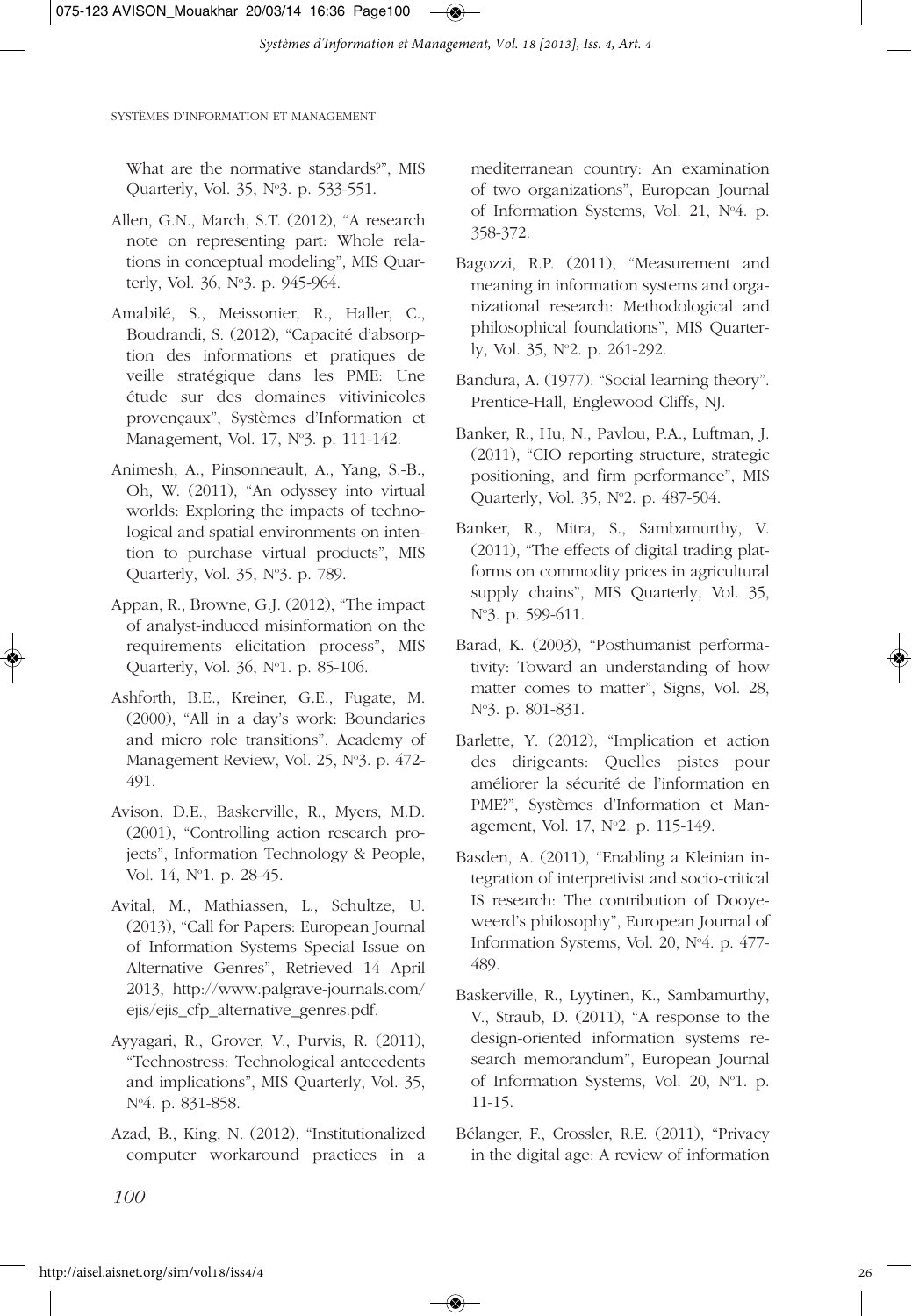privacy research in information systems", MIS Quarterly, Vol. 35, N°4. p. 1017-1042.

- Belmondo, C., Roussel, C.S. (2012), "Apprendre à apprendre: Une perspective intégrative de l'émergence des routines d'apprentissage", Systèmes d'Information et Management, Vol. 17, N°3. p. 71-110.
- Benitez-Amado, J., Walczuch, R.M. (2012), "Information technology, the organizational capability of proactive corporate environmental strategy and firm performance: A resource-based analysis", European Journal of Information Systems, Vol. 21, No 6. p. 664-679.
- Benlian, A. (2011), "Is traditional, opensource, or on-demand first choice?; developing an AHP-based framework for the comparison of different software models in office suites selection", European Journal of Information Systems, Vol. 20, N°5. p. 542-559.
- Bera, P., Burton-Jones, A., Wand, Y. (2011), "Guidelines for designing visual ontologies to support knowledge identification", MIS Quarterly, Vol. 35, No 4. p. 883-908.
- Berente, N., Hansen, S., Pike, J.C., Bateman, J.C. (2011), "Arguing the value of virtual worlds: Patterns of discursive sensemaking of an innovative technology", MIS Quarterly, Vol. 35, No 3. p. 685-709.
- Bidan, M., Rowe, F., Truex, D. (2012), "An empirical study of IS architectures in French SMEs: Integration approaches", European Journal of Information Systems, Vol. 21, N°3, p. 287-302.
- Biddle, B.J. (1986), "Recent developments in role theory", Annual Review of Sociology, Vol. 12, No 1. p. 67-92.
- Bollen, K.A. (2011), "Evaluating effect, composite, and causal indicators in structural equation models", MIS Quarterly, Vol. 35, N°2. p. 359-372.
- Bourdieu, P. (1994), "Raisons pratiques: Sur la théorie de l'action", Editions du Seuil, Paris.
- Bourdieu, P. (1998), "Practical reason: On the theory of action", Stanford University Press, Stanford.
- Brooks, N.G., Riemenschneider, C.K., Hardgrave, B.C., O'Leary-Kelly, A.M. (2011), "IT professional identity: Needs, perceptions, and belonging", European Journal of Information Systems, Vol. 20, N°1. p. 87-102.
- Brown, D.H., Thompson, S. (2011), "Priorities, policies and practice of e-government in a developing country context: ICT infrastructure and diffusion in Jamaica", European Journal of Information Systems, Vol. 20, N°3, p. 329-342.
- Carlo, J.L., Lyytinen, K., Boland, R.J. (2012), "Dialectics of collective minding: Contradictory appropriations of information technology in a high-risk project", MIS Quarterly, Vol. 36, No 4. p. 1081-1108.
- Carlo, J.L., Lyytinen, K., Rose, G.M. (2012), "A knowledge-based model of radical innovation in small software firms", MIS Quarterly, Vol. 36, No 3. p. 865-895.
- Caron-Fasan, M.-L., Lesca, L. (2012), "Projets de mise en place d'une veille anticipative: Cas de six organismes du secteur public français", Systèmes d'Information et Management, Vol. 17, N°2. p. 81-114.
- Carton, S., Farastier, A. (2012), "Intégration des connaissances client dans un projet en systèmes d'information: Influence de l'environnement de connaissance du projet", Systèmes d'Information et Management, Vol. 17, N°2, p. 39-80.
- Carugati, A., Giangreco, A., Sebastiano, A. (2011), "Moving the implementation line: The path to success with IT of a nursing home", Systèmes d'Informations et Management, Vol. 16, No 4. p. 73-101.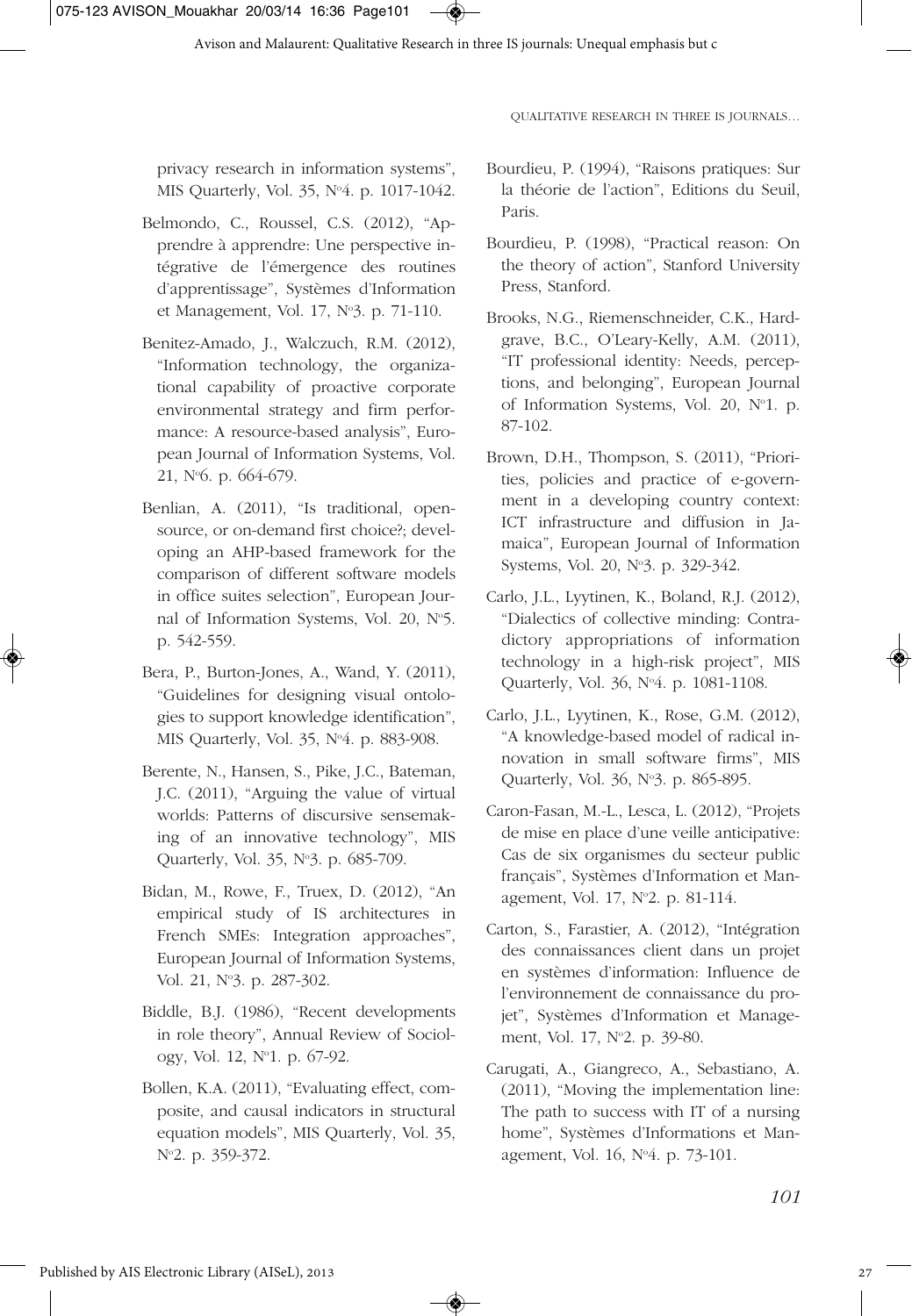- Ceccagnoli, M., Forman, C., Huang, P., Wu, D. (2012), "Cocreation of value in a platform ecosystem: The case of enterprise software", MIS Quarterly, Vol. 36, N°1. p. 263-290.
- Cecez-Kecmanovic, D. (2011), "Doing critical information systems research–arguments for a critical research methodology", European Journal of Information Systems, Vol. 20, N°4. p. 440-455.
- Chan, C.M., Hackney, R., Pan, S.L., Chou, T.C. (2011), "Managing e-government system implementation: A resource enactment perspective", European Journal of Information Systems, Vol. 20, N°3. p. 529-541.
- Chan, R.Y., Lai, J.W. (2011), "Does ethical ideology affect software piracy attitude and behaviour?; an empirical investigation of computer users in China", European Journal of Information Systems, Vol. 20, N°6. p. 659-673.
- Chang, C.L.-H., Chen, V., Klein, G., Jiang, J.J. (2011), "Information system personnel career anchor changes leading to career changes", European Journal of Information Systems, Vol. 20, N°1. p. 103-117.
- Chang, Y.B., Gurbaxani, V. (2012), "Information technology outsourcing, knowledge transfer, and firm productivity: An empirical analysis", MIS Quarterly, Vol. 36, No 4. p. 1043-1053.
- Charki, N.B., Josserand, E., Charki, M.H. (2011), "Analyse des interprétations d'un SIIO en post-adoption et effets sur l'usage: Jeux de discours et stratégies de contournement", Systèmes d'Information et Management, Vol. 16, N°3, p. 7-44.
- Chaturvedi, A.R., Dolk, D.R., Drnevich, P.L. (2011), "Design principles for virtual worlds", MIS Quarterly, Vol. 35, N°3, p. 673-684.
- Chau, M., Xu, J. (2012), "Business intelligence in blogs: Understanding consumer

interactions and communities", MIS Quarterly, Vol. 36, N°4. p. 1189-1216.

- Chen, P.-y., Kataria, G., Krishnan, R. (2011), "Correlated failures, diversification, and information security risk management", MIS Quarterly, Vol. 35, N°2. p. 397-422.
- Chen, W., Hirschheim, R. (2004), "A paradigmatic and methodological examination of information systems research from 1991 to 2001", Information Systems Journal, Vol. 14, Nº3. p. 197-235.
- Chia, C.E.H., Lim, W.-K., Soh, C., Sia, S.K. (2012), "Enacting clan control in complex IT projects: A social capital perspective", MIS Quarterly, Vol. 36, N°2. p. 577-600.
- Chiasson, M., Davidson, E. (2012), "Reconsidering deconstruction in information systems research", European Journal of Information Systems, Vol. 21, N°2. p. 192-206.
- Chin, W.W., Thatcher, J.B., Wright, R.T. (2012), "Assessing common method bias: Problems with the ULMC technique", MIS Ouarterly, Vol. 36, N°3. p. 1003-1019.
- Compeau, D., Marcolin, B., Kelley, H., Higgins, C. (2012). "Research commentary – generalizability of information systems research using student subjects – a reflection on our practices and recommendations for future research", Information Systems Research, Vol. 23,  $N^64$ , p. 1093-1109.
- Constantinides, P., Chiasson, M.W., Introna, L.D. (2012), "The ends of information systems research: A pragmatic framework", MIS Quarterly, Vol. 36, No 1. p. 1-20.
- Corbin, J.M., Strauss, A.L. (1990), "Grounded theory research: Procedures, canons, and evaluative criteria", Qualitative Sociology, Vol. 13, No 1. p. 3-21.
- Córdoba, J.-R., Pilkington, A., Bernroider, E.W. (2012), "Information systems as a discipline in the making: Comparing EJIS and MISQ between 1995 and 2008", Euro-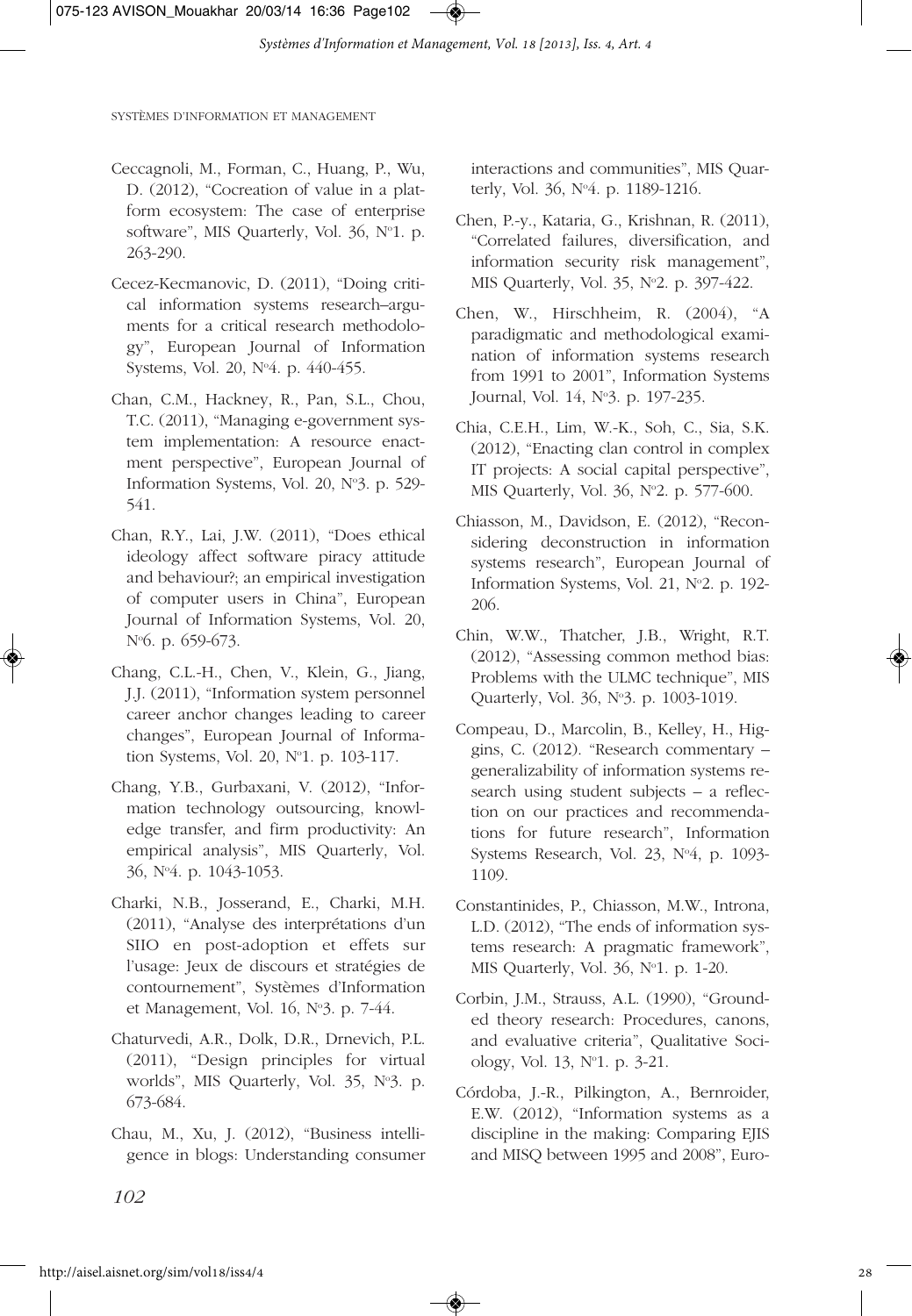pean Journal of Information Systems, Vol. 21, No 5. p. 479-495.

- Crozier, M., Friedberg, E. (1977), "L'Acteur et le système", Editions du Seuil, Paris.
- Crozier, M., Friedberg, E. (1980), "Actors and systems: the politics of collective action", University of Chicago Press, Chicago.
- Dagorn, N., Poussing, N. (2012), "Engagement et pratiques des organisations en matière de gouvernance de la sécurité de l'information", Systèmes d'Information et Management, Vol. 17, N°1. p. 113-143.
- D'Arcy, J., Herath, T. (2011), "A review and analysis of deterrence theory in the is security literature: Making sense of the disparate findings", European Journal of Information Systems, Vol. 20, N°6. p. 643-658.
- Davison, R.M., Martinsons, M.G., Ou, C.X.J. (2012), "The roles of theory in canonical action research", MIS Quarterly, Vol. 36, N<sup>o</sup>3. p. 763-786.
- de Corbière, F. (2011), "SIIO et amélioration de la qualité des données: Analyse de la synchronisation des données par catalogues électroniques.", Systèmes d'Information et Management, Vol. 16, N°3, p. 45-79.
- de Corbière, F., Rowe, F., Wolff, F.-C. (2012), "De l'intégration interne du système d'information à l'intégration du système d'information de la chaîne logistique", Systèmes d'Information et Management, Vol. 17, No 1. p. 81-111.
- De Vaujany, F., Walsh, I., Mitev, N. (2011), "A historically grounded critical analysis of research articles in IS", European Journal of Information Systems, Vol. 20. p. 395-417.
- Dean, D.L., Lowry, P.B., Humpherys, S. (2011), "Profiling the research productivity of tenured information systems faculty

◈

QUALITATIVE RESEARCH IN THREE IS JOURNALS…

at US institutions", MIS Quarterly, Vol. 35, No 1. p. 1-15.

- Derrida, J. (1972), "Positions", Paris, Éditions de Minuit.
- Derrida, J. (1981), "Positions", trans. A. Bass, Athlone, London.
- Dewey, J. (1925), "Logic: The theory of inquiry (1938)", The later works, Vol. 1953. p. 1-549.
- Diamantopoulos, A. (2011), "Incorporating formative measures into covariance-based structural equation models", MIS Quarterly, Vol. 35, N°2. p. 335-358.
- Dietz, G., Juhrisch, M. (2012), "Negotiating language barriers–a methodology for cross-organisational conceptual modelling", European Journal of Information Systems, Vol. 21, N°3, p. 229-254.
- DiMaggio, P.J., Powell, W. (1983), "The iron cage revisited: Institutional isomorphism and collective rationality in organisational fields", American Sociological Review, Vol. 48. p. 147-160.
- Dimoka, A. (2012), "How to conduct a functional magnetic resonance (fMRI) study in social science research", MIS Quarterly, Vol. 36, N°3. p. 811-840.
- Dimoka, A., Banker, R.D., Benbasat, I., Davis, F.D., Dennis, A.R., Gefen, D., Gupta, A., Ischebeck, A., Kenning, P., Pavlou, P.A. (2012), "On the use of neuropyhsiological tools in IS research: Developing a research agenda for neurois", MIS Quarterly, Vol. 36, Nº3, p. 679-702.
- Dimoka, A., Hong, Y., Pavlou, P. (2012), "On product uncertainty in online markets: Theory and evidence", MIS Quarterly, N°2, p. 395-426.
- Doolin, B., McLeod, L. (2012), "Sociomateriality and boundary objects in information systems development", European Journal of Information Systems, Vol. 21, Nº5, p. 570-586.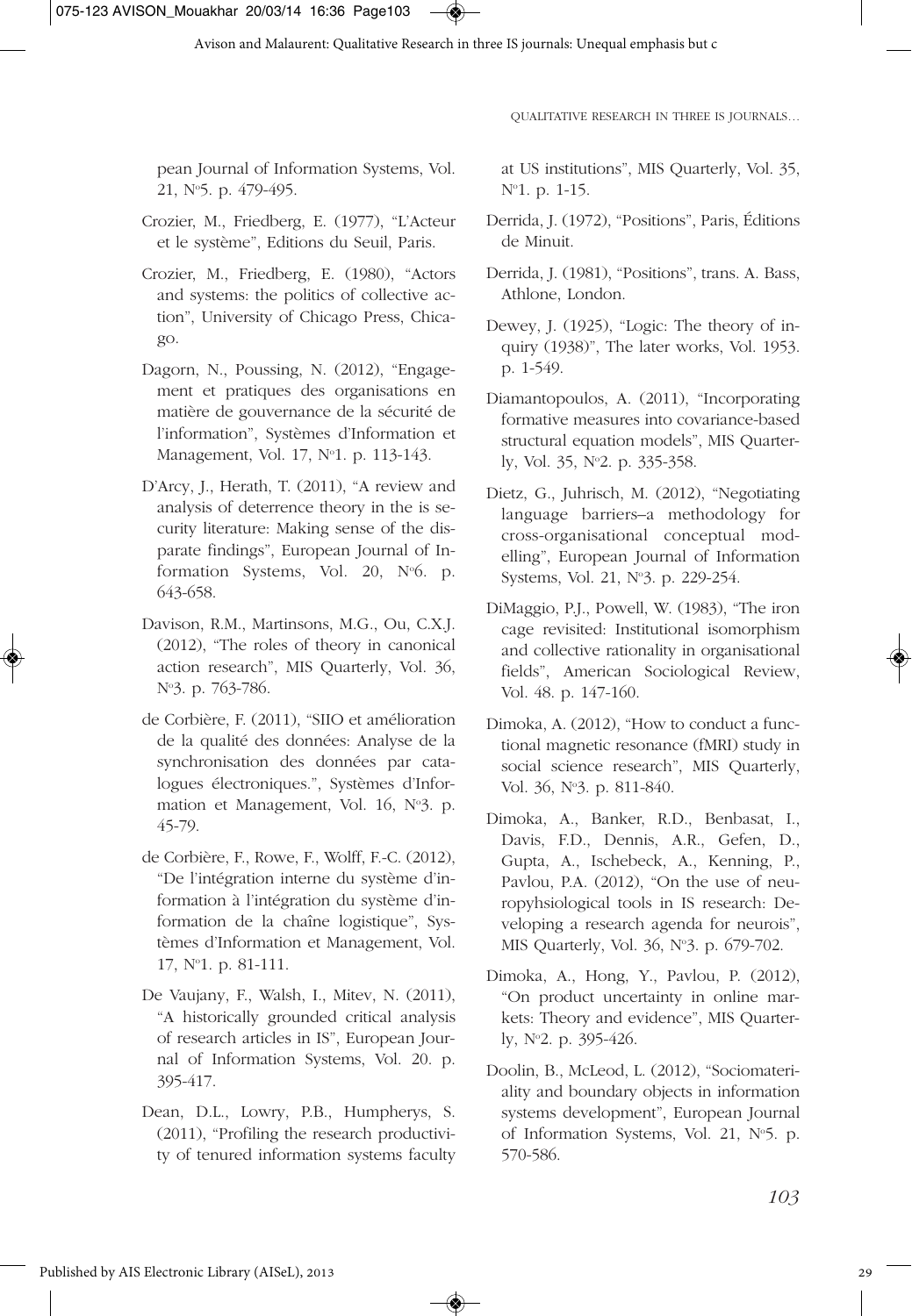- Douyère, D. (2011), "Politique de la connaissance, système d'information et transformation de la fonction HSCT chez Selenis", Systèmes d'Information et Management, Vol. 16, N°1. p. 153-184.
- Dudezert, A., Leidner, D.E. (2011), "Illusions of control and social domination strategies in knowledge mapping system use", European Journal of Information Systems, Vol. 20, N°5. p. 574-588.
- Edmunds, H., Edmonds, H. (1999). "The focus group research handbook". NTC Business Books Chicago.
- Eisenhardt, K.M. (1989), "Making fast strategic decisions in high-velocity environments", Academy of Management Review, Vol. 32. p. 543-576.
- Elie-Dit-Cosaque, C.M., Straub, D.W. (2011), "Opening the black box of system usage: User adaptation to disruptive IT", European Journal of Information Systems, Vol. 20, No 5. p. 589-607.
- Elliot, S. (2011), "Transdisciplinary perspectives on environmental sustainability: A resource base and framework for IT-enabled business transformation", MIS Quarterly, Vol. 35, N°1, p. 197-236.
- Epstein, J.M. (1996). "Growing artificial societies [electronic resource]: Social science from the bottom up". Brookings Institution Press.
- Evangelopoulos, N., Zhang, X., Prybutok, V.R. (2012), "Latent semantic analysis: Five methodological recommendations", European Journal of Information Systems, Vol. 21, N°1, p. 70-86.
- Fang, X. (2011), "Coping with rapid information technology change in different national cultures", European Journal of Information Systems, Vol. 20, N°5, p. 560-573.
- Feller, J., Finnegan, P., Nilsson, O. (2011), "Open innovation and public administration: Transformational typologies and

business model impacts", European Journal of Information Systems, Vol. 20, N°3. p. 358-374.

- Fink, L. (2011), "How do IT capabilities create strategic value?; toward greater integration of insights from reductionistic and holistic approaches", European Journal of Information Systems, Vol. 20, N°1. p. 16-33.
- Flynn, D., Du, Y. (2012), "A case study of the legitimation process undertaken to gain support for an information system in a Chinese university", European Journal of Information Systems, Vol. 21, N°3. p. 212-228.
- Foucault, M. (1975), "Surveiller et punir", Gallimard, Paris.
- Foucault, M. (1977), "Discipline and punish: The birth of the prison", trans. Alan Sheridan, Vintage, New York.
- Fredrickson, B.L. (2001), "The role of positive emotions in positive psychology: The broaden-and-build theory of positive emotions", American psychologist, Vol. 56, No 3. p. 218-226.
- Furneaux, B., Wade, M. (2011), "An exploration of organizational level information systems discontinuance intentions", MIS Quarterly, Vol. 35, No 3. p. 573-598.
- Galliers, R.D., Huang, J.C. (2012), "The teaching of qualitative research methods in information systems: An explorative study utilizing learning theory", European Journal of Information Systems, Vol. 21, No 2. p. 119-134.
- Galliers, R.D., Land, F.F. (1987), "Choosing appropriate information systems research methodologies", Communications of the ACM, Vol. 30, N°11, p. 900-902.
- Gersick, C. J. G. (1991), "Revolutionary change theories: A multilevel exploration of the punctuated equilibrium theory", Academy of Management Review, Vol. 176, No 1. p. 10-36.

*104*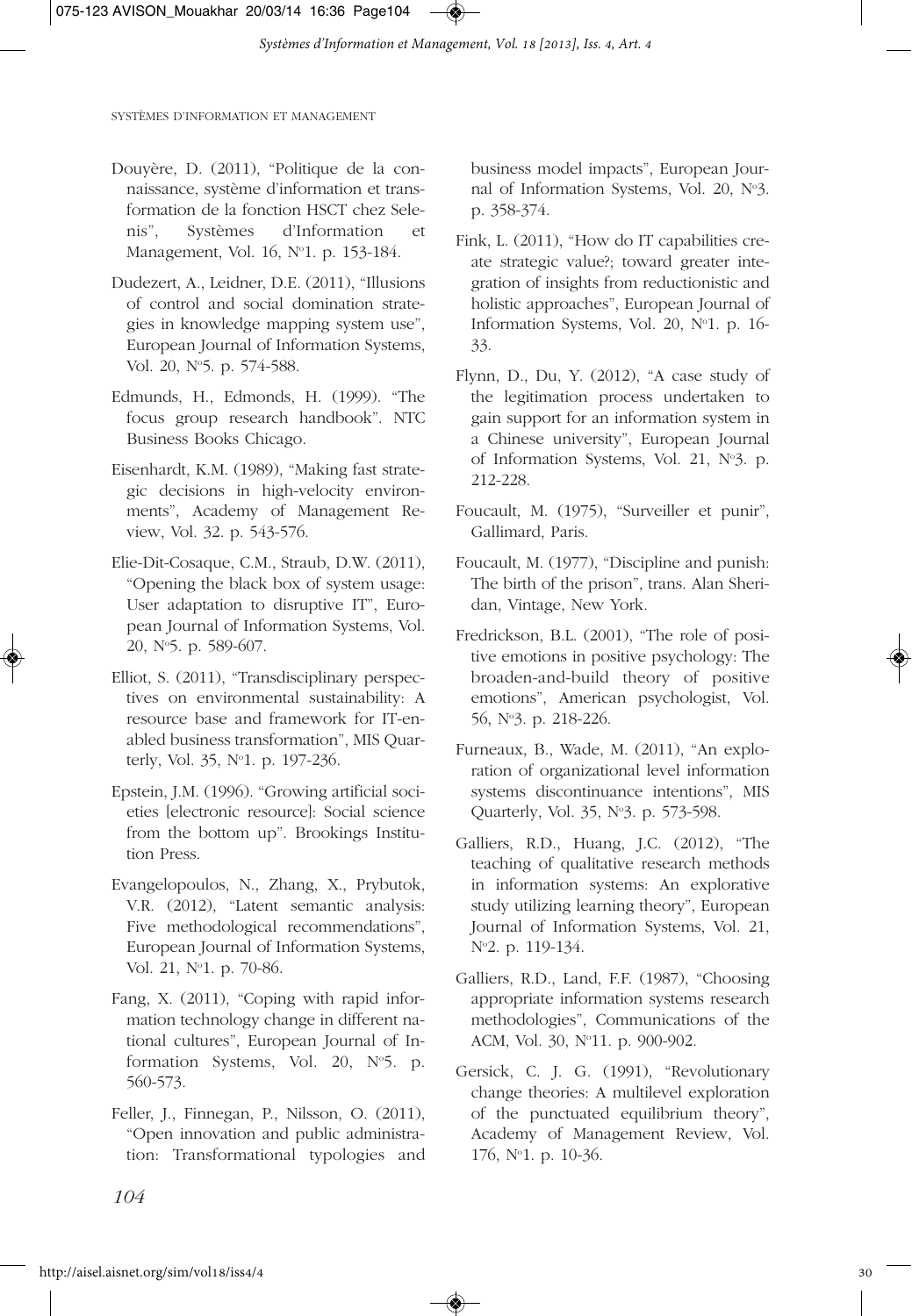- Giddens, A. (1984). "The constitution of society: Introduction of the theory of structuration". Univ of California Press.
- Godé-Sanchez, C., Hauch, V., Lasou, M., Lebraty, J.F. (2012), "Une singularité dans l'aide à la décision: Le cas de la liaison 16", Systèmes d'Information et Management, Vol. 17, N°2. p. 9-38.
- Goel, L., Johnson, N.A., Junglas, I., Ives, B. (2011), "From space to place: Predicting users' intentions to return to virtual worlds", MIS Quarterly, Vol. 35, N°3. p. 749-772.
- Goes, P.B., Karuga, G.G., Tripathi, A.K. (2012), "Bidding behavior evolution in sequential auctions: Characterization and analysis", MIS Quarterly, Vol. 36, No 4. p. 1021-1042.
- Goethals, F., Snoeck, M., Lemahieu, W. (2011), "Options in inter-organizational systems integration", Systemes d'Information et Management, Vol.  $16$ , N°3. p.  $1-34$ .
- Goldkuhl, G. (2012), "Pragmatism vs interpretivism in qualitative information systems research", European Journal of Information Systems, Vol. 21,  $N^{\circ}2$ . p. 135-146.
- Goodhue, D.L., Lewis, W., Thompson, R. (2012), "Does PLS have advantages for small sample size or non-normal data?", MIS Quarterly, Vol. 36, N°3. p. 891-1001.
- Gopal, A., Koka, B.R. (2012), "The asymmetric benefits of relational flexibility: Evidence from software development outsourcing", MIS Quarterly, Vol. 36, N°2. p. 553-576.
- Grahlmann, K.R., Helms, R.W., Hilhorst, C., Brinkkemper, S., van Amerongen, S. (2012), "Reviewing enterprise content management: A functional framework", European Journal of Information Systems, Vol. 21, N°3, p. 268-286.
- Gray, P.H., Parise, S., Iyer, B. (2011), "Innovation impacts of using social bookmark-

◈

ing systems", MIS Quarterly, Vol. 35, N°3. p. 629-644.

- Guillemette, M.G., Paré, G. (2011), "La dynamique de transformation de la direction des systèmes d'information", Systèmes d'Information et Management, Vol. 16, N°1. p. 35-68.
- Guillemette, M.G., Paré, G. (2012), "Toward a new theory of the contribution of the IT function in organizations", MIS Quarterly, Vol. 36, N°2. p. 529-551.
- Gupta, A., Zhdanov, D. (2012), "Growth and sustainability of managed security services networks: An economic perspective", MIS Quarterly, Vol. 36, N°4, p. 1109-1130.
- Habermas, J. (1984), "The theory of communicative action", Beacon Press, Boston.
- Haines, R., Mann, J.E.C. (2011), "A new perspective on de-individuation via computer-mediated communication", European Journal of Information Systems, Vol. 20, No 2. p. 156-167.
- Han, K., Oh, W., Im, K.S., Chang, R.M., Oh, H., Pinsonneault, A. (2012), "Value cocreation and wealth spillover in open innovation alliances", MIS Quarterly, Vol. 36, N<sup>o</sup>1. p. 291-325.
- Haon, C., Patel, C. (2011), "Création de trafic, expérience de navigation et performance commerciale: Que nous apprennent les 500 plus importants sites marchands américains?", Systèmes d'information & management, Vol. 16, N<sup>o</sup>4, p. 9-36.
- Hardaway, D.E., Scamell, R.W. (2012), "Open knowledge creation: Bringing transparency and inclusiveness to the peer review process", MIS Quarterly, Vol. 36, No 2. p. 339-346.
- Hassan, N.R. (2011), "Is information systems a discipline?; Foucauldian and Toulminian insights", European Journal of Information Systems, Vol. 20, No 4. p. 456-476.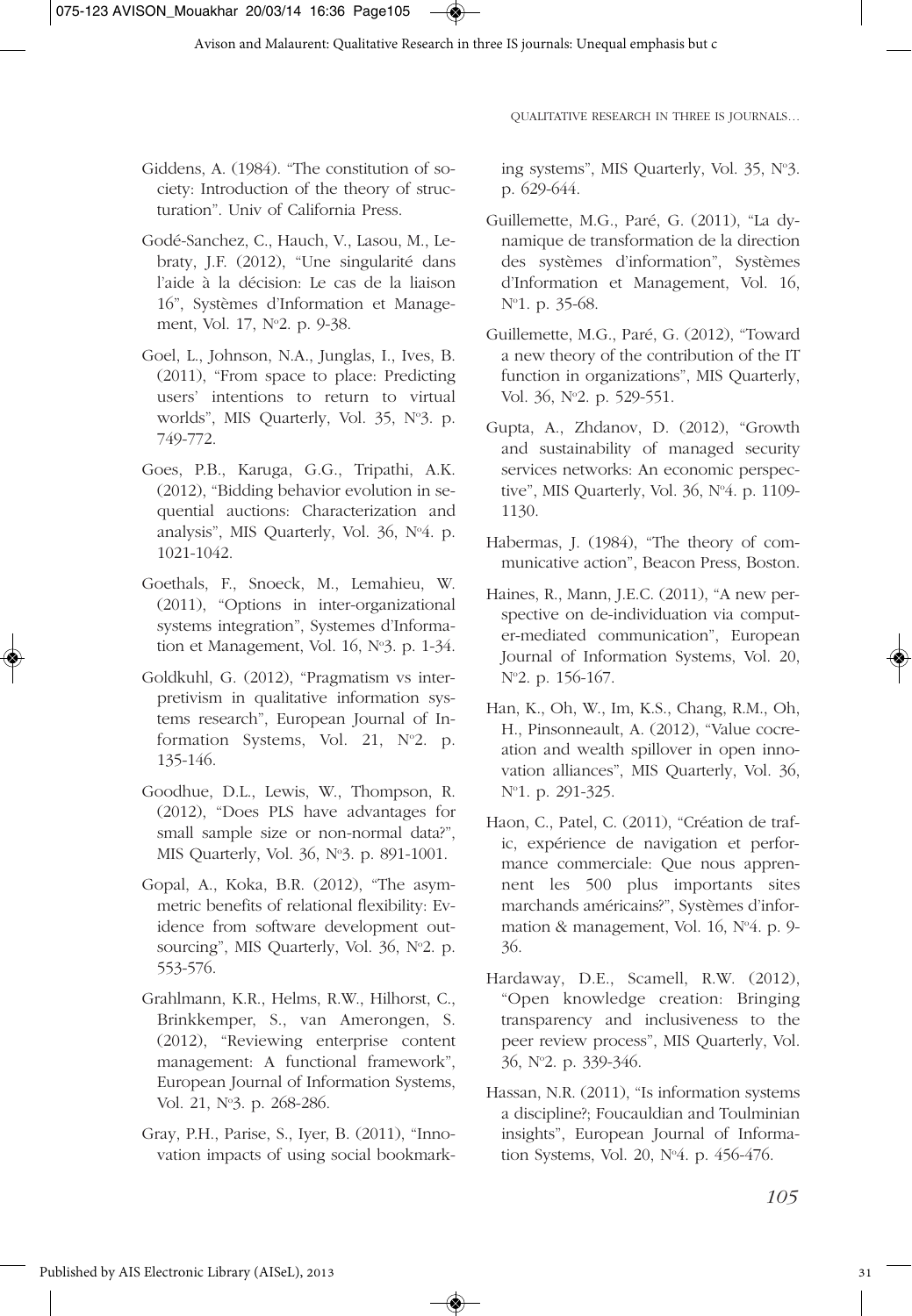- Helfat, C.E., Peteraf, M.A. (2003), "The dynamic resource based view: Capability lifecycles", Strategic management journal, Vol. 24, N°10. p. 997-1010.
- Henseler, J., Fassott, G., Dijkstra, T.K., Wilson, B. (2012), "Analysing quadratic effects of formative constructs by means of variance-based structural equation modelling", European Journal of Information Systems, Vol. 21, N°1, p. 99-112.
- Hinz, O., Hann, I.-H., Spann, M. (2011), "Price discrimination in e-commerce? An examination of dynamic pricing in nameyour-own price markets", MIS Quarterly, Vol. 35, N°1. p. 81-98.
- Hirschheim, R., Klein, H.K. (1989), "Four paradigms of information systems development", Communications of the ACM, Vol. 32, N°10. p. 1199-1216.
- Holmström, J., Sawyer, S. (2011), "Requirements engineering blinders: Exploring information systems developers' black-boxing of the emergent character of requirements", European Journal of Information Systems, Vol. 20, N°1. p. 34-47.
- Hsieh, J.P.-A., Rai, A., Petter, S., Zhang, T. (2012), "Impact of user satisfaction with mandated CRM use on employee service quality", MIS Quarterly, Vol. 36, N°4. p. 1065-1080.
- Hu, D., Zhao, J.L., Hua, Z., Wong, M. (2012), "Network-based modeling and analysis of systemic risk in banking systems", MIS Quarterly, Vol. 36, No 4. p. 1269-1291.
- Hwang, M.I., Schmidt, F.L. (2011), "Assessing moderating effect in meta-analysis: A re-analysis of top management support studies and suggestions for researchers", European Journal of Information Systems, Vol. 20, N°6, p. 693-702.
- Indulska, M., Hovorka, D.S., Recker, J. (2012), "Quantitative approaches to content analysis: Identifying conceptual drift across publication outlets", European

Journal of Information Systems, Vol. 21, N°1. p. 49-69.

- ISR (2013), "Information Systems Research Website", Retrieved 21 December 2013 from http://pubsonline.informs.org/page/ isre/editorial-board.
- Jarvis, C.B., MacKenzie, S.B., Podsakoff, P.M. (2012), "The negative consequences of measurement model misspecification: A response to Aguirre-Urreta and Marakas", MIS Quarterly, Vol. 36, N°1. p. 139-146.
- Jawadi, N., Boukef-Charki, N. (2011), "Niveaux de virtualité et performance des équipes : Proposition d'une approche multidimensionnelle d'évaluation", Systèmes d'Information et Management, Vol. 16, No 4. p. 37-72.
- Jones, C., Hesterly, W.S., Fladmoe-Lindquist, K., Borgatti, S.P. (1998), "Professional service constellations: How strategies and capabilities influence collaborative stability and change", Organization Science, Vol. 9, N°3. p. 396-410.
- Joseph, D., Boh, W.F., Ang, S., Slaughter, S. (2012), "The career paths less (or more) traveled: A sequence analysis of it career histories, mobility patterns, and career success", MIS Quarterly, Vol. 36, N°2. p. 427-452.
- Kane, G.C., Borgatti, S.P. (2011), "Centrality-IS proficiency alignment and workgroup performance", MIS Quarterly, Vol. 35, N°4. p. 1063-1078.
- Kaplan, B., Maxwell, J. A. (1994), "Qualitative Research Methods for Evaluating Computer Information Systems, in Evaluating Health Care Information Systems: Methods and Applications", J.G. Anderson, C.E. Aydin and S.J. Jay (Eds.), Sage, Thousand Oaks, p. 45-68.
- Kaplan, B., Truex, D. P., Wastell, D. (Eds.) (2004), "Information systems research: Relevant theory and informed practice", Kluwer, The Hague.

*106*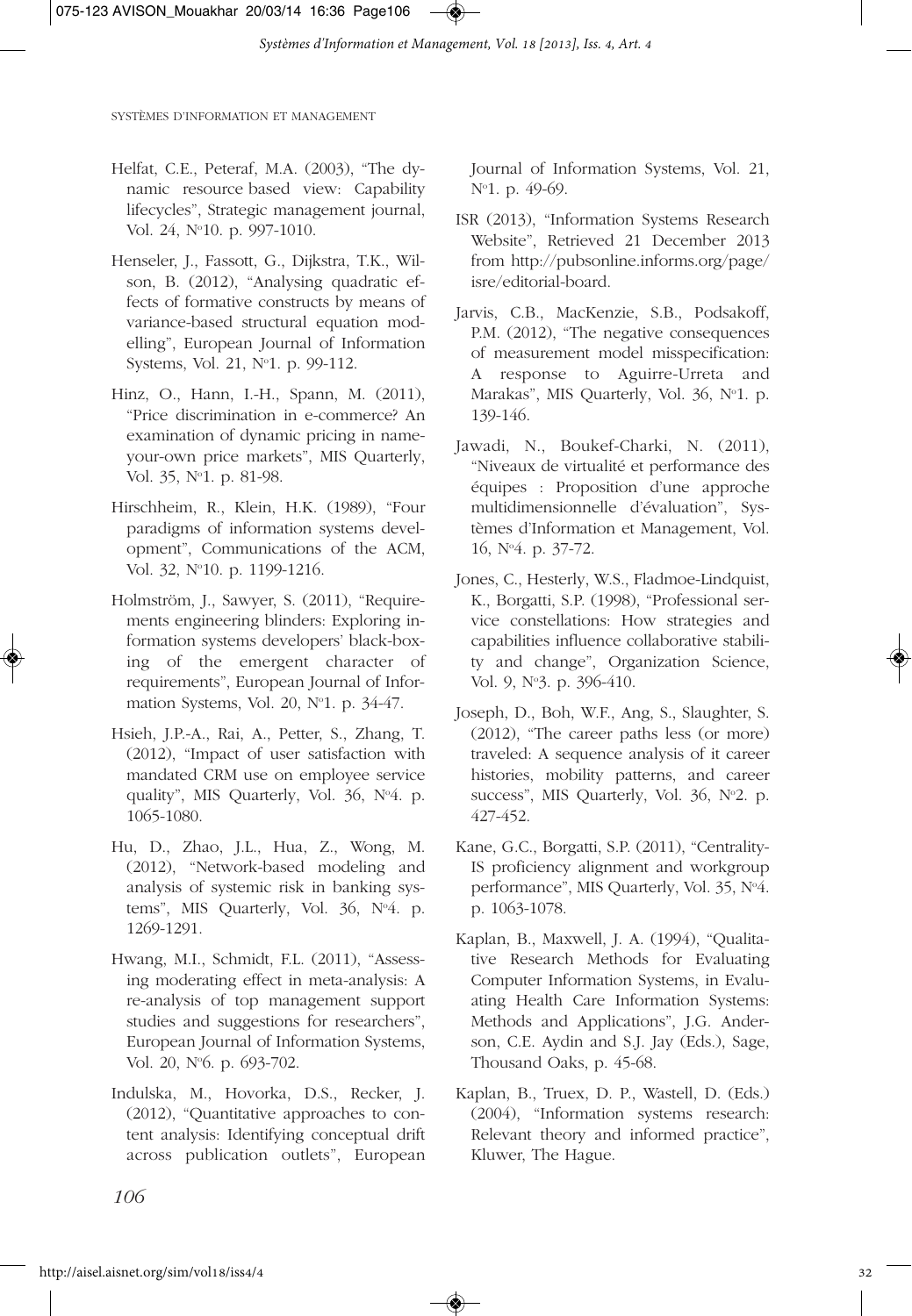- Kaplan, R., Norton, D. (1992), "The balanced scorecard – measures that drive performance", Harvard Business Review, Vol. 70, N°1. p. 71-79.
- Karoui, M., Dudezert, A. (2012), "Capital social et enjeux de pouvoir: Une perspective socio-politique de l'appropriation d'une technologie de réseaux sociaux au sein d'une collectivité territoriale", Systèmes d'Information et Management, Vol. 17, N°1, p. 49-80.
- Kasiri, N., Sharda, R., Hardgrave, B. (2011), "A balanced scorecard for item-level RFID in the retail sector: A Delphi study", European Journal of Information Systems, Vol. 21, No 3. p. 255-267.
- Klein, H.K., Myers, M.D. (1999), "A set of principles for conducting and evaluating interpretive field studies in information systems", MIS Quarterly, Vol. 23,  $N^{\circ}1$ . p. 67-93.
- Koch, H., Gonzalez, E., Leidner, D.E. (2012), "Bridging the work/social divide: The emotional response to organizational social networking sites", European Journal of Information Systems, Vol. 21. p. 699– 717.
- Koch, H., Schultze, U. (2011), "Stuck in the conflicted middle: A roletheoretic perspective on B2B e-marketplaces", MIS Quarterly, Vol. 35 No 1. p. 123-146.
- Kohler, T., Fueller, J., Matzler, K., Stieger, D. (2011), "Co-creation in virtual worlds: The design of the user experience", MIS Quarterly, Vol. 35, N°3, p. 773-788.
- Kohli, R., Devaraj, S., Ow, T.T. (2012), "Does information technology investment influence a firm's market value? A case of non-publicly traded healthcare firms", MIS Quarterly, Vol. 36, No 4. p. 1145-1163.
- Kolb, D. (1984). "Experiential learning: Experience as the source of learning and development". Prentice-Hall, Englewood Cliffs, NJ.

◈

- Krell, K., Matook, S., Rohde, F. (2011), "Development of an IS change reason – IS change type combinations matrix", European Journal of Information Systems, Vol. 20, No 6. p. 629-642.
- Lancini, A., Sampieri-Teissier, N. (2012), "Contribution des objets-frontière (of) à la gestion des connaissances (gc): Analyse des dépendances dans un bloc opératoire", Systèmes d'Information et Management, Vol. 17, N°4 p. 9-37.
- Latour, B. (1987a), "La science en action: introduction à la sociologie des sciences". La Découverte/Poche, Paris.
- Latour, B. (1987b), "Science in action: How to follow scientists and engineers through society". Harvard University Press.
- Latour, B. (2005). "Reassembling the social: An introduction to actor-network theory". Oxford University Press, Oxford.
- Latour, B. (2006), "Changer de société, refaire de la sociologie", La Découverte, Paris.
- Lau, R.Y., Liao, S.S., Wong, K.-F., Chiu, D.K. (2012), "Web 2.0 environmental scanning and adaptive decision support for business mergers and acquisitions", MIS Quarterly, Vol. 36, N°4. p. 1239-1268.
- Lederman, R., Johnston, R.B. (2011), "Decision support or support for situated choice: Lessons for system design from effective manual systems", European Journal of Information Systems, Vol. 20, N°5. p. 510-528.
- Lee, A. S., Liebenau, J., DeGross, J. I. (Eds.). (1997), "Information systems and qualitative research", Chapman & Hall, London.
- Lee, A.S., Baskerville, R.L. (2003), "Generalizing generalizability in information systems research", Information Systems Research, Vol. 14, N°3, p. 221-243.
- Lee, A.S., Baskerville, R.L. (2012), "Conceptualizing generalizability: New contribu-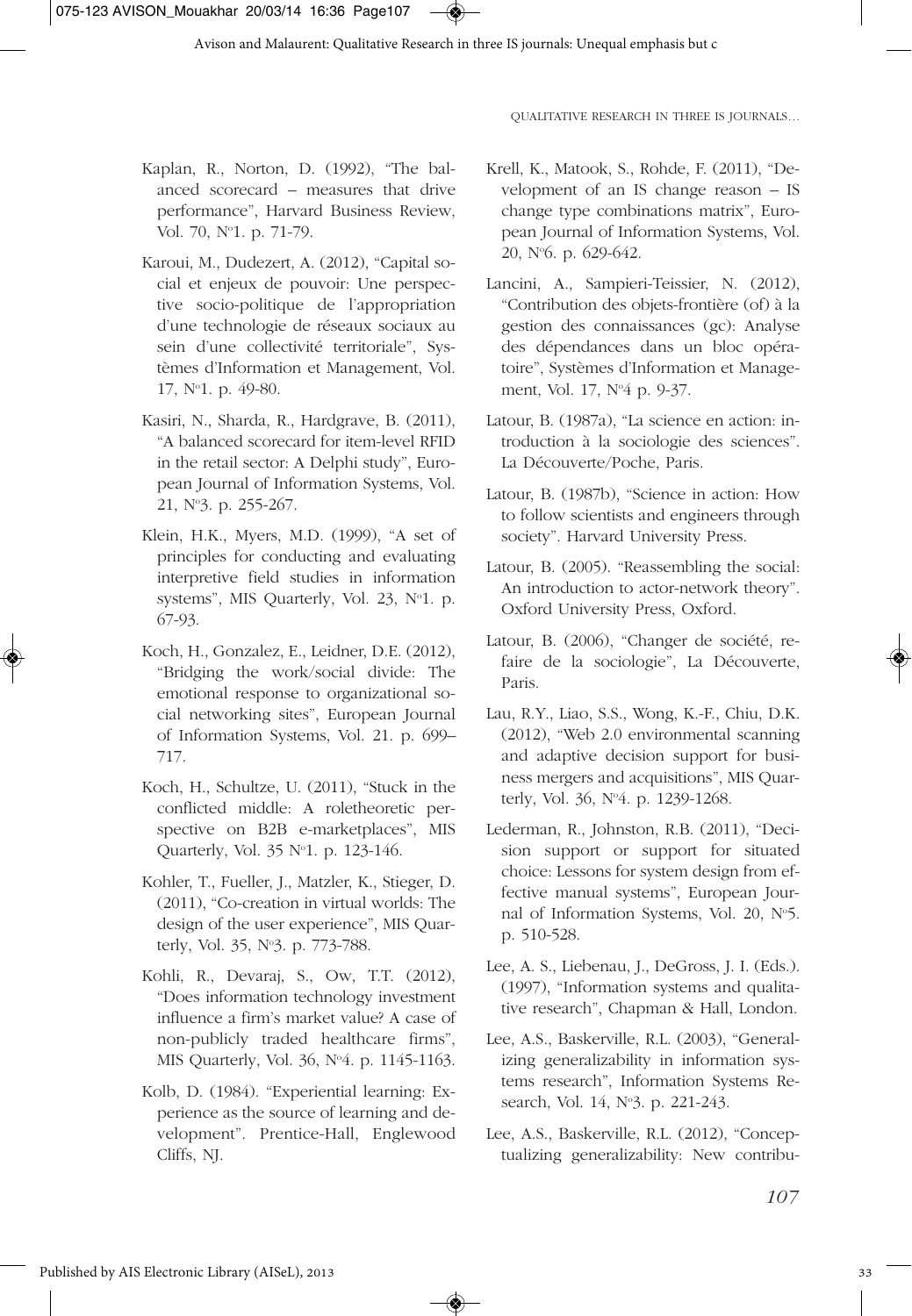tions and a reply", MIS Quarterly, Vol. 36, N°3. p. 749-761.

- Lee, D.-J., Ahn, J.-H., Bang, Y. (2011), "Managing consumer privacy concerns in personalization: A strategic analysis of privacy protection", MIS Quarterly, Vol. 35, N°2. p. 423-444.
- Lee, Y., Chen, A.N., Ilie, V. (2012), "Can online wait be managed? The effect of filler interfaces and presentation modes on perceived waiting time online", MIS Quarterly, Vol. 36, N°2. p. 365-394.
- Leonardi, P.M. (2011), "When flexible routines meet flexible technologies: Affordance, constraint, and the imbrication of human and material agencies", MIS Quarterly, Vol. 35, N°1. p. 147-167.
- Leroux, E., Pupion, P.-C. (2011), "Adoption des systèmes de reporting pour le développement durable: Une innovation organisationnelle", Systèmes d'Information et Management, Vol.  $16$ , N°2. p. 73-105.
- Lewis, M.O., Mathiassen, L., Rai, A. (2011), "Scalable growth in IT-enabled service provisioning: A sensemaking perspective", European Journal of Information Systems, Vol. 20, N°3. p. 285-302.
- Li, C., Peters, G.F., Richardson, V.J., Watson, M.W. (2012), "The consequences of information technology control weaknesses on management information systems: The case of sarbanes-oxley internal control reports", MIS Quarterly, Vol. 36, N°1, p. 179-204.
- Li, H., Gupta, A., Luo, X., Warkentin, M. (2011), "Exploring the impact of instant messaging on subjective task complexity and user satisfaction", European Journal of Information Systems, Vol. 20, N°2. p. 139-155.
- Li, T., Unger, T. (2012), "Willing to pay for quality personalization?; trade-off between quality and privacy", European

Journal of Information Systems, Vol. 21, No 6. p. 621-642.

- Linstone, H.A., Turoff, M. (1975). "The Delphi method". Addison-Wesley, Reading, MA.
- Liu, C.Z., Kemerer, C.F., Slaughter, S.A., Smith, M.D. (2012), "Standards competition in the presence of digital conversion technology: An empirical analysis of the flash memory card market", Management Information Systems Quarterly, Vol. 36, N°3. p. 921-942.
- Liu, L., Feng, Y., Hu, Q., Huang, X. (2011), "From transactional user to VIP: How organizational and cognitive factors affect ERP assimilation at individual level.", European Journal of Information Systems, Vol. 20, N°2. p. 186-200.
- Lu, Y., Ramamurthy, K. (2011), "Understanding the link between information technology capability and organizational agility: An empirical examination", MIS Quarterly, Vol. 35, No 4. p. 931-954.
- Luo, J., Ba, S., Zhang, H. (2012), "The effectiveness of online shopping characteristics and well-designed websites on satisfaction", MIS Quarterly, Vol. 36, No 4. p. 1131- 1144.
- Lyytinen, K., Damsgaard, J. (2011), "Interorganizational information systems adoption-a configuration analysis approach", European Journal of Information Systems, Vol. 20, N°5. p. 496-509.
- MacKenzie, S.B., Podsakoff, P.M., Podsakoff, N.P. (2011), "Construct measurement and validation procedures in MIS and behavioral research: Integrating new and existing techniques", MIS Quarterly, Vol. 35, N°2, p. 293-334.
- Macredie, R.D., Mijinyawa, K. (2011), "A theory-grounded framework of open source software adoption in SMEs", European Journal of Information Systems, Vol. 20, No 2. p. 237-250.

*108*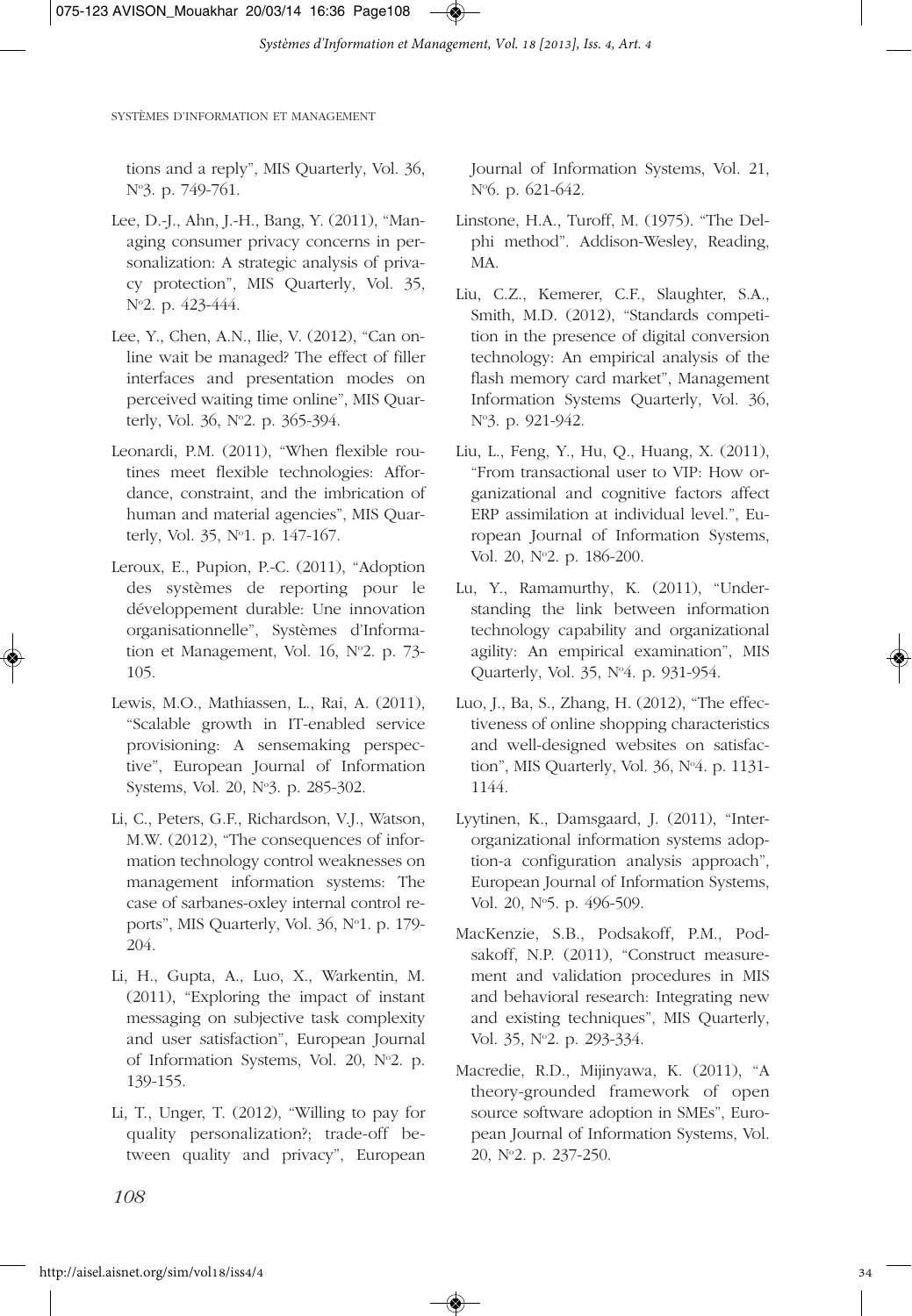- Marcoulides, G.A., Chin, W.W., Saunders, C. (2012), "When imprecise statistical statements become problematic: A response to goodhue, lewis, and thompson", MIS Quarterly, Vol. 36, N°3. p. 717-728.
- Markus, M.L. (1983), "Power, politics, and MIS implementation", Communications of the ACM, Vol. 26, N°6. p. 430-444.
- Mathiassen, L., Chiasson, M., Germonprez, M. (2012), "Style composition in action research publication", MIS Quarterly, Vol. 36, No 2. p. 347-363.
- McFarlan, F.W. (1984). "The information systems research challenge". Harvard Business School Boston, MA.
- McLaren, T.S., Head, M.M., Yuan, Y., Chan, Y.E. (2011), "A multilevel model for measuring fit between a firm's competitive strategies and information systems capabilities", MIS Quarterly, Vol. 35, N°4. p. 909-929.
- McLeod, L., Doolin, B. (2012), "Information systems development as situated sociotechnical change: A process approach", European Journal of Information Systems, Vol. 21, N°2. p. 176-191.
- Mehra, A., Mookerjee, V. (2012), "Human capital development for programmers using open source software", MIS Quarterly, Vol. 36, N°1, p. 107-122.
- Meier, O., Missonier, A., Missonier, S. (2012), "Analyse des systèmes d'interactions à l'œuvre au sein d'un projet TI : Mise en évidence d'une perspective dynamique et relationnelle", Systèmes d'Information et Management, Vol. 17, N°1, p. 7-48.
- Michaux, V., Geffroy, B. (2011), "Les transformations liées au système CRM : Une méta-synthèse au prisme de la théorie de la structuration", Systèmes d'Information et Management, Vol. 16, N°1, p. 113-151.
- Mignerat, M., Audebrand, L. (2011), "Technologies de l'information et gestion des

◈

méga-événements: Le cas du championnat d'europe de football – une approche institutionnelle", Systèmes d'Information et Management, Vol. 16, N°2. p. 9-34.

- Mignon, S., Siadou-Martin, B., Janicot, C., Averseng, C., Mazars-Chapelon, A. (2012), "Management des connaissances: Quels dispositifs pour quels objectifs?", Systèmes d'Information et Management, Vol. 17, No 3. p. 33-70.
- Mithas, S., Ramasubbu, N., Sambamurthy, V. (2011), "How information management capability influences firm performance", MIS Quarterly, Vol. 35, Nº1. p. 237-256.
- Mola, L., Carugati, A. (2012), "Escaping 'localisms' in IT sourcing: Tracing changes in institutional logics in an Italian firm", European Journal of Information Systems, Vol. 21, N<sup>o</sup>4. p. 388-403.
- Monteiro, E., Rolland, K.H. (2012), "Transsituated use of integrated information systems", European Journal of Information Systems, Vol. 21, N°6. p. 608-620.
- Mumford, E., Hirschheim, R.A., Fitzgerald, G., Wood-Harper, T., Eds. (1985). "Research methods in information systems". North-Holland, Amsterdam.
- Murray, K.B., Häubl, G. (2011), "Freedom of choice, ease of use, and the formation of interface preferences", MIS Quarterly, Vol. 35, No 4. p. 955-976.
- Myers, M.D., (living). "Qualitative research in information systems" http://www.qual. auckland.ac.nz/ (accessed 11 April 2013).
- Myers, M.D., Avison, D.E. (2002). "An introduction to qualitative research in information systems" in Qualitative research in information systems: A reader", edited by M. D. Myers and D. E. Avison, p. 3-12. Sage, London.
- Myers, M.D., Klein, H.K. (2011), "A set of principles for conducting critical research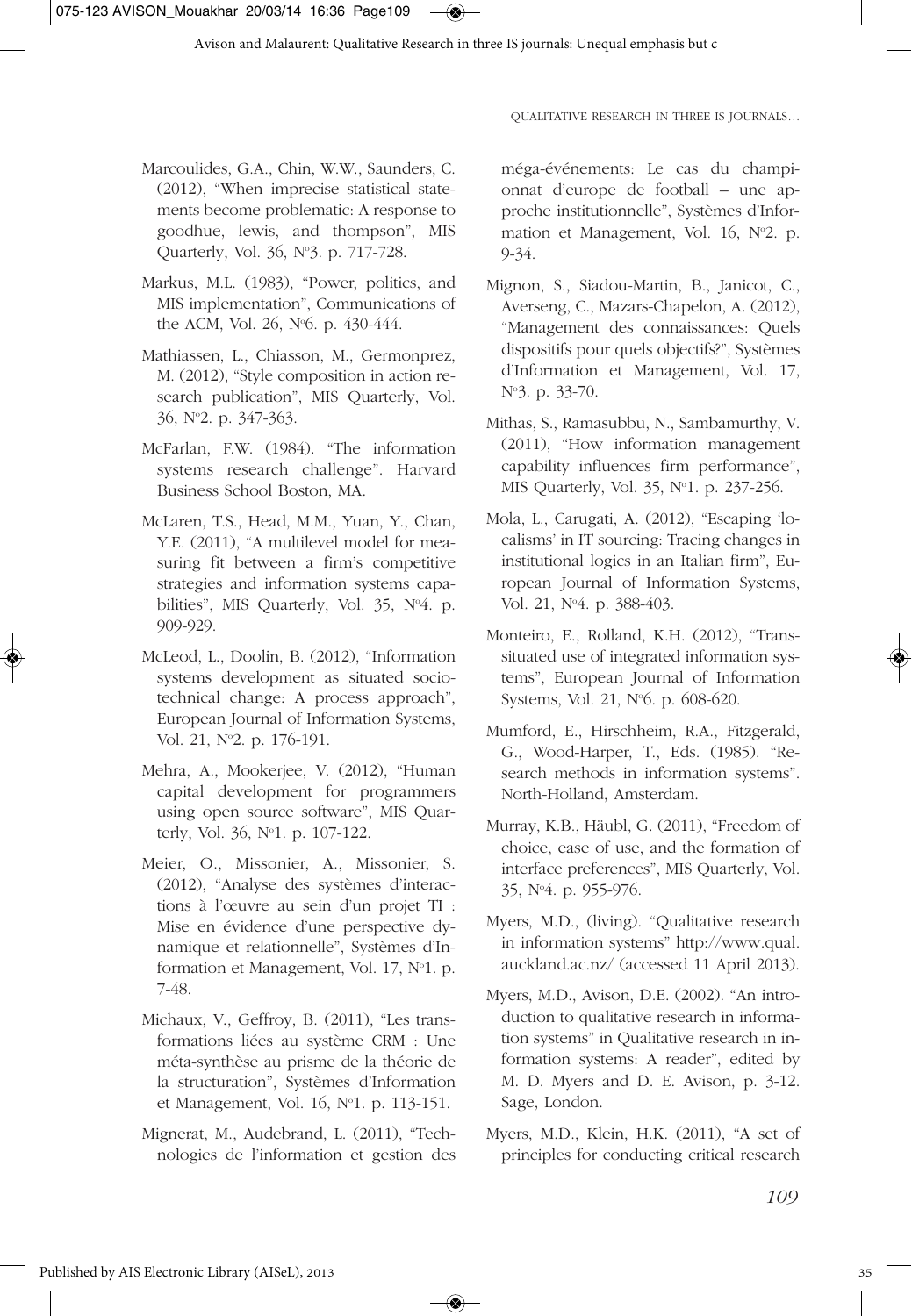in information systems", MIS Quarterly, Vol. 35, N°1. p. 17-36.

- Nah, F.F.-H., Eschenbrenner, B., DeWester, D. (2011), "Enhancing brand equity through flow and telepresence: A comparison of 2D and 3D virtual worlds", MIS Quarterly, Vol. 35, N°3. p. 731-747.
- Nan, N. (2011), "Capturing bottom-up information technology use processes: A complex adaptive systems model", MIS Quarterly, Vol. 35, N°2. p. 505-532.
- Napier, N.P., Mathiassen, L., Robey, D. (2011), "Building contextual ambidexterity in a software company to improve firm-level coordination", European Journal of Information Systems, Vol. 20, N°6. p. 674-690.
- Njenga, K., Brown, I. (2012), "Conceptualising improvisation in information systems security", European Journal of Information Systems, Vol. 21, No 6. p. 592-607.
- Novak, L., Brooks, J., Gadd, C., Anders, S., Lorenzi, N. (2012), "Mediating the intersections of organizational routines during the introduction of a health IT system", European Journal of Information Systems, Vol. 21, N°5, p. 552-569.
- Oestreicher-Singer, G., Sundararajan, A. (2012), "Recommendation networks and the long tail of electronic commerce", MIS Quarterly, Vol. 36, No 1. p. 65-84.
- Onita, C., Dhaliwal, J. (2011), "Alignment within the corporate IT unit: An analysis of software testing and development", European Journal of Information Systems, Vol. 20, N°1, p. 48-68.
- Österle, H., Becker, J., Frank, U., Hess, T., Karagiannis, D., Krcmar, H., Loos, P., Mertens, P., Oberweis, A., Sinz, E.J. (2011), "Memorandum on design-oriented information systems research", European Journal of Information Systems, Vol. 20, No 1. p. 7-10.
- Papas, N., O'Keefe, R.M., Seltsikas, P. (2012), "The action research vs design science debate: Reflections from an intervention in egovernment", European Journal of Information Systems, Vol. 21, N°2. p. 147-159.
- Park, S.C., Keil, M., Kim, J.U., Bock, G.-W. (2012), "Understanding overbidding behavior in C2C auctions: An escalation theory perspective", European Journal of Information Systems, Vol. 21, N°6. p. 643-663.
- Park, S.-H., Huh, S.-Y., Oh, W., Han, S.P. (2012), "A social network-based inference model for validating customer profile data", MIS Quarterly, Vol. 36, No 4. p. 1217- 1237.
- Pascal, A. (2012), "Le design science dans le domaine des systèmes d'information: Mise en débat et perspectives", Systèmes d'Information et Management, Vol. 17, No 3. p. 4-28.
- Pelet, J.-É., Papadopoulou, P. (2012), "The effect of colors of e-commerce websites on consumer mood, memorization and buying intention", European Journal of Information Systems, Vol. 21, N°4. p. 438-467.
- Perrin, A. (2011), "Les pratiques des gestionnaires des connaissances chez Lafarge", Systèmes d'Information et Management, Vol. 16, N°3. p. 115-138.
- Petter, S., Rai, A., Straub, D. (2012), "The critical importance of construct measurement specification: A response to aguirreurreta and marakas", MIS Quarterly, Vol. 36, No 1. p. 147-156.
- Pickering, A. (2010). "The mangle of practice: Time, agency, and science". University of Chicago Press.
- Ply, J.K., Moore, J.E., Williams, C.K., Thatcher, J.B. (2012), "IS employee attitudes and perceptions at varying levels of software process maturity", MIS Quarterly, Vol. 36, No 2. p. 601-624.

*110*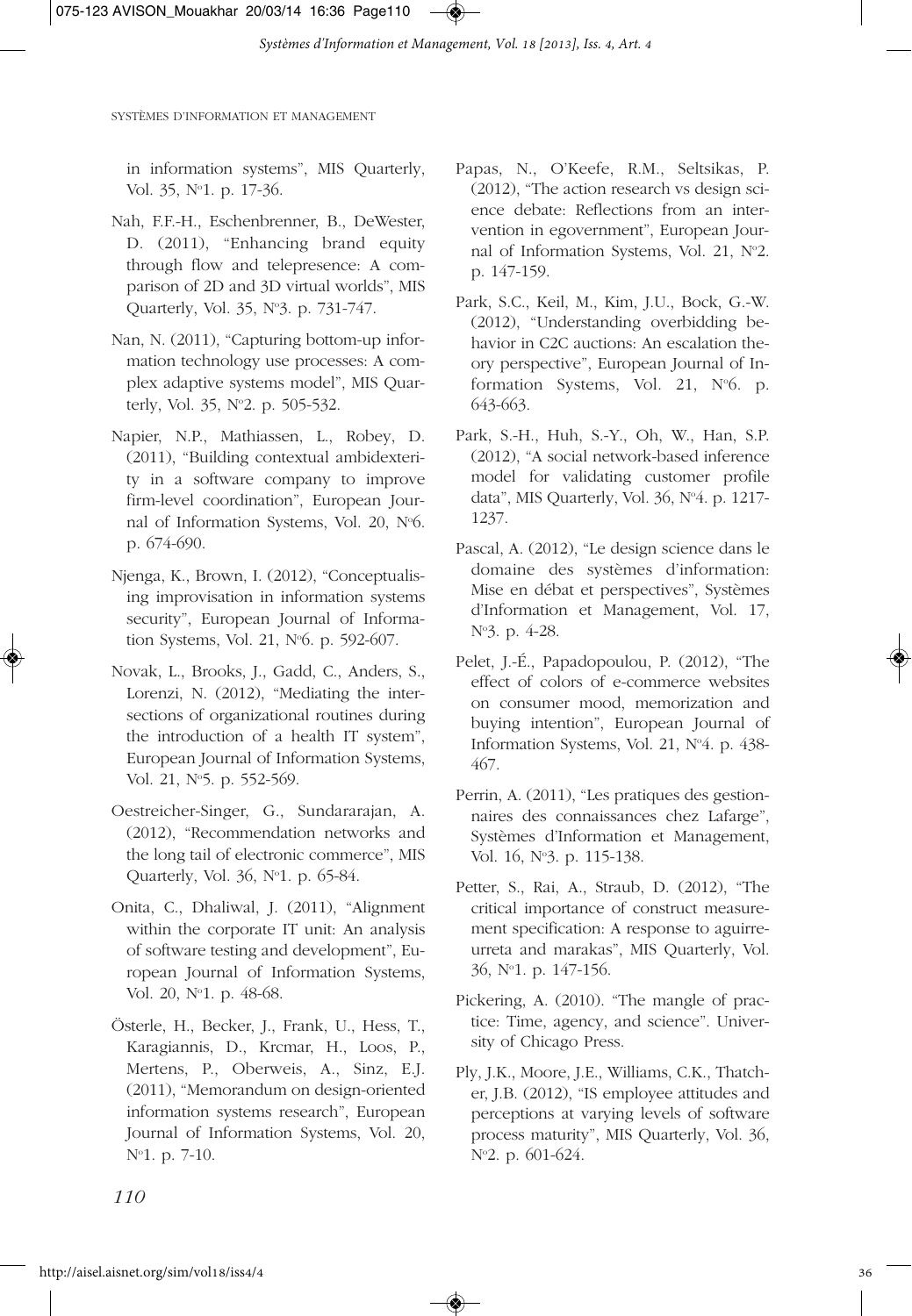- Polites, G.L., Karahanna, E. (2012), "Shackled to the status quo: The inhibiting effects of incumbent system habit, switching costs, and inertia on new system acceptance", MIS Quarterly, Vol. 36, N°1. p. 21-42.
- Polites, G.L., Roberts, N., Thatcher, J. (2012), "Conceptualizing models using multidimensional constructs: A review and guidelines for their use", European Journal of Information Systems, Vol. 21, N°1. p. 22-48.
- Rai, A., Pavlou, P.A., Im, G., Du, S. (2012), "Interfirm IT capability profiles and communications for cocreating relational value: Evidence from the logistics industry", MIS Quarterly, Vol. 36, No 1. p. 233- 262.
- Ransbotham, S., Kane, G.C. (2011), "Membership turnover and collaboration success in online communities: Explaining rises and falls from grace in wikipedia", MIS Quarterly, Vol. 35, N°3. p. 613.
- Ransbotham, S., Mitra, S., Ramsey, J. (2012), "Are markets for vulnerabilities effective?", MIS Quarterly, Vol. 36, N°1, p. 43-64.
- Recker, J., Rosemann, M., Green, P.F., Indulska, M. (2011), "Do ontological deficiencies in modeling grammars matter?", MIS Quarterly, Vol. 35, No 1. p. 57-79.
- Ren, Y., Harper, F.M., Drenner, S., Terveen, L.G., Kiesler, S.B., Riedl, J., Kraut, R.E. (2012), "Building member attachment in online communities: Applying theories of group identity and interpersonal bonds", MIS Quarterly, Vol. 36, N°3, p. 841-864.
- Richard, P.J., Coltman, T.R., Keating, B.W. (2012), "Designing is service strategy: An information acceleration approach", European Journal of Information Systems, Vol. .<br>21, №1. p. 87-98.
- Rivard, S., Lapointe, L. (2012), "Information technology implementers' responses to user resistance: Nature and effects", MIS Quarterly, Vol. 36, No 3. p. 897-920.

◈

- Roberts, N., Galluch, P.S., Dinger, M., Grover, V. (2012), "Absorptive capacity and information systems research: Review, synthesis, and directions for future research", Management Information Systems Quarterly, Vol.  $36$ , N°2. p.  $625-648$ .
- Roquilly, C. (2011), "Control over virtual worlds by game companies: Issues and recommendation", MIS Quarterly, Vol. 35, N°3. p. 653-671.
- Ruth, R.D. (2012), "Conversation as a source of satisfaction and continuance in a question-and-answer site", European Journal of Information Systems, Vol. 21, N°4. p. 427-437.
- Sahoo, N., Singh, P.V., Mukhopadhyay, T. (2012), "A hidden Markov model for collaborative filtering", MIS Quarterly, Vol. 36, No 4. p. 1329-1356.
- Saint Léger, G., El Amrani, R. (2011), "Le pari des centres de compétences dans la stabilisation des organisations en phase post-projet erp", Systèmes d'Information et Management, Vol. 16, N°1. p. 69-112.
- Sarker, S., Sarker, S., Sahaym, A., Bjørn-Andersen, N. (2012), "Exploring value cocreation in relationships between an ERP vendor and its partners: A revelatory case study", MIS Quarterly, Vol. 36, N°1, p. 317-338.
- Sarker, S., Xiao, X., Beaulieu, T. (2013), "Qualitative studies in information systems: A critical review and some guiding principles", MIS Quarterly, Vol. 37, N°4. p. iii-xviii.
- Saunders, C.S., Rutkowski, A.-F., Van Genuchten, M., Vogel, D., Orrego, J.M. (2011), "Virtual space and place: Theory and test", MIS Quarterly, Vol. 35, N°4, p. 1079-1098.
- Schmidt, C., Buxmann, P. (2011), "Outcomes and success factors of enterprise IT architecture management: Empirical insight from the international financial services industry", European Journal of In-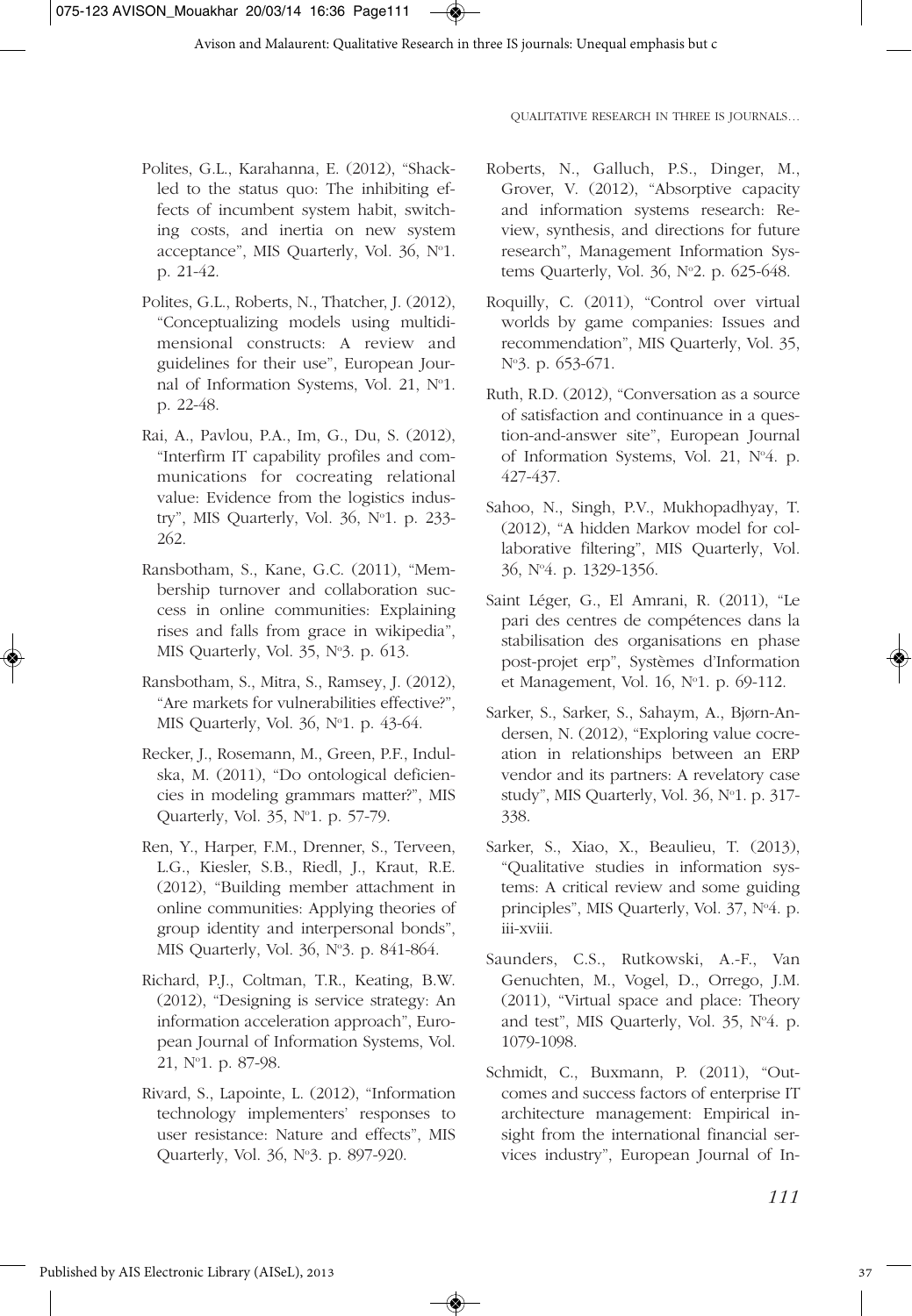formation Systems, Vol. 20,  $N^{\circ}$ 2. p. 168-185.

- Schwarz, A., Schwarz, C., Jung, Y., Pérez, B., Wiley-Patton, S. (2012), "Towards an understanding of assimilation in virtual worlds: The 3C approach", European Journal of Information Systems, Vol. 21, N°3. p. 303-320.
- Seddon, P.B., Scheepers, R. (2012), "Towards the improved treatment of generalization of knowledge claims in IS research: Drawing general conclusions from samples", European Journal of Information Systems, Vol. 21, N°1. p. 6-21.
- Sein, M., Henfridsson, O., Purao, S., Rossi, M., Lindgren, R. (2011), "Action design research", MIS Quarterly, Vol. 35, N°1. p. 137-56.
- Shanks, G., Weber, R. (2012), "The hole in the whole: A response to Allen and March", MIS Quarterly, Vol. 36, N°3. p. 965-980.
- Sharma, R., Yetton, P. (2011), "Top management support and IS implementation: Further support for the moderating role of task interdependence", European Journal of Information Systems, Vol. 20, N°6. p. 703-712.
- Shin, B., Kim, G. (2011), "Investigating the reliability of second-order formative measurement in information systems research", European Journal of Information Systems, Vol. 20, N°5. p. 608-623.
- Shmueli, G., Koppius, O. (2011), "Predictive analytics in information systems research", MIS Quarterly, Vol. 35, N°3, p. 553-572.
- Sigala, M. (2012), "The impact of geocollaborative portals on group decision making for trip planning", European Journal of Information Systems, Vol. 21, N°4, p. 404-426.
- Singh, P.V., Tan, Y., Mookerjee, V.S. (2011), "Network effects: The influence of struc-

tural capital on open source project success", MIS Quarterly, Vol. 35, No 4. p. 813- 829.

- Sipior, J.C., Ward, B.T., Connolly, R. (2011), "The digital divide and t-government in the United States: Using the technology acceptance model to understand usage", European Journal of Information Systems, Vol. 20, N°3. p. 308-328.
- Smith, H.J., Dinev, T., Xu, H. (2011), "Information privacy research: An interdisciplinary review", MIS Quarterly, Vol. 35, N°4. p. 989-1016.
- Stabell, C.B., Fjelstad, Ø.D. (1998), "Configuring value for competitive advantage: On chains, shops and networks", Strategic Management Journal, Vol. 19, N°5. p. 413-437.
- Stafford, T.F., Turan, A.H. (2011), "Online tax payment systems as an emergent aspect of governmental transformation", European Journal of Information Systems, Vol. 20, N°3. p. 343-357.
- Stahl, B.C., Tremblay, M.C., LeRouge, C.M. (2011), "Focus groups and critical social IS research: How the choice of method can promote emancipation of respondents and researchers", European Journal of Information Systems, Vol. 20, No 4. p. 378-394.
- Straub, D.W., Gefen, D., Boudreau, M.-C., (living). "Quantitative, positivist research methods in information systems", AIS http://dstraub.cis.gsu.edu:88/quant/ (accessed 24 November, 2013).
- Street, C.T., Ward, K.W. (2012), "Improving validity and reliability in longitudinal case study timelines", European Journal of Information Systems, Vol. 21,  $N^{\circ}$ 2, p. 160-175.
- Suh, K.-S., Kim, H., Suh, E.K. (2011), "What if your avatar looks like you? Dual congruity perspectives for avatar use", MIS Quarterly, Vol. 35, No 3. p. 711-730.

*112*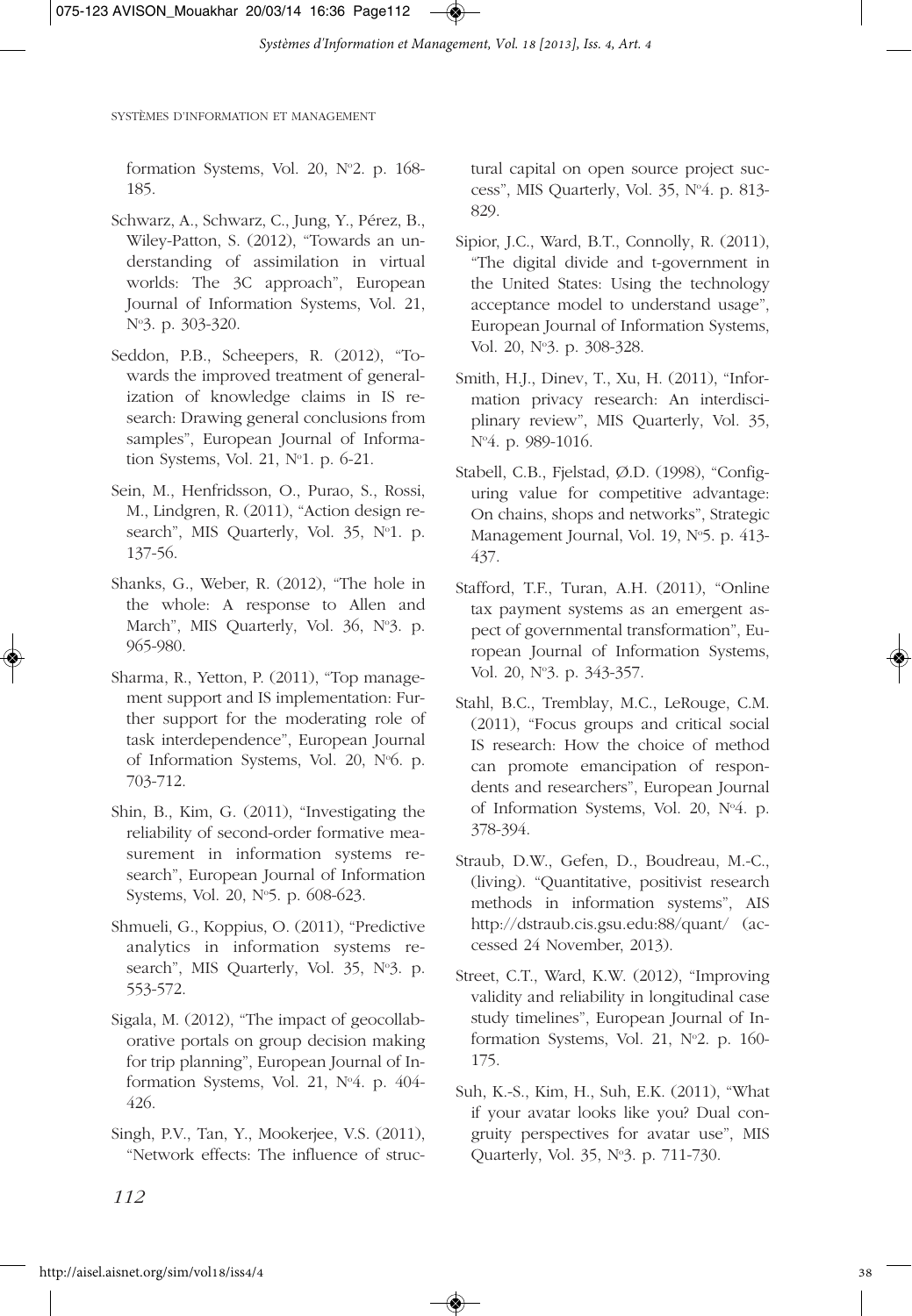

- Sun, H. (2012), "Understanding user revisions when using information system features: Adaptive system use and triggers", MIS Quarterly, Vol. 36, N°2. p. 453-478.
- Tallon, P.P., Pinsonneault, A. (2011), "Competing perspectives on the link between strategic information technology alignment and organizational agility: Insights from a mediation model", MIS Quarterly, Vol. 35, N°2. p. 463-484.
- Tavakolian, H. (1989), "Linking the information technology structure with organizational competitive strategy: A survey", MIS Quarterly, Vol. 13, Nº3. p. 309-317.
- Teo, T.S., Srivastava, S.C., Ranganathan, C., Loo, J.W. (2011), "A framework for stakeholder oriented mindfulness: Case of RFID implementation at YCH group, Singapore", European Journal of Information Systems, Vol. 20, N°2. p. 201-220.
- Torkzadeh, G., Chang, J.C.-J., Hardin, A.M. (2011), "Usage and impact of technology enabled job learning", European Journal of Information Systems, Vol. 20, N°1. p. 69-86.
- Truex, D., Cuellar, M., Takeda, H., Vidgen, R. (2011), "The scholarly influence of Heinz Klein: Ideational and social measures of his impact on IS research and IS scholars", European Journal of Information Systems, Vol. 20, No 4. p. 422-439.
- Tsang, E.W., Williams, J.N. (2012), "Generalization and induction: Misconceptions, clarifications, and a classification of induction", MIS Quarterly, Vol. 36, No 3. p. 729- 748.
- Tsoni, C. (2012), "Proposition d'une échelle de mesure psychométrique de l'appropriation individuelle d'un outil informatique", Systèmes d'Information et Management, Vol. 17, No 4. p. 39-68.
- Turel, O., Serenko, A. (2012), "The benefits and dangers of enjoyment with social networking websites", European Journal of

◈

Information Systems, Vol. 21, N°5. p. 512-528.

- Turel, O., Serenko, A., Giles, P. (2011), "Integrating technology addiction and use: An empirical investigation of online auction users", MIS Quarterly, Vol. 35, No 4. p. 1043-1061.
- Vaishnavi, V., Kuechner, B., (living). "Design science research in information systems", AIS http://desrist.org/design-research-in-information-systems/ (accessed 24 November 2013).
- van den Hooff, B., de Winter, M. (2011), "Us and them: A social capital perspective on the relationship between the business and it departments", European Journal of Information Systems, Vol. 20, N°3. p. 255-266.
- Van Dijk, T.A. (1993), "Principles of critical discourse analysis", Discourse & Society, Vol. 4, N°2. p. 249-283.
- VanderMeer, D., Dutta, K., Datta, A. (2012), "A cost-based database request distribution technique for online e-commerce applications", MIS Quarterly, Vol. 36, N°2. p. 479-508.
- Venkatesh, V., Thong, J., Xu, X. (2012), "Consumer acceptance and use of information technology: Extending the unified theory of acceptance and use of technology", MIS Quarterly, Vol. 36, No 1. p. 157- 178.
- Vitari, C., Humbert, M., Rennard, J.-P. (2012), "Les spécificités de la communauté francophone d'enseignantchercheurs en système d'information en termes de prestige des revues et de publications", Systèmes d'Information et Management, Vol. 17, No 4. p. 69-95.
- Von Krogh, G., Haefliger, S., Spaeth, S., Wallin, M.W. (2012), "Carrots and rainbows: Motivation and social practice in open source software development", MIS Quarterly, Vol. 36, No 2. p. 649-676.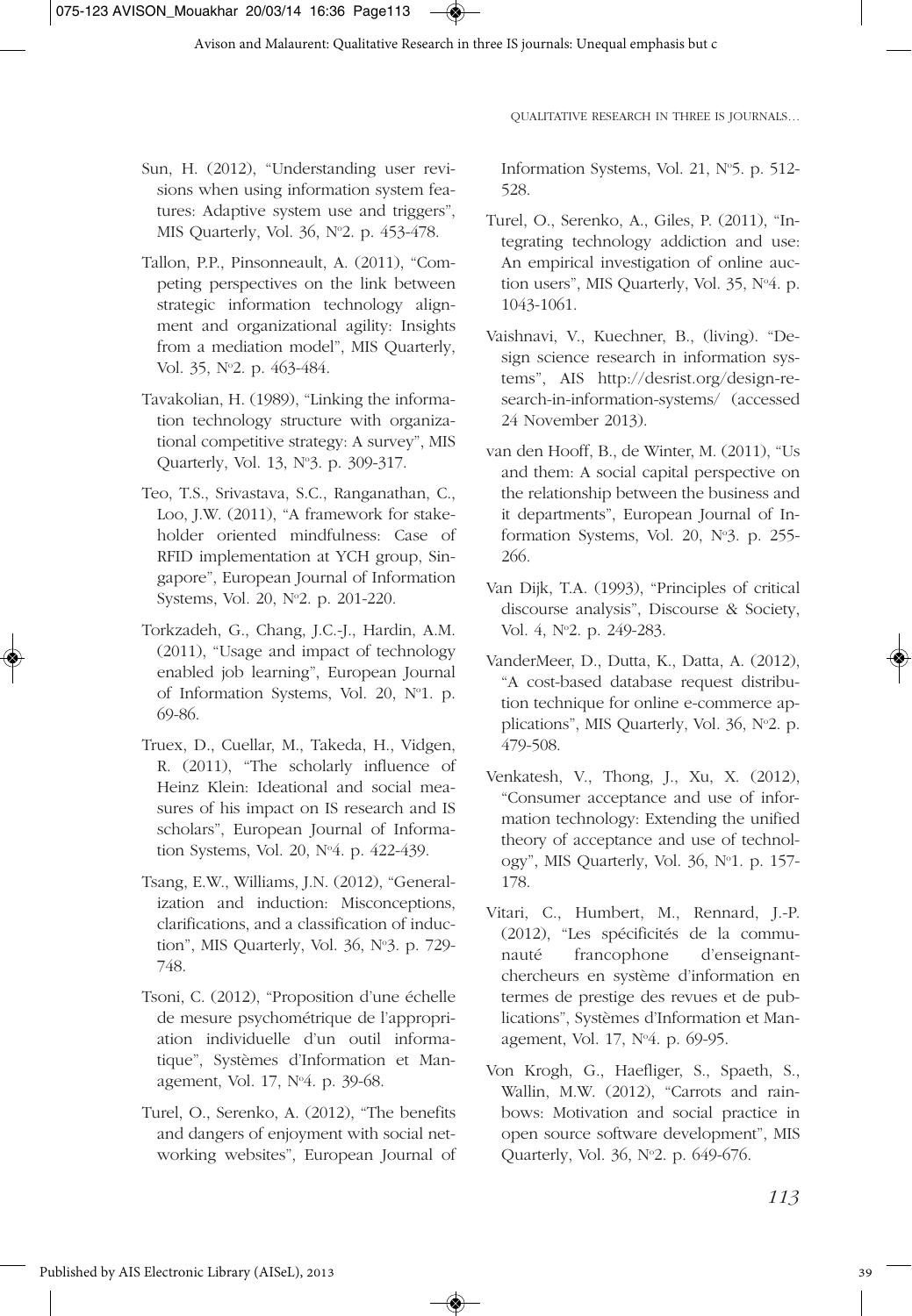- Wakefield, R.L., Wakefield, K.L., Baker, J., Wang, L.C. (2011), "How website socialness leads to website use", European Journal of Information Systems, Vol. 20, No 1. p. 118-132.
- Warkentin, M., Johnston, A.C., Shropshire, J. (2011), "The influence of the informal social learning environment on information privacy policy compliance efficacy and intention", European Journal of Information Systems, Vol. 20,  $N^{\circ}3$ , p. 267-284.
- Wegner, D.M. (1987). "Transactive memory: A contemporary analysis of the group mind" in Theories of group behavior, edited by B. Muellen and G. R. Goethals, p. 185-208. Springer-Verlag, New York.
- Wells, J.D., Valacich, J.S., Hess, T.J. (2011), "What signals are you sending? How website quality influences perceptions of product quality and purchase intentions", MIS Quarterly, Vol. 35, N°2. p. 373-396.
- Williamson, O.E. (1975), "Markets and hierarchies: Antitrust analysis and implications", The Free Press, New York.
- Wu, J., Du, H. (2012), "Toward a better understanding of behavioral intention and system usage constructs", European Journal of Information Systems, Vol. 21, N°6. p. 680-698.
- Wynn, D., Williams, C.K. (2012), "Principles for conducting critical realist case study research in information systems", MIS Quarterly, Vol. 36, No 3. p. 787-810.
- Xiao, B., Benbasat, I. (2011), "Product-related deception in e-commerce: A theoreti-

cal perspective", MIS Quarterly, Vol. 35, N°1. p. 169-196.

- Xu, Z., Turel, O., Yuan, Y. (2012), "Online game addiction among adolescents: Motivation and prevention factors", European Journal of Information Systems, Vol. 21, N°3. p. 321-340.
- Xue, L., Ray, G., Sambamurthy, V. (2012), "Efficiency or innovation: How do industry environments moderate the effects of firms' IT asset portfolios?", MIS Quarterly, Vol. 36, N°2. p. 509-528.
- Yang, Y., Stafford, T.F., Gillenson, M. (2011), "Satisfaction with employee relationship management systems: The impact of usefulness on systems quality perceptions", European Journal of Information Systems, Vol. 20, N°2. p. 221-236.
- Yayla, A.A., Hu, Q. (2012), "The impact of IT-business strategic alignment on firm performance in a developing country setting: Exploring moderating roles of environmental uncertainty and strategic orientation", European Journal of Information Systems, Vol. 21, No 4. p. 373-387.
- Young, M.L., Kuo, F.Y., Myers, M.D. (2012), "To share or not to share: A critical research perspective on knowledge management systems", European Journal of Information Systems, Vol. 21, N°5, p. 496-511.
- Zhang, T., Agarwal, R., Lucas Jr, H.C. (2011), "The value of IT-enabled retailer learning: Personalized product recommendations and customer store loyalty in electronic markets", MIS Quarterly, Vol. 35, N°4. p. 859.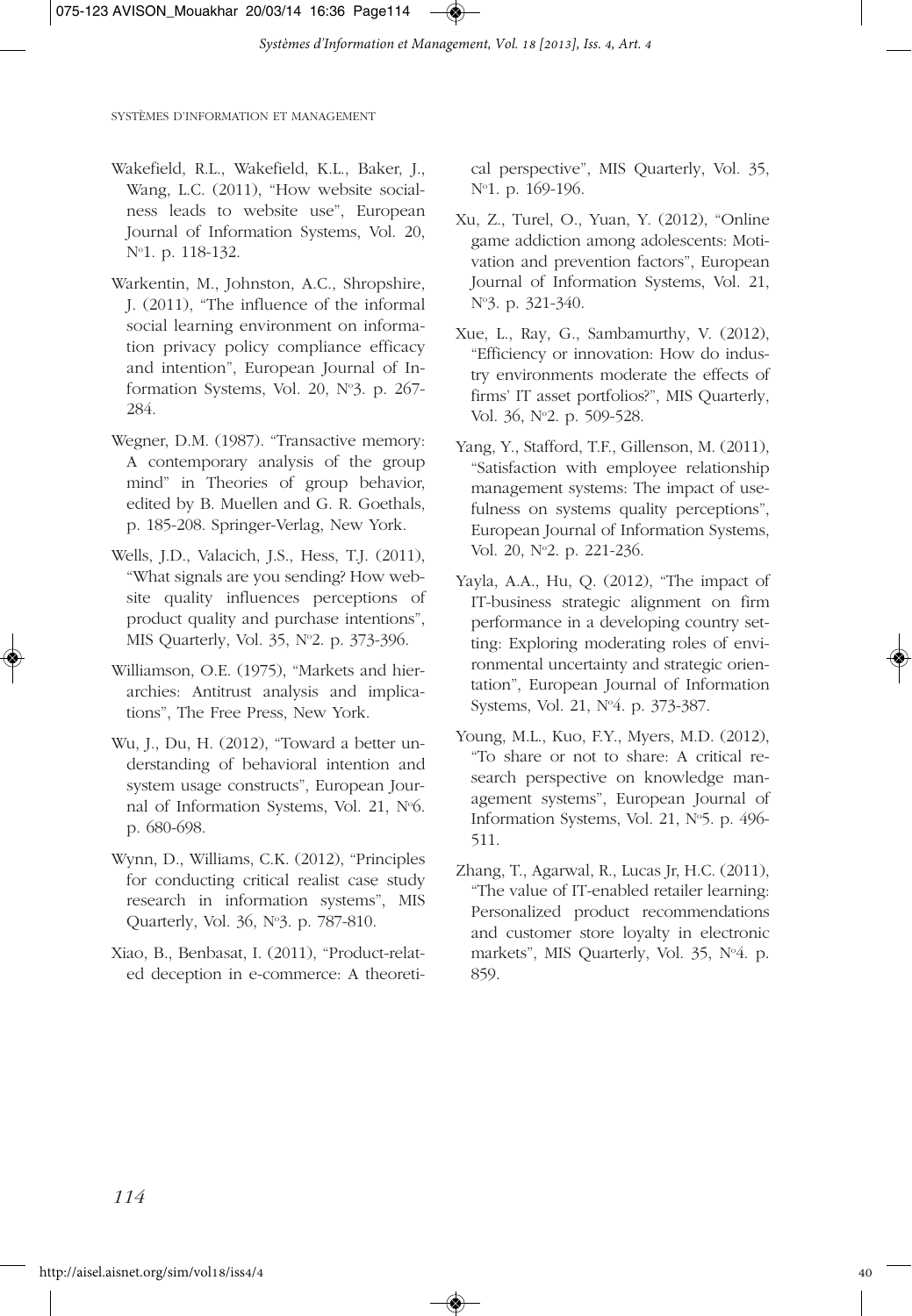075-123 AVISON\_Mouakhar 20/03/14 16:37 Page115

 $\overline{\bullet}$ 

Avison and Malaurent: Qualitative Research in three IS journals: Unequal emphasis but c

QUALITATIVE RESEARCH IN THREE IS JOURNALS

## **APPENDIX**

| <b>MISQ</b>                               |                                                      |                                                                |                                                                             |                                                                                                              |
|-------------------------------------------|------------------------------------------------------|----------------------------------------------------------------|-----------------------------------------------------------------------------|--------------------------------------------------------------------------------------------------------------|
| Journal, Volume, Issue,                   | <b>Paper Reference</b>                               | <b>Broad Topic</b>                                             | <b>Research Approach</b>                                                    | <b>Use of Theory</b>                                                                                         |
| Year, Page Numbers<br>MISQ 35.1 2011 1-15 | Dean, Lowry, & Humpherys,                            | IS journals                                                    | Other                                                                       | No explicit theory                                                                                           |
|                                           | 2011                                                 |                                                                |                                                                             |                                                                                                              |
| MISQ 35.1 2011 17-36                      | Myers & Klein, 2011                                  | Principles for critical research                               | Other                                                                       | No explicit theory                                                                                           |
| MISQ 35.1 2011 37-56                      | Sein, Henfridsson, Purao,<br>Rossi, & Lindgren, 2011 | Incorporating action research<br>practice into design research | Design research                                                             | No explicit theory                                                                                           |
| MISO 35.1 2011 57-79                      | Recker, Rosemann, Green, &<br>Indulska, 2011         | Conceptual modelling gram-<br>mars                             | Quantitative-Statistical                                                    | Ontological theory                                                                                           |
| MISQ 35.1 2011 81-98                      | Hinz, Hann, & Spann, 2011                            | E-commerce pricing                                             | Quantitative-Laboratory and<br>field experiment                             | No explicit theory                                                                                           |
| MISQ 35.1 2011 99-121                     | Adipat, Zhang, & Zhou, 2011                          | Mobile web browsing                                            | Quantitative-Laboratory expe-<br>riment                                     | Cognitive fit theory (amongst<br>others)                                                                     |
| MISO 35.1 2011 123-146                    | Koch & Schultze, 2011                                | Mobile web browsing                                            | Qualitative-Case study (Inter-<br>pretive) [single case, longitu-<br>dinall | Role theory:<br>Theory of conflict; Transac-<br>tion cost theory                                             |
| MISQ 35.1 2011 147-167                    | Leonardi, 2011                                       | Implementation of new simu-<br>lation technology               | Qualitative-Case study (Inter-<br>pretive) [single case]; ethno-<br>graphy  | Agency theory; Structuration<br>theory;<br>Actor-network theory                                              |
| MISQ 35.1 2011 169-195                    | Xiao & Benbasat, 2011                                | Deception in e-commerce                                        | Other                                                                       | Media richness theory; social<br>presence theory; signal detec-<br>tion theory; causal attribution<br>theory |
| MISQ 35.1 2011 197-236                    | <b>Elliot</b> , 2011                                 | Environmental sustainability                                   | Other                                                                       | Systems theory                                                                                               |
| MISQ 35.1 2011 237-256                    | Mithas, Ramasubbu, & Sam-<br>bamurthy, 2011          | Information management and<br>firms' performance               | Quantitative-Modelling                                                      | No explicit theory                                                                                           |
| MISQ 35.2 2011 261-292                    | Bagozzi, 2011                                        | Scientific measurement and<br>meaning                          | Other                                                                       | No explicit theory                                                                                           |
| MISQ 35.2 2011 293-334                    | MacKenzie, Podsakoff, &<br>Podsakoff, 2011           | Techniques in construct mea-<br>surement and validation        | Other                                                                       | No explicit theory                                                                                           |
| MISQ 35.2 2011 335-358                    | Diamantopoulos, 2011                                 | Structural equation models                                     | Other                                                                       | No explicit theory                                                                                           |
| MISQ 35.2 2011 359-372                    | <b>Bollen, 2011</b>                                  | Structural equation models                                     | Other                                                                       | No explicit theory                                                                                           |
| MISQ 35.2 2011 373-396                    | Wells, Valacich, & Hess, 2011                        | Website quality and percep-<br>tions                           | Quantitative-Laboratory expe-<br>riment                                     | Signalling theory                                                                                            |
| MISQ 35.2 2011 397-422                    | Chen, Kataria, & Krishnan,<br>2011                   | Information security risk ma-<br>nagement                      | Quantitative-Mathematical<br>modelling                                      | Queuing theory                                                                                               |
| MISQ 35.2 2011 423-444                    | D.-J. Lee, Ahn, & Bang, 2011                         | Privacy                                                        | Quantitative-Modelling                                                      | Game theory                                                                                                  |
| MISO 35.2 2011 445-462                    | Aggarwal, Dai, & Walden,<br>2011                     | Standards and IT investment<br>risks and returns               | Quantitative-Mathematical<br>modelling                                      | Theory building                                                                                              |
| MISQ 35.2 2011 463-486                    | Tallon & Pinsonneault, 2011                          | Strategic alignment and orga-<br>nizational agility            | Quantitative-Sampling and<br>modelling                                      | Theory building                                                                                              |
| MISQ 35.2 2011 487-504                    | Banker, Hu, Pavlou, & Luft-<br>man, 2011             | CIO reporting structure and<br>performance                     | Quantitative-Mathematical<br>modelling                                      | Theory building                                                                                              |
| MISQ 35.2 2011 505-532                    | Nan, 2011                                            | <b>IT</b> Use                                                  | Mixed-Case study and agent-<br>based simulation                             | Theory building                                                                                              |
| MISQ 35.3 2011 533-551                    | Allen, Ball, & Smith, 2011                           | Standards in IS research be-<br>haviour                        | Quantitative-Survey                                                         | No explicit theory                                                                                           |
| MISQ 35.3 2011 553-572                    | Shmueli & Koppius, 2011                              | Predictive analytics in IS re-<br>search                       | Other                                                                       | Theory building                                                                                              |
| MISQ 35.3 2011 573-598                    | Furneaux & Wade, 2011                                | IS discontinuance                                              | Mixed-Quantitative-survey/<br>PLS and qualitative interviews                | Theory building                                                                                              |
| MISQ 35.3 2011 599-611                    | Banker, Mitra, & Sambamur-<br>thy, 2011              | Digital trading platforms                                      | Quantitative-Modelling                                                      | Theory building                                                                                              |

 $\color{red} \blacklozenge$ 

## *An analysis of all papers in MISQ, EJIS and SIM 2011-12*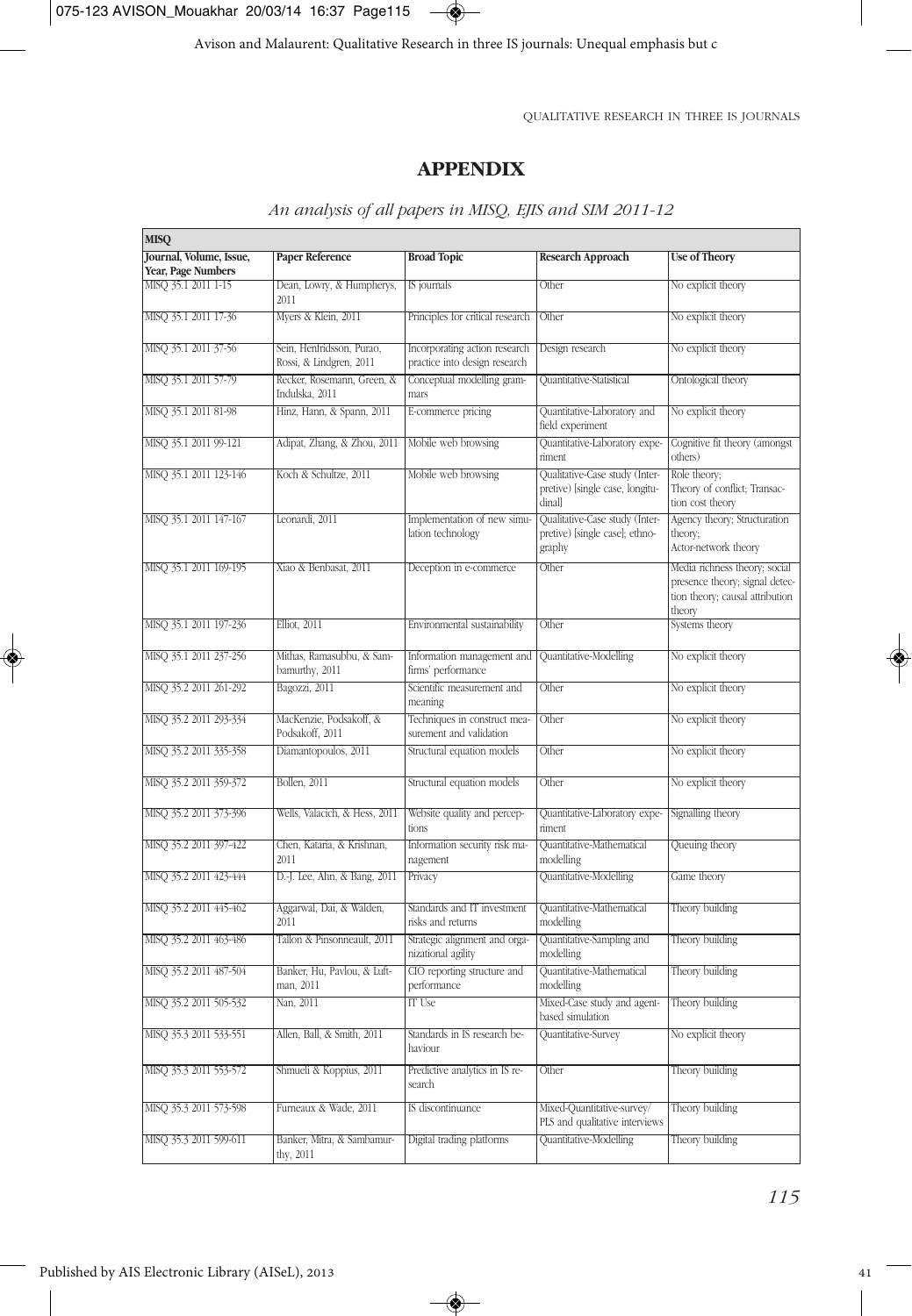

÷,

SYSTÈMES D'INFORMATION ET MANAGEMENT

| <b>MISQ</b>                                   |                                                                 |                                                                              |                                                         |                                                                              |
|-----------------------------------------------|-----------------------------------------------------------------|------------------------------------------------------------------------------|---------------------------------------------------------|------------------------------------------------------------------------------|
| Journal, Volume, Issue,<br>Year, Page Numbers | <b>Paper Reference</b>                                          | <b>Broad Topic</b>                                                           | <b>Research Approach</b>                                | <b>Use of Theory</b>                                                         |
| MISO 35.3 2011 613-627                        | Ransbotham & Kane, 2011                                         | Online communities                                                           | Quantitative-Mathematical<br>modelling                  | Theory building                                                              |
| MISQ 35.3 2011 629-643                        | Gray, Parise, & Iyer, 2011                                      | Social bookmarking                                                           | Quantitative-Survey, statistics                         | Theory building                                                              |
| MISQ 35.3 2011 653-671                        | Roquilly, 2011                                                  | Virtual game contracts                                                       | Qualitative-Archival data ana-<br>lysis (Positivist)    | No explicit theory                                                           |
| MISQ 35.3 2011 673-684                        | Chaturvedi, Dolk, & Drnevi-<br>ch, 2011                         | Design in virtual worlds                                                     | Design science                                          | Design theory;<br>Theory building                                            |
| MISQ 35.3 2011 685-709                        | Berente, Hansen, Pike, & Ba-<br>teman, 2011                     | Organizational value of virtua<br>worlds                                     | Qualitative-Grounded theory<br>(Interpretive)           | Discourse analysis                                                           |
| MISO 35.3 2011 711-729                        | Suh, Kim, & Suh, 2011                                           | Virtual worlds and avatars                                                   | Quantitative-Experiment                                 | Self-congruity theory; Theory<br>building                                    |
| MISO 35.3 2011 731-747                        | Nah, Eschenbrenner, & De-<br>Wester, 2011                       | Comparison of 2D and 3D<br>worlds                                            | Quantitative-Experiment                                 | Theory of brand equity;<br>Theory of flow;<br>Theory of telepresence         |
| MISQ 35.3 2011 749-771                        | Goel, Johnson, Junglas, &<br>Ives, 2011                         | Virtual worlds and users' in-<br>tentions                                    | Quantitative-Experiment                                 | Interactionist theory of place<br>attachment                                 |
| MISQ 35.3 2011 773-788                        | Kohler, Fueller, Matzler, &<br>Stieger, 2011                    | Designing co-creation systems<br>in virtual worlds                           | Qualitative-Action research<br>(Interpretive) two cases | Co-creation theory                                                           |
| MISQ 35.3 2011 789-810                        | Animesh, Pinsonneault, Yang,<br>& Oh, 2011                      | Purchasing virtual products                                                  | Quantitative-Web-based sur-<br>vev                      | No explicit theory                                                           |
| MISQ 35.4 2011 813-829                        | Singh, Tan, & Mookerjee,<br>2011                                | Open source software suc-<br>cess                                            | Quantitative-Model building                             | No explicit theory                                                           |
| MISQ 35.4 2011 831-858                        | Ayyagari, Grover, & Purvis,<br>2011                             | Stress due to IT techno-stress                                               | Quantitative-Survey                                     | Person-environmental fit<br>model                                            |
| MISQ 35.4 2011 859-881                        | Zhang, Agarwal, & Lucas Jr,<br>2011                             | Personal product recommen-<br>dations and loyalty in electro-<br>nic markets | Quantitative-Experiment                                 | Theory building                                                              |
| MISQ 35.4 2011 883-908                        | Bera, Burton-Jones, & Wand,<br>2011                             | Visual ontologies for know-<br>ledge management                              | Quantitative-Laboratory expe-<br>riment                 | Ontological theory; cognitive<br>fit theory; multimedia lear-<br>ning theory |
| MISQ 35.4 2011 909-929                        | McLaren, Head, Yuan, &<br>Chan, 2011                            | Strategic alignment                                                          | Design science                                          | Configuration theories                                                       |
| MISQ 35.4 2011 931-954                        | Lu & Ramamurthy, 2011                                           | IT capability and organizatio-<br>nal agility                                | Quantitative-Sampling                                   | Theory building                                                              |
| MISQ 35.4 2011 955-976                        | Murray & Häubl, 2011                                            | User interface                                                               | Quantitative-Laboratory expe-<br>riment                 | Psychological theory                                                         |
| MISQ 35.4 2011 989-1015                       | Smith, Dinev, & Xu, 2011                                        | Information privacy                                                          | Other                                                   | Multi theory                                                                 |
| MISQ 35.4 2011 1017-1041                      | Bélanger & Crossler, 2011                                       | Information privacy                                                          | Other                                                   | Theory building                                                              |
| MISQ 35.4 2011 1043-1061                      | Turel, Serenko, & Giles, 2011                                   | Technology addiction                                                         | Quantitative-Survey                                     | Reasoned action;<br>planned behaviour                                        |
| MISO 35.4 2011 1063-1078                      | Kane & Borgatti, 2011                                           | IS proficiency and group per-<br>formance                                    | Quantitative-Survey                                     | Resource theory                                                              |
| MISQ 35.4 2011 1079-1098                      | Saunders, Rutkowski, Van<br>Genuchten, Vogel, & Orrego,<br>2011 | Virtual worlds                                                               | Quantitative-Laboratory expe-<br>riment                 | Theory building                                                              |
| MISQ 36.1 2012 1-19                           | Constantinides, Chiasson, &<br>Introna, 2012                    | IS research                                                                  | Other                                                   | Critical theory                                                              |
| MISQ 36.1 2012 21-42                          | Polites & Karahanna, 2012                                       | Habit and technology accep-<br>tance                                         | Quantitative-Survey                                     | Theory building                                                              |
| MISQ 36.1 2012 43-64                          | Ransbotham, Mitra, & Ram-<br>sey, 2012                          | Vulnerability                                                                | Quantitative-Survey                                     | Theory building                                                              |
| MISQ 36.1 2012 65-83                          | Oestreicher-Singer & Sundara-<br>rajan, 2012                    | E-commerce recommendation<br>networks                                        | Quantitative-Modelling                                  | No explicit theory                                                           |
| MISQ 36.1 2012 85-106                         | Appan & Browne, 2012                                            | Requirements analysis                                                        | Quantitative-Laboratory expe-<br>riment                 | Theory building                                                              |
| MISQ 36.1 2012 107-122                        | Mehra & Mookerjee, 2012                                         | Open source software                                                         | Quantitative-Modelling                                  | No explicit theory                                                           |

◈

*116*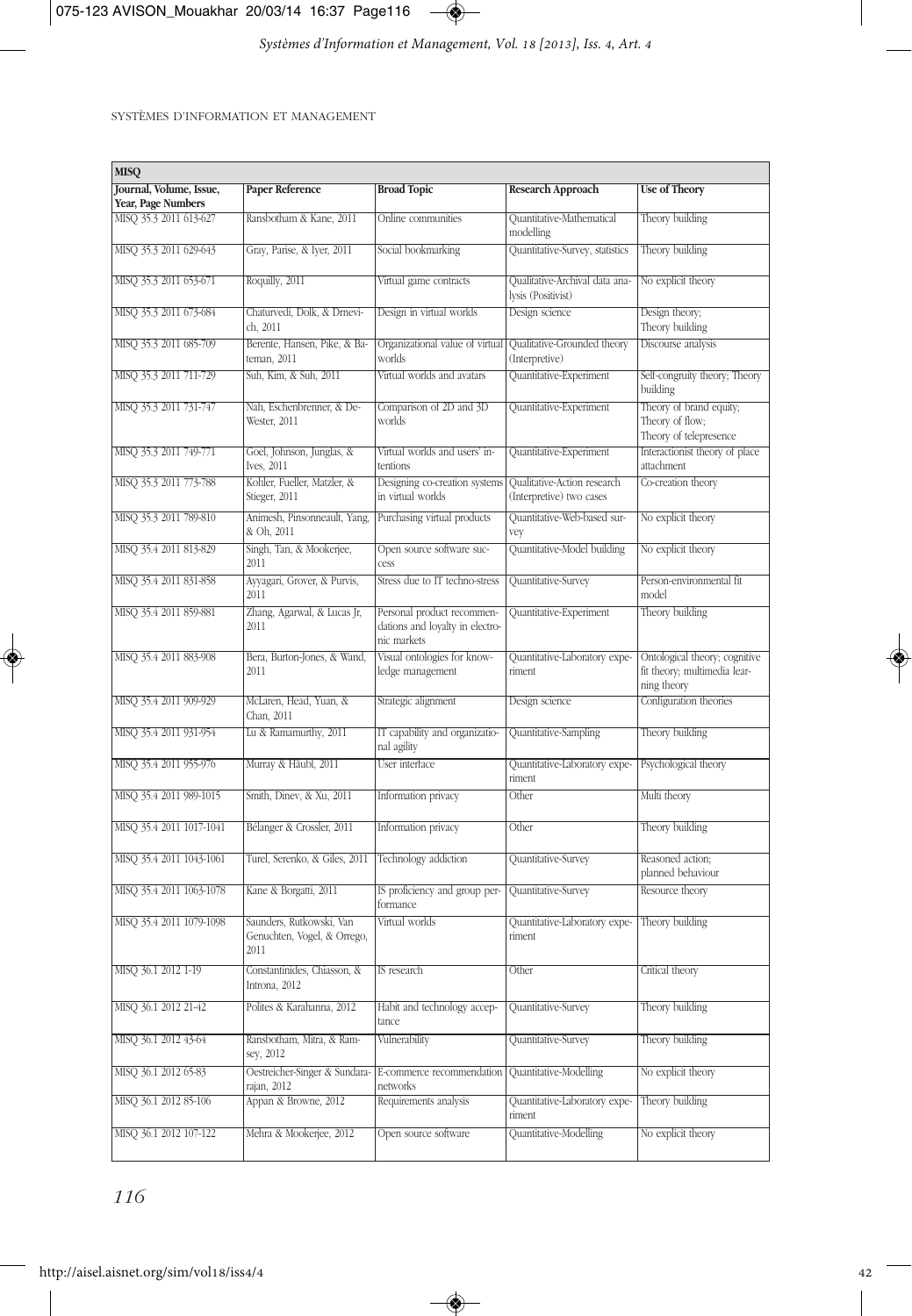

Avison and Malaurent: Qualitative Research in three IS journals: Unequal emphasis but c

QUALITATIVE RESEARCH IN THREE IS JOURNALS

| <b>MISQ</b>                                  |                                                                     |                                                       |                                                                      |                                                                                    |
|----------------------------------------------|---------------------------------------------------------------------|-------------------------------------------------------|----------------------------------------------------------------------|------------------------------------------------------------------------------------|
| Journal, Volume, Issue,                      | <b>Paper Reference</b>                                              | <b>Broad Topic</b>                                    | <b>Research Approach</b>                                             | <b>Use of Theory</b>                                                               |
| Year, Page Numbers<br>MISQ 36.1 2012 123-138 | Aguirre-Urreta & Marakas,<br>2012                                   | <b>Construct Misspecification</b>                     | Other                                                                | No explicit theory                                                                 |
| MISQ 36.1 2012 139-146                       | Jarvis, MacKenzie, & Podsa-<br>koff. 2012                           | Model Misspecification                                | Other                                                                | No explicit theory                                                                 |
| MISQ 36.1 2012 147-155                       | Petter, Rai, & Straub, 2012                                         | Use of PLS-SEM research in<br>MIS Quarterly           | Other                                                                | No explicit theory                                                                 |
| MISQ 36.1 2012 157-178                       | Venkatesh, Thong, & Xu,<br>2012                                     | Consumer acceptance and<br>use of technology          | Quantitative-Survey                                                  | Unified theory of acceptance<br>and use of technology<br>(UTAUT)                   |
| MISQ 36.1 2012 179-203                       | C. Li, Peters, Richardson, &<br>Watson, 2012                        | IT control weaknesses                                 | Quantitative-Statistical analysis No explicit theory<br>of reports   |                                                                                    |
| MISQ 36.1 2012 205-224                       | Mithas et al., 2011                                                 | IT and firm profitability                             | Quantitative-Sampling                                                | Theory building                                                                    |
| MISQ 36.1 2012 233-262                       | Rai, Pavlou, Im, & Du, 2012                                         | Co-creating IT value                                  | Quantitative-Sampling                                                | Theory building                                                                    |
| MISO 36.1 2012 263-290                       | Ceccagnoli, Forman, Huang,<br>& Wu, 2012                            | Co-creating IT value                                  | Quantitative-Sampling                                                | Theory building                                                                    |
| MISQ 36.1 2012 291-315                       | Han et al., 2012                                                    | Co-creating IT value                                  | Quantitative-Sampling                                                | Theory building                                                                    |
| MISQ 36.1 2012 317-338                       | Sarker, Sarker, Sahaym, &<br>Bjørn-Andersen, 2012                   | ERP vendor                                            | Qualitative-Case studies (In-<br>terpretive)                         | Value theories                                                                     |
| MISQ 36.2 2012 339-346                       | Hardaway & Scamell, 2012                                            | Open knowledge creation                               | Other                                                                | No explicit theory                                                                 |
| MISQ 36.2 2012 347-363                       | Mathiassen, Chiasson, & Ger-<br>monprez, 2012                       | Published action research                             | Other                                                                | Various theories mentioned                                                         |
| MISQ 36.2 2012 365-394                       | Y. Lee, Chen, & Ilie, 2012                                          | Online wait                                           | Quantitative-Experiment                                              | Resource allocation theory;<br>cognitive absorption theory;<br><b>HCI</b> theories |
| MISQ 36.2 2012 395-426                       | Dimoka, Hong, & Pavlou,<br>2012                                     | Product uncertainty in online<br>markets              | Quantitative-Modelling                                               | Theory building                                                                    |
| MISQ 36.2 2012 437-452                       | Joseph, Boh, Ang, & Slaugh-<br>ter, 2012                            | IT career histories                                   | Quantitative-Sampling                                                | Human capital theory; career<br>stage theory                                       |
| MISQ 36.2 2012 453-478                       | Sun, 2012                                                           | User revisions                                        | Quantitative-Survey and<br>model                                     | Theory building                                                                    |
| MISQ 36.2 2012 479-507                       | VanderMeer, Dutta, & Datta,<br>2012                                 | Cost-based database tech-<br>nique                    | Design science                                                       | Theory building                                                                    |
| MISQ 36.2 2012 509-528                       | Xue, Ray, & Sambamurthy,<br>2012                                    | Innovation and efficiency of<br>firm's IT assets      | Quantitative-Modelling                                               | Contingency theory; organiza-<br>tion learning theory                              |
| MISQ 36.2 2012 529-551                       | Guillemette & Paré, 2012                                            | Contribution of the IT func-<br>tion in organizations | Qualitative-Field study (Positi-<br>vist) Imulti casel               | Theory building                                                                    |
| MISQ 36.2 2012 553-576                       | Gopal & Koka, 2012                                                  | Governance and software de-<br>velopment outsourcing  | Quantitative-Sampling and<br>modelling                               | Relational exchange theory                                                         |
| MISQ 36.2 2012 577-600                       | Chia, Lim, Soh, & Sia, 2012                                         | Control in project manage-<br>ment                    | Qualitative-Case study (Positi-<br>vist) [single case, longitudinal] | Behavioural control theory                                                         |
| MISQ 50.2 2012 601-624                       | Ply, Moore, Williams, & That-   IS employee attitudes<br>cher, 2012 |                                                       | Quantitative-Survey and mo-<br>delling                               | Control theory                                                                     |
| MISQ 36.2 2012 625-648                       | Roberts, Galluch, Dinger, &<br>Grover, 2012                         | Absorptive capacity knowled-<br>ge                    | Other                                                                | Organizational learning theo-<br>ry                                                |
| MISQ 36.2 2012 649-676                       | Von Krogh, Haefliger, Spaeth,<br>& Wallin, 2012                     | Open source software deve-<br>lopment                 | Other                                                                | Self determination theory;<br>MacIntyre's theory;<br>Theory building               |
| MISQ 36.3 2012 679-702                       | Dimoka, Banker, et al., 2012                                        | Use of neurophysiological<br>tools in IS research     | Other                                                                | Cognitive neuroscience theo-<br>ries                                               |
| MISQ 36.3 2012 703-716                       | Goodhue, Lewis, & Thomp-<br>son, 2012                               | Comparing PLS and LISTREL                             | Other                                                                | No explicit theory                                                                 |
| MISQ 36.3 2012 717-728                       | Marcoulides, Chin, & Saun-<br>ders, 2012                            | Comparing PLS and LISTREL                             | Other                                                                | No explicit theory                                                                 |

 $\rightarrow$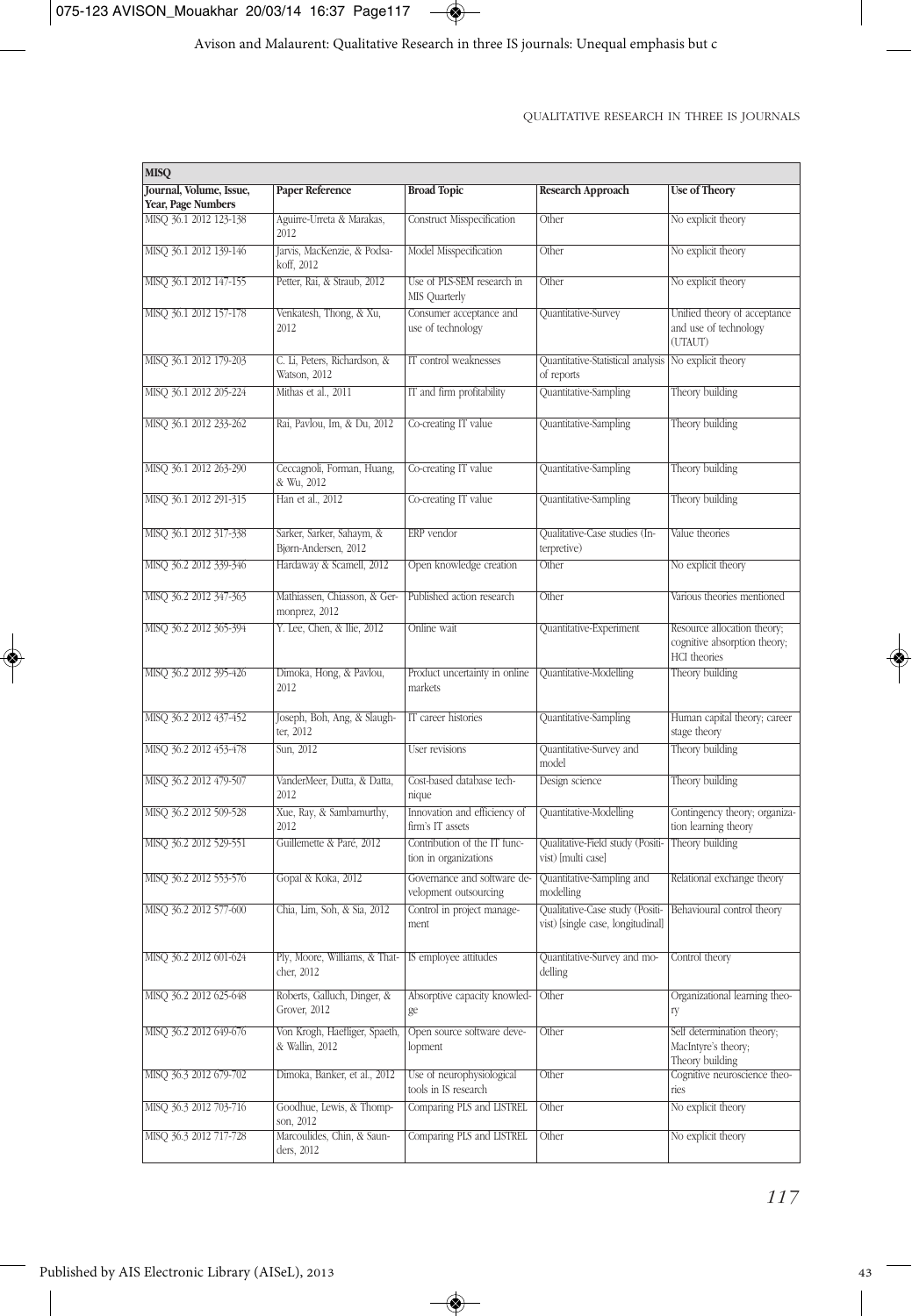

| <b>MISQ</b>                                   |                                                                 |                                                                         |                                                                        |                                                                      |
|-----------------------------------------------|-----------------------------------------------------------------|-------------------------------------------------------------------------|------------------------------------------------------------------------|----------------------------------------------------------------------|
| Journal, Volume, Issue,<br>Year, Page Numbers | <b>Paper Reference</b>                                          | <b>Broad Topic</b>                                                      | <b>Research Approach</b>                                               | <b>Use of Theory</b>                                                 |
| MISQ 36.4 2012 1293-1327                      | Abbasi, Albrecht, Vance, &<br>Hansen, 2012                      | Business intelligence: fraud                                            | Design science                                                         | Meta learning                                                        |
| MISQ 36.4 2012 1329-1356                      | Sahoo, Singh, & Mukhopad-<br>hyay, 2012                         | <b>Business intelligence</b>                                            | Quantitative-Modelling                                                 | No explicit theory                                                   |
| <b>EJIS</b>                                   |                                                                 |                                                                         |                                                                        |                                                                      |
| EJIS 20.1 2011 7-10                           | Osterle et al., 2011                                            | Design science research                                                 | Other                                                                  | No explicit theory                                                   |
| EJIS 20.1 2011 11-15                          | Baskerville, Lyytinen, Samba-<br>murthy, & Straub, 2011         | Design science research                                                 | Other                                                                  | No explicit theory                                                   |
| EJIS 20.1 2011 16-33                          | Fink, 2011                                                      | IT capabilities and strategic<br>value                                  | Quantitative-Survey; model-<br>ling; cluster analysis                  | Configurational theory                                               |
| EJIS 20.1 2011 34-47                          | Holmström & Sawyer, 2011                                        | Requirements engineering                                                | Qualitative-Field research;<br>Case study (Interpretive)               | Theory building                                                      |
| EJIS 20.1 2011 48-68                          | Onita & Dhaliwal, 2011                                          | Strategic alignment and soft-<br>ware development                       | Qualitative-Case study (Inter-<br>pretive)                             | Theory building                                                      |
| EJIS 20.1 2011 69-86                          | Torkzadeh, Chang, & Hardin,<br>2011                             | Technology-enabled job lear-<br>ning                                    | Quantitative-Survey                                                    | No explicit theory                                                   |
| EJIS 20.1 2011 87-102                         | Brooks, Riemenschneider,<br>Hardgrave, & O'Leary-Kelly,<br>2011 | IT professional identity                                                | Quantitative-Survey, Longitu-<br>dinal study                           | Social identity theory;<br>self-categorization theory                |
| EJIS 20.1 2011 103-117                        | C. L.-H. Chang, Chen, Klein,<br>& Jiang, 2011                   | IS career changes                                                       | Qualitative-Multiple case<br>study (Positivist); grounded<br>theory    | Theory building                                                      |
| EJIS 20.1 2011 118-132                        | Wakefield, Wakefield, Baker,<br>& Wang, 2011                    | Social cues and website use                                             | Quantitative-Survey and field<br>study                                 | Social response theory; moti-<br>vation theories                     |
| EJIS 20.2 2011 139-155                        | H. Li, Gupta, Luo, & Warken-<br>tin, 2011                       | Instant messaging and task<br>complexity and user satisfac-<br>tion     | Quantitative-Experiment                                                | Adaptive structuration theory                                        |
| EJIS 20.2 2011 156-167                        | Haines & Mann, 2011                                             | De-individuation and compu-<br>ter-mediated communication               | Quantitative-Experiment                                                | Media richness theory; social<br>information processing theo-<br>ry; |
| EJIS 20.2 2011 168-185                        | Schmidt & Buxmann, 2011                                         | Enterprise architecture                                                 | Quantitative-Survey                                                    | Theory building                                                      |
| EJIS 20.2 2011 186-200                        | L. Liu, Feng, Hu, & Huang,<br>2011                              | ERP adoption and use                                                    | Qualitative-Case study (Positi-<br>vist) [multi case]                  | Theory building                                                      |
| EJIS 20.2 2011 201-220                        | Teo, Srivastava, Ranganathan,<br>& Loo, 2011                    | RFID implementation                                                     | Qualitative-Exploratory longi-<br>tudinal case study (Positivist)      | Mindfulness theory; stakehol-<br>der theory                          |
| EJIS 20.2 2011 221-236                        | Yang, Stafford, & Gillenson,<br>2011                            | Employee relationship mana-<br>gement systems                           | Quantitative-Modelling                                                 | Acceptance theory                                                    |
| EJIS 20.2 2011 237-250                        | Macredie & Mijinyawa, 2011                                      | Open source software adop-<br>tion in SMEs                              | Qualitative-Case study (Inter-<br>pretive)                             | Theory of planned behaviour;<br>Theory building                      |
| EJIS 20.3 2011 255-266                        | van den Hooff & de Winter,<br>2011                              | Relationship between busi-<br>ness and IT departments                   | Mixed- Case study and sur-<br>veys                                     | Theory building                                                      |
| EJIS 20.3 2011 267-284                        | Warkentin, Johnston, &<br>Shropshire, 2011                      | Social learning and privacy                                             | Quantitative-Sampling                                                  | Social learning theory                                               |
| EJIS 20.3 2011 285-302                        | Lewis, Mathiassen, & Rai,<br>2011                               | Sensemaking as a lens for in-<br>vestigating socio-cognitive<br>factors | Qualitative-Case study (Inter-<br>pretive) [single case, multi<br>site | Organizational sensemaking                                           |
| EJIS 20.3 2011 308-328                        | Sipior, Ward, & Connolly,<br>2011                               | TAM and government appli-<br>cations: digital divide                    | Quantitative-Sampling                                                  | <b>TAM</b>                                                           |
| EJIS 20.3 2011 329-342                        | Brown & Thompson, 2011                                          | e-government policies                                                   | Qualitative-Case study (Inter-<br>pretive) [single case]               | Institutional theory; diffusion<br>theory                            |
| EJIS 20.3 2011 343-357                        | Stafford & Turan, 2011                                          | Online tax payment                                                      | Quantitative-Survey                                                    | TAM;<br>Theory of planned behaviour                                  |
| EJIS 20.3 2011 358-374                        | Feller, Finnegan, & Nilsson,<br>2011                            | Open innovation impacts on<br>business models                           | Qualitative-Case study (Positi-<br>vist)                               | No explicit theory                                                   |

 $\color{red}\blacklozenge$ 

*118*

€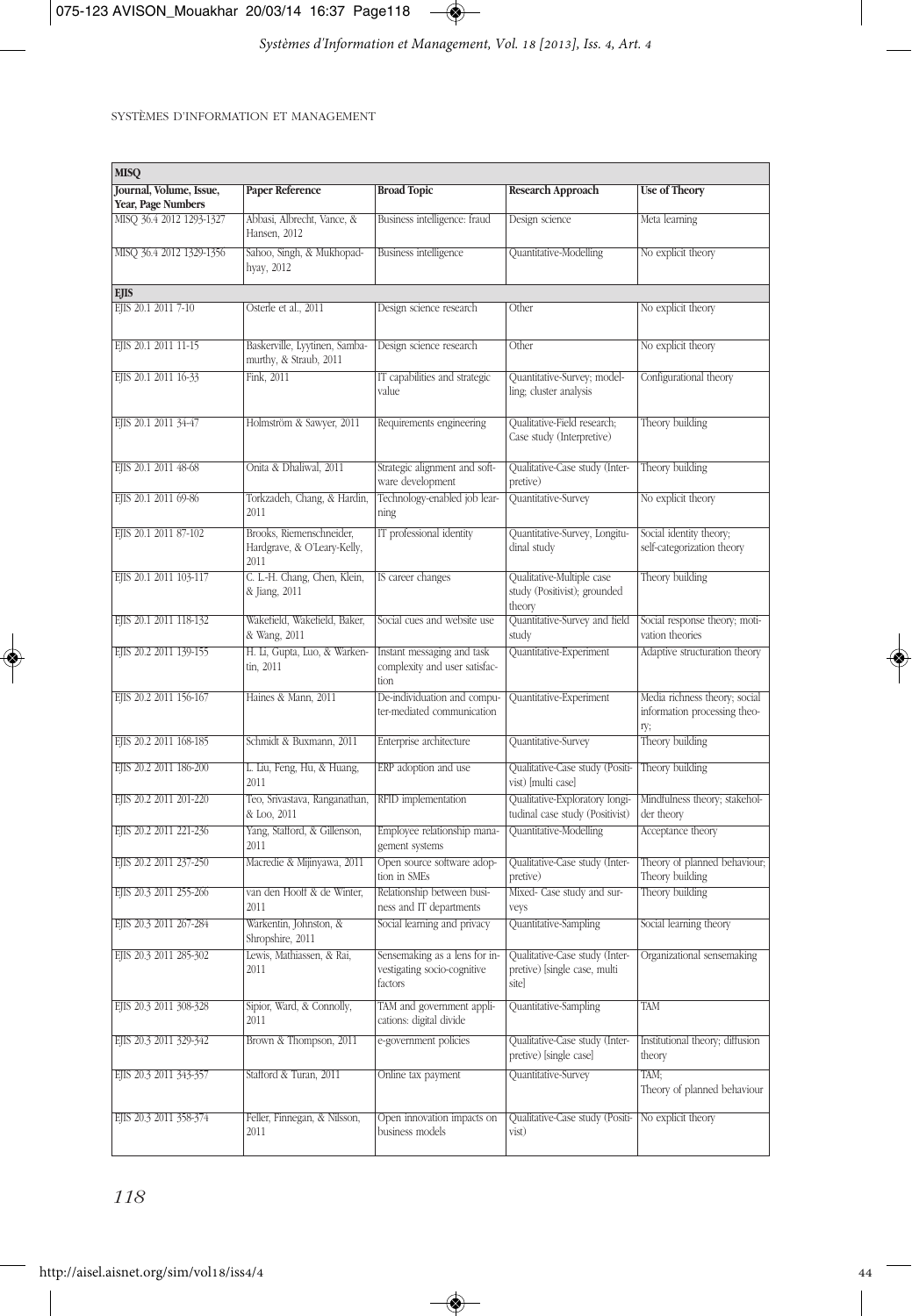

Avison and Malaurent: Qualitative Research in three IS journals: Unequal emphasis but c

#### QUALITATIVE RESEARCH IN THREE IS JOURNALS

| <b>MISQ</b>                                    |                                                                 |                                                                     |                                                                                                                                 |                                                                      |
|------------------------------------------------|-----------------------------------------------------------------|---------------------------------------------------------------------|---------------------------------------------------------------------------------------------------------------------------------|----------------------------------------------------------------------|
| Journal, Volume, Issue,                        | <b>Paper Reference</b>                                          | <b>Broad Topic</b>                                                  | <b>Research Approach</b>                                                                                                        | <b>Use of Theory</b>                                                 |
| Year, Page Numbers<br>MISQ 36.4 2012 1293-1327 | Abbasi, Albrecht, Vance, &                                      | Business intelligence: fraud                                        | Design science                                                                                                                  | Meta learning                                                        |
|                                                | Hansen, 2012                                                    |                                                                     |                                                                                                                                 |                                                                      |
| MISQ 36.4 2012 1329-1356                       | Sahoo, Singh, & Mukhopad-<br>hyay, 2012                         | <b>Business intelligence</b>                                        | Quantitative-Modelling                                                                                                          | No explicit theory                                                   |
| <b>EJIS</b>                                    |                                                                 |                                                                     |                                                                                                                                 |                                                                      |
| EJIS 20.1 2011 7-10                            | Österle et al., 2011                                            | Design science research                                             | Other                                                                                                                           | No explicit theory                                                   |
| EJIS 20.1 2011 11-15                           | Baskerville, Lyytinen, Samba-<br>murthy, & Straub, 2011         | Design science research                                             | Other                                                                                                                           | No explicit theory                                                   |
| EJIS 20.1 2011 16-33                           | Fink, 2011                                                      | IT capabilities and strategic<br>value                              | Quantitative-Survey; model-<br>ling; cluster analysis                                                                           | Configurational theory                                               |
| EJIS 20.1 2011 34-47                           | Holmström & Sawyer, 2011                                        | Requirements engineering                                            | Qualitative-Field research;<br>Case study (Interpretive)                                                                        | Theory building                                                      |
| EJIS 20.1 2011 48-68                           | Onita & Dhaliwal, 2011                                          | Strategic alignment and soft-<br>ware development                   | Qualitative-Case study (Inter-<br>pretive)                                                                                      | Theory building                                                      |
| EJIS 20.1 2011 69-86                           | Torkzadeh, Chang, & Hardin,<br>2011                             | Technology-enabled job lear-<br>ning                                | Quantitative-Survey                                                                                                             | No explicit theory                                                   |
| EJIS 20.1 2011 87-102                          | Brooks, Riemenschneider,<br>Hardgrave, & O'Leary-Kelly,<br>2011 | IT professional identity                                            | Quantitative-Survey, Longitu-<br>dinal study                                                                                    | Social identity theory;<br>self-categorization theory                |
| EJIS 20.1 2011 103-117                         | C. L.-H. Chang, Chen, Klein,<br>& Jiang, 2011                   | IS career changes                                                   | Qualitative-Multiple case<br>study (Positivist); grounded<br>theory                                                             | Theory building                                                      |
| EJIS 20.1 2011 118-132                         | Wakefield, Wakefield, Baker,<br>& Wang, 2011                    | Social cues and website use                                         | Quantitative-Survey and field<br>study                                                                                          | Social response theory; moti-<br>vation theories                     |
| EJIS 20.2 2011 139-155                         | H. Li, Gupta, Luo, & Warken-<br>tin, 2011                       | Instant messaging and task<br>complexity and user satisfac-<br>tion | Quantitative-Experiment                                                                                                         | Adaptive structuration theory                                        |
| EJIS 20.2 2011 156-167                         | Haines & Mann, 2011                                             | De-individuation and compu-<br>ter-mediated communication           | Quantitative-Experiment                                                                                                         | Media richness theory; social<br>information processing theo-<br>ry; |
| EJIS 20.2 2011 168-185                         | Schmidt & Buxmann, 2011                                         | Enterprise architecture                                             | Quantitative-Survey                                                                                                             | Theory building                                                      |
| EJIS 20.2 2011 186-200                         | L. Liu, Feng, Hu, & Huang,<br>2011                              | ERP adoption and use                                                | Qualitative-Case study (Positi-<br>vist) [multi case]                                                                           | Theory building                                                      |
| EJIS 20.2 2011 201-220                         | Teo, Srivastava, Ranganathan,<br>& Loo, 2011                    | RFID implementation                                                 | Qualitative-Exploratory longi-<br>tudinal case study (Positivist)                                                               | Mindfulness theory; stakehol-<br>der theory                          |
| EJIS 20.2 2011 221-236                         | Yang, Stafford, & Gillenson,<br>2011                            | Employee relationship mana-<br>gement systems                       | Quantitative-Modelling                                                                                                          | Acceptance theory                                                    |
| EJIS 20.2 2011 237-250                         | Macredie & Mijinyawa, 2011                                      | Open source software adop-<br>tion in SMEs                          | Qualitative-Case study (Inter-<br>pretive)                                                                                      | Theory of planned behaviour;<br>Theory building                      |
| EJIS 20.3 2011 255-266                         | van den Hooff & de Winter,<br>2011                              | Relationship between busi-<br>ness and IT departments               | Mixed- Case study and sur-<br>veys                                                                                              | Theory building                                                      |
| EJIS 20.3 2011 267-284                         | Warkentin, Johnston, &<br>Shropshire, 2011                      | Social learning and privacy                                         | Quantitative-Sampling                                                                                                           | Social learning theory                                               |
| EJIS 20.3 2011 285-302                         | Lewis, Mathiassen, & Rai,<br>2011                               | vestigating socio-cognitive<br>factors                              | Sensemaking as a lens for in- Qualitative-Case study (Inter- Organizational sensemaking<br>pretive) [single case, multi<br>site |                                                                      |
| EJIS 20.3 2011 308-328                         | Sipior, Ward, & Connolly,<br>2011                               | TAM and government appli-<br>cations: digital divide                | Quantitative-Sampling                                                                                                           | TAM                                                                  |
| EJIS 20.3 2011 329-342                         | Brown & Thompson, 2011                                          | e-government policies                                               | Qualitative-Case study (Inter-<br>pretive) [single case]                                                                        | Institutional theory; diffusion<br>theory                            |
| EJIS 20.3 2011 343-357                         | Stafford & Turan, 2011                                          | Online tax payment                                                  | Quantitative-Survey                                                                                                             | TAM:<br>Theory of planned behaviour                                  |
| EJIS 20.3 2011 358-374                         | Feller, Finnegan, & Nilsson,<br>2011                            | Open innovation impacts on<br>business models                       | Qualitative-Case study (Positi-<br>vist)                                                                                        | No explicit theory                                                   |

 $\rightarrow$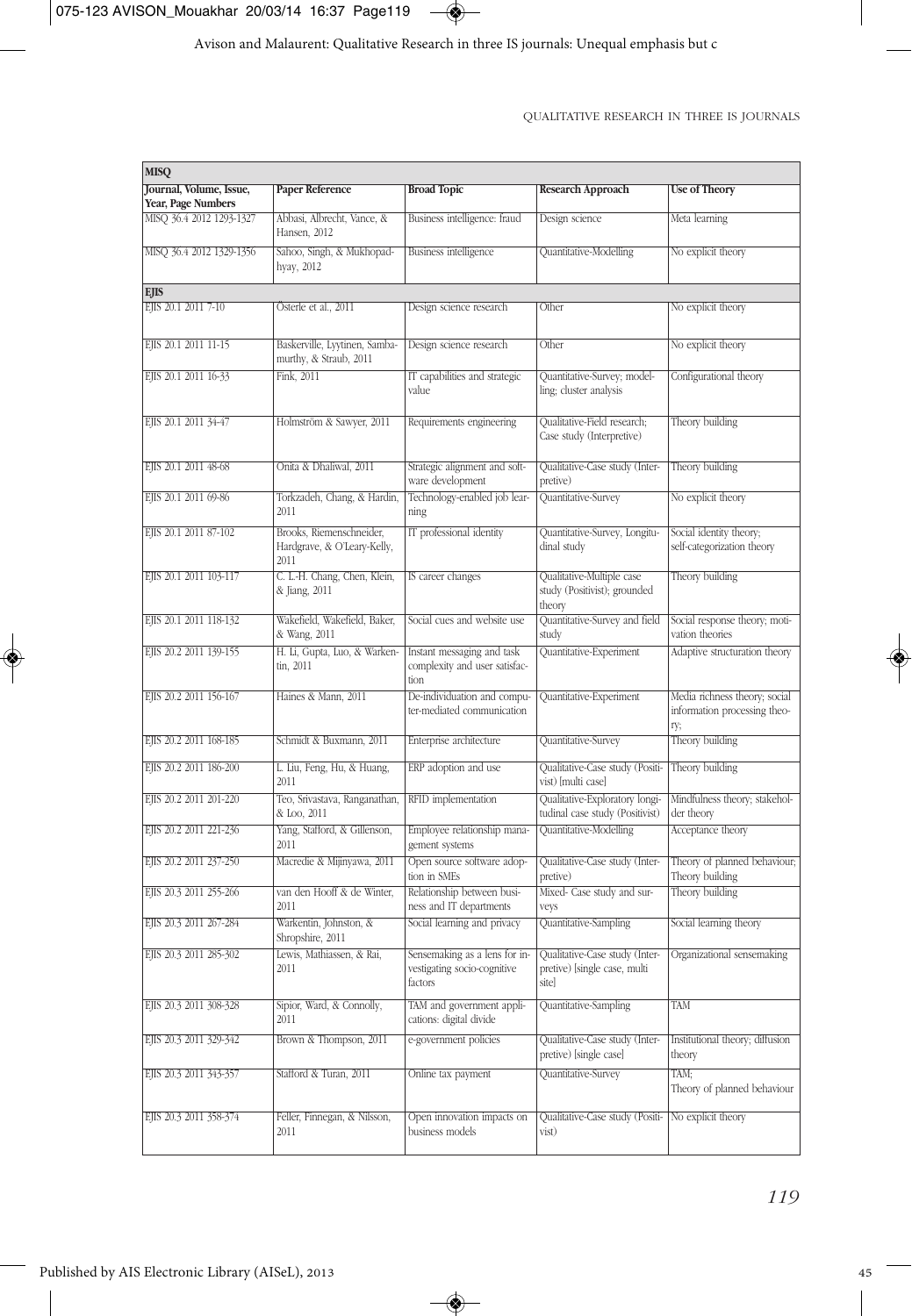

 $\frac{1}{\sqrt{2}}$ 

SYSTÈMES D'INFORMATION ET MANAGEMENT

| <b>EJIS</b>             |                                                |                                                                                                               |                                                             |                                                                                                        |
|-------------------------|------------------------------------------------|---------------------------------------------------------------------------------------------------------------|-------------------------------------------------------------|--------------------------------------------------------------------------------------------------------|
| Journal, Volume, Issue, | <b>Paper Reference</b>                         | <b>Broad Topic</b>                                                                                            | <b>Research Approach</b>                                    | <b>Use of Theory</b>                                                                                   |
| Year, Page Numbers      |                                                |                                                                                                               |                                                             |                                                                                                        |
| EJIS 20.4 2011 378-394  | Stahl, Tremblay, & LeRouge,<br>2011            | Emancipatory research in<br>healthcare                                                                        | Qualitative-Critical social re-<br>search; Focus groups     | Critical theories                                                                                      |
| EJIS 20.4 2011 395-417  | De Vaujany, Walsh, & Mitev,<br>2011            | Critical analysis of research<br>articles in IS                                                               | Qualitative-Critical, Historical<br>and rhetorical analysis | Various theories in articles                                                                           |
| EJIS 20.4 2011 422-439  | Truex, Cuellar, Takeda, &<br>Vidgen, 2011      | Scholarly impact of Heinz<br>Klein                                                                            | Qualitative-Critical social re-<br>search: Lexical analysis | Critical social theory                                                                                 |
| EJIS 20.4 2011 440-455  | Cecez-Kecmanovic, 2011                         | Arguments for critical resear-<br>ch methodology                                                              | Other                                                       | Critical theory                                                                                        |
| EIIS 20.4 2011 456-476  | Hassan, 2011                                   | Questions IS as a discipline                                                                                  | Other                                                       | Critical theory                                                                                        |
| EJS 20.4 2011 477-489   | Basden, 2011                                   | Discusses integration of<br>socio-critical and positivist ap-<br>proaches                                     | Other                                                       | Critical theory                                                                                        |
| EJIS 20.5 2011 496-509  | Lyytinen & Damsgaard, 2011                     | Inter-organisational IS                                                                                       | Other                                                       | TAM;<br>multi-level theory                                                                             |
| EJIS 20.5 2011 510-528  | Lederman & Johnston, 2011                      | Understanding manual sys-<br>tems                                                                             | Design theory                                               | Theory building                                                                                        |
| EJIS 20.5 2011 529-541  | C. M. Chan, Hackney, Pan, &<br>Chou, 2011      | Process model of e-govern-<br>ment implementation                                                             | Qualitative-Case study (Inter-<br>pretive) [single case]    | Theory building                                                                                        |
| EJIS 20.5 2011 542-559  | Benlian, 2011                                  | Analysis of different software<br>models                                                                      | Quantitative-Sampling                                       | No explicit theory                                                                                     |
| EJIS 20.5 2011 560-573  | Fang, Benamati, & Lederer,<br>2011             | Coping mechanisms for rapid<br>IT change                                                                      | Quantitative-Survey                                         | National culture theory                                                                                |
| EJIS 20.5 2011 574-588  | Dudezert & Leidner, 2011                       | Knowledge maps                                                                                                | Qualitative-Case study (Positi-<br>vist) Imulti casel       | Social theory;<br>illusion of control theory;<br>symbol and signal theory                              |
| EJIS 20.5 2011 589-607  | Elie-Dit-Cosaque & Straub,<br>2011             | User adaptation to disruptive<br>IT                                                                           | Quantitative-Experimental de-<br>sign                       | Theoretical framework: co-<br>ping model of user adapta-<br>tion                                       |
| EJIS 20.5 2011 608-623  | Shin & Kim, 2011                               | Reliability of measurement<br>method                                                                          | Quantitative-Modelling                                      | No explicit theory                                                                                     |
| EJS 20.6 2011 629-642   | Krell, Matook, & Rohde, 2011                   | Suggests which change type<br>(IS introduction, replacement,<br>extension, and merge) might<br>be appropriate | Qualitative-Focus group study<br>(Positivist)               | Institutional theory; capability<br>lifecycle theory; organisational<br>fit theory; interaction theory |
| EJIS 20.6 2011 643-658  | D'Arcy & Herath, 2011                          | Deterrance theory and IS se-<br>curity research                                                               | Other                                                       | Deterrance theory;<br>rational choice theory                                                           |
| EJIS 20.6 2011 659-673  | R. Y. Chan & Lai, 2011                         | Ethical ideology and software<br>piracy                                                                       | Quantitative-Survey                                         | Cognitive moral develop-<br>ment;<br>ethical ideology theory                                           |
| EJIS 20.6 2011 674-690  | Napier, Mathiassen, & Robey,<br>2011           | Firm-level co-ordination for a<br>Geographic information sys-<br>tems service provider                        | Qualitative-Action research<br>(Interpretive) [single case] | Contextualist inquiry; contex-<br>tual ambidexterity                                                   |
| EJIS 20.6 2011 693-702  | Hwang & Schmidt, 2011                          | Reassesses meta-analytic stu-<br>dies                                                                         | Other                                                       | Theory as moderator                                                                                    |
| EJIS 20.6 2011 703-712  | Sharma & Yetton, 2011                          | Response to above                                                                                             | Other                                                       | No explicit theory                                                                                     |
| EJIS 21.1 2012 6-21     | Seddon & Scheepers, 2012                       | Drawing general conclusions<br>from samples                                                                   | Other                                                       | No explicit theory                                                                                     |
| EJIS 21.1 2012 22-48    | Polites, Roberts, & Thatcher,<br>2012          | Conceptualizing models                                                                                        | Other                                                       | No explicit theory                                                                                     |
| EJIS 21.1 2012 49-69    | Indulska, Hovorka, & Recker.<br>2012           | Quantitative approaches to<br>content analysis                                                                | Quantitative- Latent semantic<br>analysis and data mining   | No explicit theory                                                                                     |
| EJIS 21.1 2012 70-86    | Evangelopoulos, Zhang, &<br>Prybutok, 2012     | Issues when using Latent se-<br>mantic analysis                                                               | Other                                                       | No explicit theory                                                                                     |
| EJIS 21.1 2012 87-98    | Richard, Coltman, & Keating,<br>2012           | Designing IS service strategy                                                                                 | Other                                                       | Statistical design theory; utility<br>maximization theory; multi<br>theory                             |
| EJIS 21.1 2012 99-112   | Henseler, Fassott, Dijkstra, &<br>Wilson, 2012 | Use of PLS                                                                                                    | Other                                                       | No explicit theory<br>Other                                                                            |

◈

*120*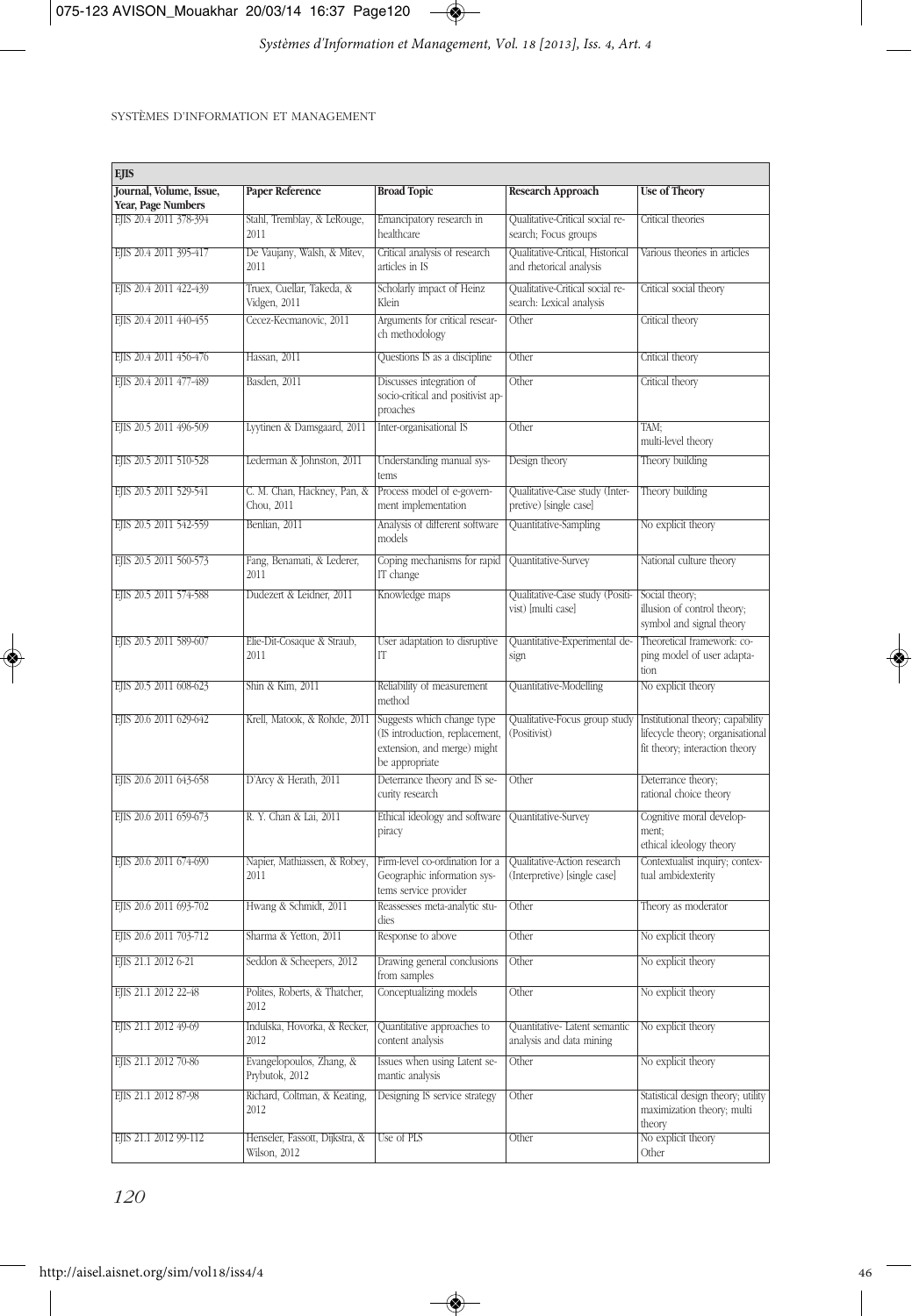

| <b>EJIS</b>                                  |                                                                        |                                                                                                |                                                                                    |                                                                                                            |
|----------------------------------------------|------------------------------------------------------------------------|------------------------------------------------------------------------------------------------|------------------------------------------------------------------------------------|------------------------------------------------------------------------------------------------------------|
| Journal, Volume, Issue,                      | <b>Paper Reference</b>                                                 | <b>Broad Topic</b>                                                                             | <b>Research Approach</b>                                                           | <b>Use of Theory</b>                                                                                       |
| Year, Page Numbers<br>EJIS 21.2 2012 119-134 | Galliers & Huang, 2012                                                 | Qualitative research training                                                                  | Other                                                                              | Social learning theory; expe-                                                                              |
|                                              |                                                                        |                                                                                                |                                                                                    | riential learning theory                                                                                   |
| EJIS 21.2 2012 135-146                       | Goldkuhl, 2012                                                         | Pragmatism v Interpretism in<br>qualitative IS research                                        | Other                                                                              | No explicit theory                                                                                         |
| EJIS 21.2 2012 147-159                       | Papas, O'Keefe, & Seltsikas,<br>2012                                   | eGovernment application -<br>workflows and digital signa-<br>tures                             | Other                                                                              | No explicit theory                                                                                         |
| EJIS 21.2 2012 160-175                       | Street & Ward, 2012                                                    | Validity and reliability of lon-<br>gitudinal case study research                              | Other                                                                              | No explicit theory                                                                                         |
| EJIS 21.2 2012 176-191                       | McLeod & Doolin, 2012                                                  | IS development                                                                                 | Qualitative-Case study (Positi-<br>vist) [single case]                             | Actor-system dynamics; socio-<br>technical systems                                                         |
| EJIS 21.2 2012 192-206                       | Chiasson & Davidson, 2012                                              | Deconstruction in IS research                                                                  | <b>Oualitative-Critical research</b>                                               | Critical theory                                                                                            |
| EJIS 21.3 2012 212-228                       | Flynn & Du, 2012                                                       | Development of a smartcard<br>system                                                           | Qualitative-Case study (Inter-<br>pretive) [single case]                           | Topography of legitimacy                                                                                   |
| EJIS 21.3 2012 229-254                       | Dietz & Juhrisch, 2012                                                 | Conceptual modelling                                                                           | Design science                                                                     | Theory of semantics                                                                                        |
| EJIS 21.3 2012 255-267                       | Kasiri, Sharda, & Hardgrave,<br>2011                                   | Benefits of RFID in retailing                                                                  | Qualitative-Delphi study<br>using interviews (Positivist)                          | <b>Balanced</b> scorecard                                                                                  |
| EJIS 21.3 2012 268-286                       | Grahlmann, Helms, Hilhorst,<br>Brinkkemper, & van Ameron-<br>gen, 2012 | Enterprise content manage-<br>ment systems                                                     | Qualitative-Case study (Inter-<br>pretive) [multi case]                            | No explicit theory                                                                                         |
| EJIS 21.3 2012 287-302                       | Bidan, Rowe, & Truex, 2012                                             | IS architectures in SMEs                                                                       | Mixed-Field studies, inter-<br>views and survey data                               | Theory building                                                                                            |
| EJIS 21.3 2012 303-320                       | Schwarz, Schwarz, Jung,<br>Pérez, & Wiley-Patton, 2012                 | Assimilation in virtual worlds                                                                 | Quantitative-Structural equa-<br>tion modelling                                    | Hedonistic IS theory;<br>social presence Theory; esca-<br>pe theory                                        |
| EJIS 21.3 2012 321-340                       | Xu, Turel, & Yuan, 2012                                                | Online game addiction                                                                          | Quantitative-Survey; PLS                                                           | Theory building                                                                                            |
| EJIS 21.4 2012 358-372                       | Azad & King, 2012                                                      | Computer workarounds                                                                           | Qualitative-Case study (Inter-<br>pretive) [comparative -two<br>cases]             | Institutional theory                                                                                       |
| EJIS 21.4 2012 373-387                       | Yayla & Hu, 2012                                                       | Strategic alignment and per-<br>formance in a developing<br>country setting                    | Quantitative-Survey                                                                | No explicit theory                                                                                         |
| EJIS 21.4 2012 388-403                       | Mola & Carugati, 2012                                                  | IT sourcing amongst Italy<br><b>SMEs</b>                                                       | Qualitative-Case study (Inter-<br>pretive) [single case, longitu-<br>dinal         | Institutional theory; transac-<br>tion cost theory                                                         |
| EJIS 21.4 2012 404-426                       | Sigala, 2012                                                           | Impact of geocollaborative<br>portals on travellers' collabo-<br>rative decision making        | Quantitative-Experimental<br>study on students                                     | No explicit theory                                                                                         |
| EJIS 21.4 2012 427-437                       | Ruth, 2012                                                             | Value of question and answer<br>web sites                                                      | Quantitative-Structural equa-<br>tion                                              | Satisfaction theory; expecta-<br>tion-confirmation theory                                                  |
| EJIS 21.4 2012 438-467                       | Pelet & Papadopoulou, 2012                                             | Effect of colours on e-com-<br>merce websites                                                  | Mixed-Interviews then lab<br>study                                                 | No explicit theory                                                                                         |
| EJIS 21.5 2012 479-495                       | Córdoba, Pilkington, & Bern-<br>roider, 2012                           | Stage of academic maturity of                                                                  | Quantitative-Citation analysis                                                     | Theory of discipline develop-<br>ment                                                                      |
| EJIS 21.5 2012 496-511                       | Young, Kuo, & Myers, 2012                                              | Development and use of a<br>web-based knowledge mana-<br>gement system - cultural as-<br>pects | <b>Oualitative-Critical research</b>                                               | Critical theory                                                                                            |
| EJIS 21.5 2012 512-528                       | Turel & Serenko, 2012                                                  | Social network sites                                                                           | Quantitative-Survey                                                                | Ccognitive behavioral model;<br>social skill model;<br>socio-cognitive model of un-<br>regulated media use |
| EJIS 21.5 2012 529-551                       | Abbott & Jones, 2012                                                   | Locational attractiveness for<br>outsourcing                                                   | Qualitative-Case study (Inter-<br>pretive) [two cases]                             | No explicit theory                                                                                         |
| EJIS 21.5 2012 552-569                       | Novak, Brooks, Gadd, An-<br>ders, & Lorenzi, 2012                      | Organizational routines and<br>the value of analyzing techno-<br>logy use mediation activities | Qualitative-Case study (Positi-<br>vist) [single case. multi site];<br>ethnography | Agency theory;<br>technology use mediation                                                                 |
| EJIS 21.5 2012 570-586                       | Doolin & McLeod, 2012                                                  | Managing IS development<br>practices                                                           | Qualitative-Case study (Inter-<br>pretive) [single case, longitu-<br>dinal         | Sociomateriality;<br>boundary theory                                                                       |

 $\rightarrow$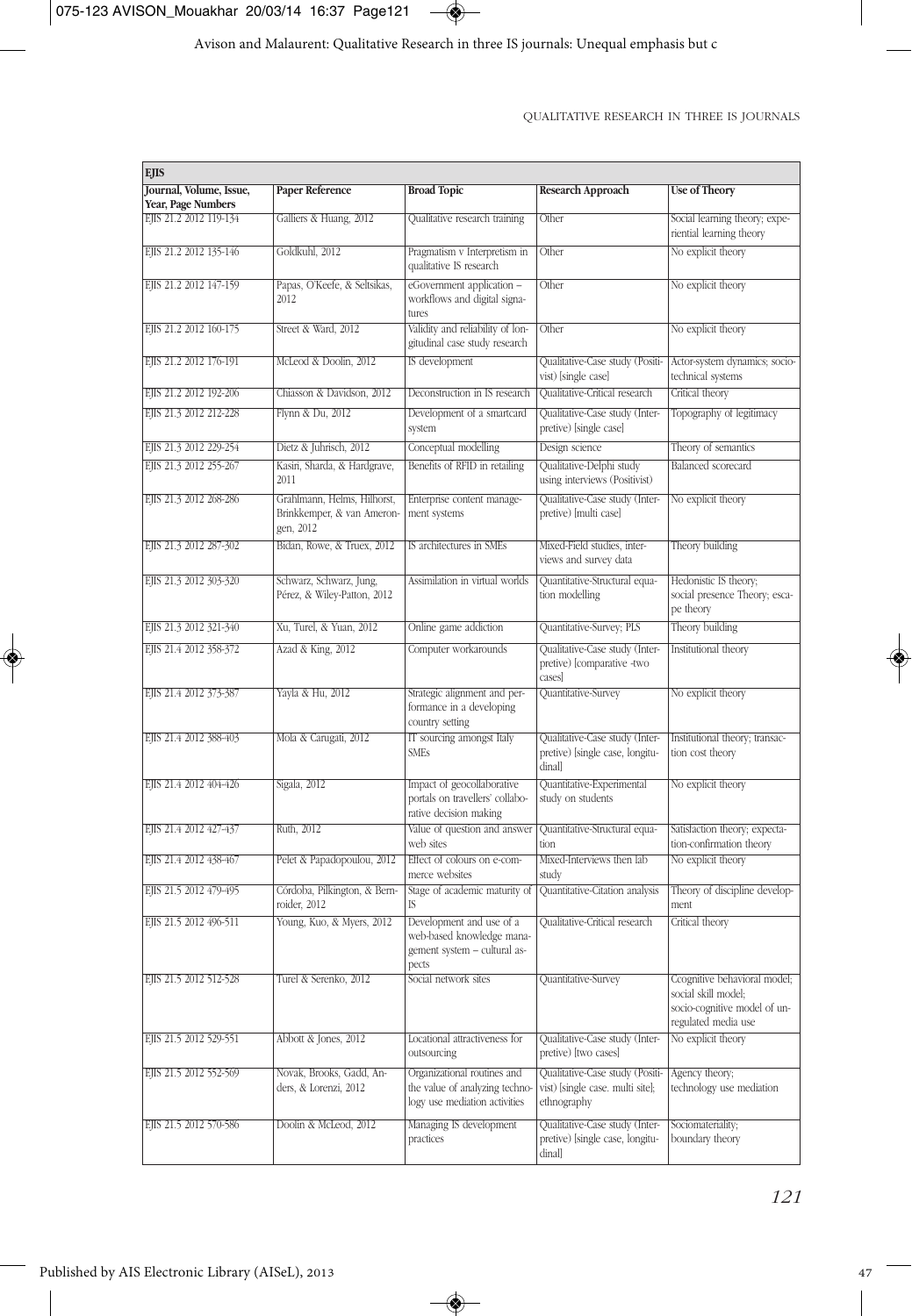

*Systèmes d'Information et Management, Vol. 18 [2013], Iss. 4, Art. 4*

SYSTÈMES D'INFORMATION ET MANAGEMENT

| <b>EJIS</b>             |                                              |                                                                                              |                                                                                       |                                                                                                             |
|-------------------------|----------------------------------------------|----------------------------------------------------------------------------------------------|---------------------------------------------------------------------------------------|-------------------------------------------------------------------------------------------------------------|
| Journal, Volume, Issue, | <b>Paper Reference</b>                       | <b>Broad Topic</b>                                                                           | <b>Research Approach</b>                                                              | <b>Use of Theory</b>                                                                                        |
| Year, Page Numbers      |                                              |                                                                                              |                                                                                       |                                                                                                             |
| EJIS 21.6 2012 592-607  | Njenga & Brown, 2012                         | Practitioner improvisation in<br>information systems security                                | Qualitative-Case study (Inter-<br>pretive) [single case]; Herme-<br>neutics           | Improvisation theory                                                                                        |
| EJIS 21.6 2012 608-620  | Monteiro & Rolland, 2012                     | Technologically mediated and<br>geographically dispersed<br>work practices                   | Qualitative-Case study (Inter-<br>pretive) [single case. multi<br>site, longitudinal] | The entanglement of practice<br>and theory                                                                  |
| EJIS 21.6 2012 621-642  | T. Li & Unger, 2012                          | Personalised web services<br>and privacy                                                     | Quantitative-Experimental re-<br>search                                               | No explicit theory                                                                                          |
| EJIS 21.6 2012 643-663  | S. C. Park, Keil, Kim, & Bock,<br>2012       | Overbidding in C2C auctions                                                                  | Quantitative-Survey                                                                   | Escalation theory                                                                                           |
| EIIS 21.6 2012 664-679  | Benitez-Amado & Walczuch,<br>2012            | Relationships between IT, en-<br>vironmental organizational is-<br>sues and firm performance | Quantitative-Sample; structu-<br>ral equations                                        | Resource-based theory; dyna-<br>mic capabilities theory; natu-<br>ral-resource based theory of<br>the firm; |
| EJIS 21.6 2012 680-698  | Wu & Du, 2012                                | Behavioural intention and ac-<br>tual usage                                                  | Quantitative-Sampling                                                                 | No explicit theory                                                                                          |
| EJIS 21.6 2012 699-717  | Koch, Gonzalez, & Leidner,<br>2012           | social networking - the blur-<br>red boundary between work<br>life and social life           | Qualitative-Case study (Inter-<br>pretive) [single case]                              | Boundary theory;<br>theory of positive emotions                                                             |
| <b>SIM</b>              |                                              |                                                                                              |                                                                                       |                                                                                                             |
| SIM 16.1 2011 35-68     | Guillemette & Paré, 2011                     | Transformation of IT func-<br>tions                                                          | Qualitative-Case study [multi<br>case] (positivist)                                   | Punctuated equilibrium theo-<br>ry                                                                          |
| SIM 16.1 2011 69-112    | Saint Léger & El Amrani, 2011                | ERP post-implementation is-<br>sues: role of Competency<br>Centres                           | Qualitative-Action research<br>[single case] (interpretive)                           | No explicit theory                                                                                          |
| SIM 16.1 2011 113-151   | Michaux & Geffroy, 2011                      | E-transformations impacts on<br>organizations                                                | Qualitative-Meta-synthesis of<br>previous literature (intepreti-<br>ve)               | IS structuration theory                                                                                     |
| SIM 16.1 2011 153-184   | Douyère, 2011                                | Knowledge Policy                                                                             | Qualitative-Case study [longi-<br>tudinal case] (intepretive)                         | No explicit theory                                                                                          |
| SIM 16.2 2011 9-34      | Mignerat & Audebrand, 2011                   | IT in the management of<br>mega-events                                                       | Qualitative-Case study [single<br>case] (interpretive)                                | Institutional theory                                                                                        |
| SIM 16.2 2011 35-71     | Abdennadher & Cheffi, 2011                   | Internet voting proxy systems<br>in shareholders' general mee-<br>ting                       | Qualitative-Case study [single<br>case] (interpretive)                                | Institutional theory                                                                                        |
| SIM 16.2 2011 73-105    | Leroux & Pupion, 2011                        | Adoption of sustainability re-<br>porting systems                                            | Quantitative-Statistical                                                              | Institutional theory; innova-<br>tion diffusion                                                             |
| SIM 16.3 2011 7-44      | Charki, Josserand, & Charki,<br>2011         | Inter-organizational system<br>post-adoption                                                 | Qualitative-Case study [single<br>case] (interpretive)                                | No explicit theory                                                                                          |
| SIM 16.3 2011 45-79     | F. de Corbière, 2011                         | Data quality                                                                                 | Qualitative-Case study [multi<br>case] (interpretive)                                 | No explicit theory                                                                                          |
| SIM 16.3 2011 81-114    | Goethals, Snoeck, & Lema-<br>hieu, 2011      | Inter-organization systems in-<br>tegration                                                  | Qualitative-Case study [two<br>cases]; Grounded theory (in-<br>terpretive)            | Theory building                                                                                             |
| SIM 16.3 2011 115-138   | Perrin, 2011                                 | KM strategies                                                                                | Qualitative-Case study [single<br>case] (interpretive)                                | No explicit theory                                                                                          |
| SIM 16.4 2011 9-36      | Haon & Patel, 2011                           | Retailing Websites                                                                           | Quantitative-Statistical                                                              | No explicit theory                                                                                          |
| SIM 16.4 2011 37-72     | Jawadi & Boukef-Charki,<br>2011              | Technological and Social Vir-<br>tuality                                                     | Qualitative-Case study [multi<br>case] (interpretive)                                 | Theory building                                                                                             |
| SIM 16.4 2011 73-101    | Carugati, Giangreco, & Sebas-<br>tiano, 2011 | <b>Evolving Systems</b>                                                                      | Qualitative-Case study [single<br>case, longitudinal] (interpreti-<br>ve)             | Institution theory; transaction<br>cost theory                                                              |
| SIM 17.1 2012 7-48      | Meier, Missonier, & Missonier,<br>2012       | Outcomes of IT projects                                                                      | Qualitative-Case study [longi-<br>tudinal case] (interpretive)                        | Actor network theory                                                                                        |
| SIM 17.1 2012 49-80     | Karoui & Dudezert, 2012                      | Adoption of Social Network<br>Systems                                                        | Qualitative-Action Research<br>(interpretive)                                         | Practice theory;<br>strategic actor's theory                                                                |
| SIM 17.1 2012 81-111    | F de Corbière, Rowe, &<br>Wolff, 2012        | Internal and External IS Inte-<br>gration                                                    | Quantitative-Statistical                                                              | IT-enabled business transfor-<br>mation                                                                     |
| SIM 17.1 2012 113-143   | Dagorn & Poussing, 2012                      | Information Security Gover-<br>nance                                                         | Quantitative-Statistical                                                              | <b>UTAUT</b>                                                                                                |

◈

*122*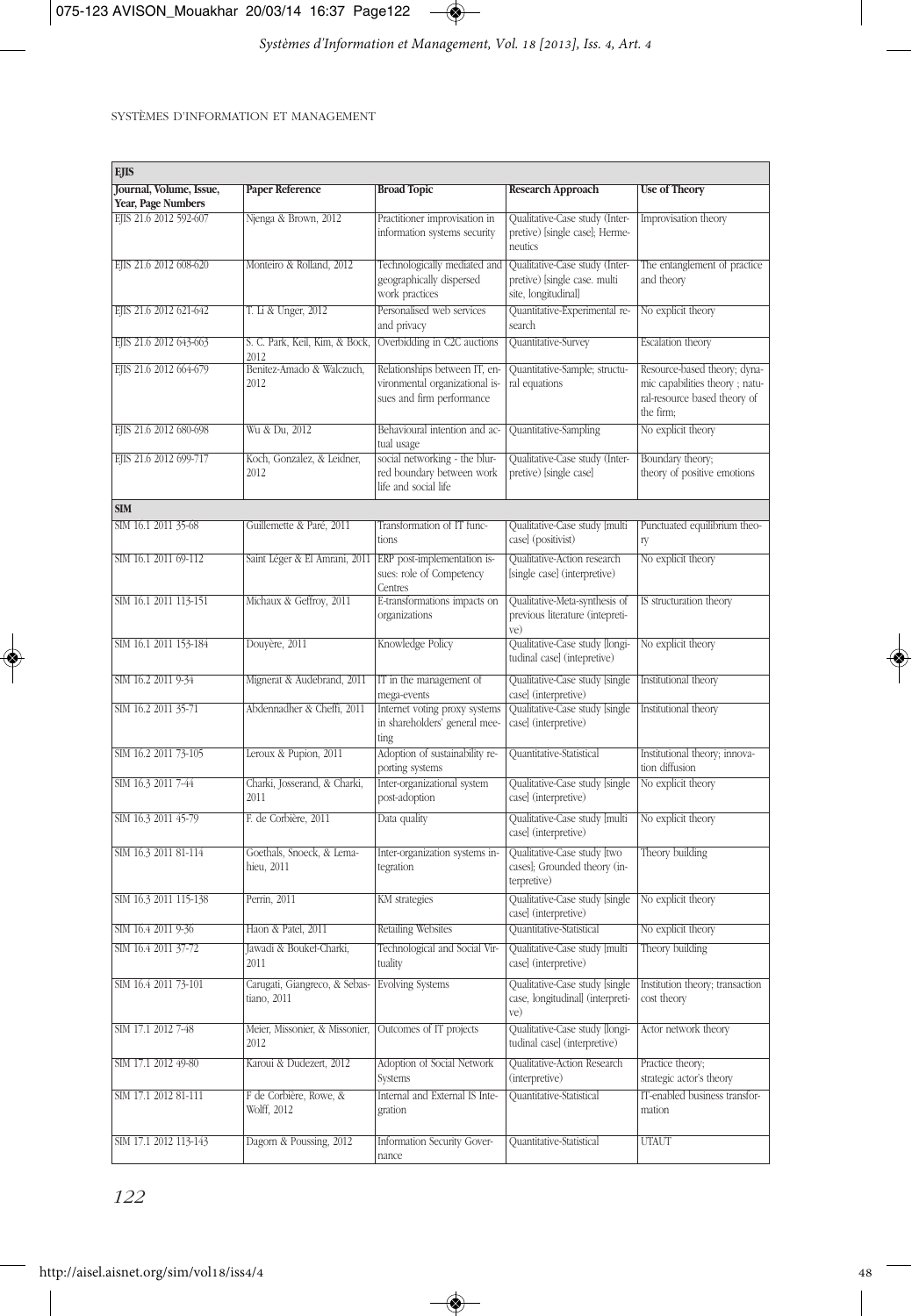

Avison and Malaurent: Qualitative Research in three IS journals: Unequal emphasis but c

#### QUALITATIVE RESEARCH IN THREE IS JOURNALS

| <b>SIM</b>              |                                |                                |                                |                            |
|-------------------------|--------------------------------|--------------------------------|--------------------------------|----------------------------|
| Journal, Volume, Issue, | <b>Paper Reference</b>         | <b>Broad Topic</b>             | <b>Research Approach</b>       | <b>Use of Theory</b>       |
| Year, Page Numbers      |                                |                                |                                |                            |
| SIM 17.2 2012 9-38      | Godé-Sanchez, Hauch, Lasou,    | Net-centric Decision support   | Qualitative-Case study (inter- | No explicit theory         |
|                         | & Lebraty, 2012                | system                         | pretive)                       |                            |
| SIM 17.2 2012 39-80     | Carton & Farastier, 2012       | <b>KM</b> environment          | Qualitative-Case study (inter- | Boundary objects           |
|                         |                                |                                | pretive)                       |                            |
| SIM 17.2 2012 81-114    | Caron-Fasan & Lesca, 2012      | Strategic scanning project ma- | Qualitative-Action Research    | Strategic scanning factors |
|                         |                                | nagement                       | (interpretive)                 |                            |
| SIM 17.2 2012 115-149   | Barlette, 2012                 | SME managers in IS security    | Qualitative-Case study (inter- | No explicit theory         |
|                         |                                |                                | pretive)                       |                            |
| SIM 17.3 2012 7-31      | Pascal, 2012                   | Review of Design Science       | Other                          | No explicit theory         |
| SIM 17.3 2012 33-70     | Mignon, Siadou-Martin, Jani-   | KM objectives and KM de-       | Quantitative-Statistical       | No explicit theory         |
|                         | cot, Averseng, & Mazars-Cha-   | vices                          |                                |                            |
|                         | pelon, 2012                    |                                |                                |                            |
| SIM 17.3 2012 71-110    | Belmondo & Roussel, 2012       | Learning routines              | Qualitative-Longitudinal Case  | Routine dynamics           |
|                         |                                |                                | study (interpretive)           |                            |
| SIM 17.3 2012 111-142   | Amabilé, Meissonier, Haller, & | Absorptive capacity and stra-  | Qualitative-Case study (inter- | Absorptive capacity        |
|                         | Boudrandi, 2012                | tegic monitoring               | pretive)                       |                            |
| SIM 17.4 2012 9-37      | Lancini & Sampieri-Teissier,   | <b>Boundary Objects</b>        | Qualitative-Case study (inter- | Practice theory            |
|                         | 2012                           |                                | pretive) [single case]         |                            |
| SIM 17.4 2012 39-68     | Tsoni, 2012                    | Appropriation of IT            | Quantitative-Statistical       | No explicit theory         |
| SIM 17.4 2012 69-95     | Vitari, Humbert, & Rennard,    | French IS research specifici-  | Other                          | No explicit theory         |
|                         | 2012                           | ties                           |                                |                            |

 $\rightarrow$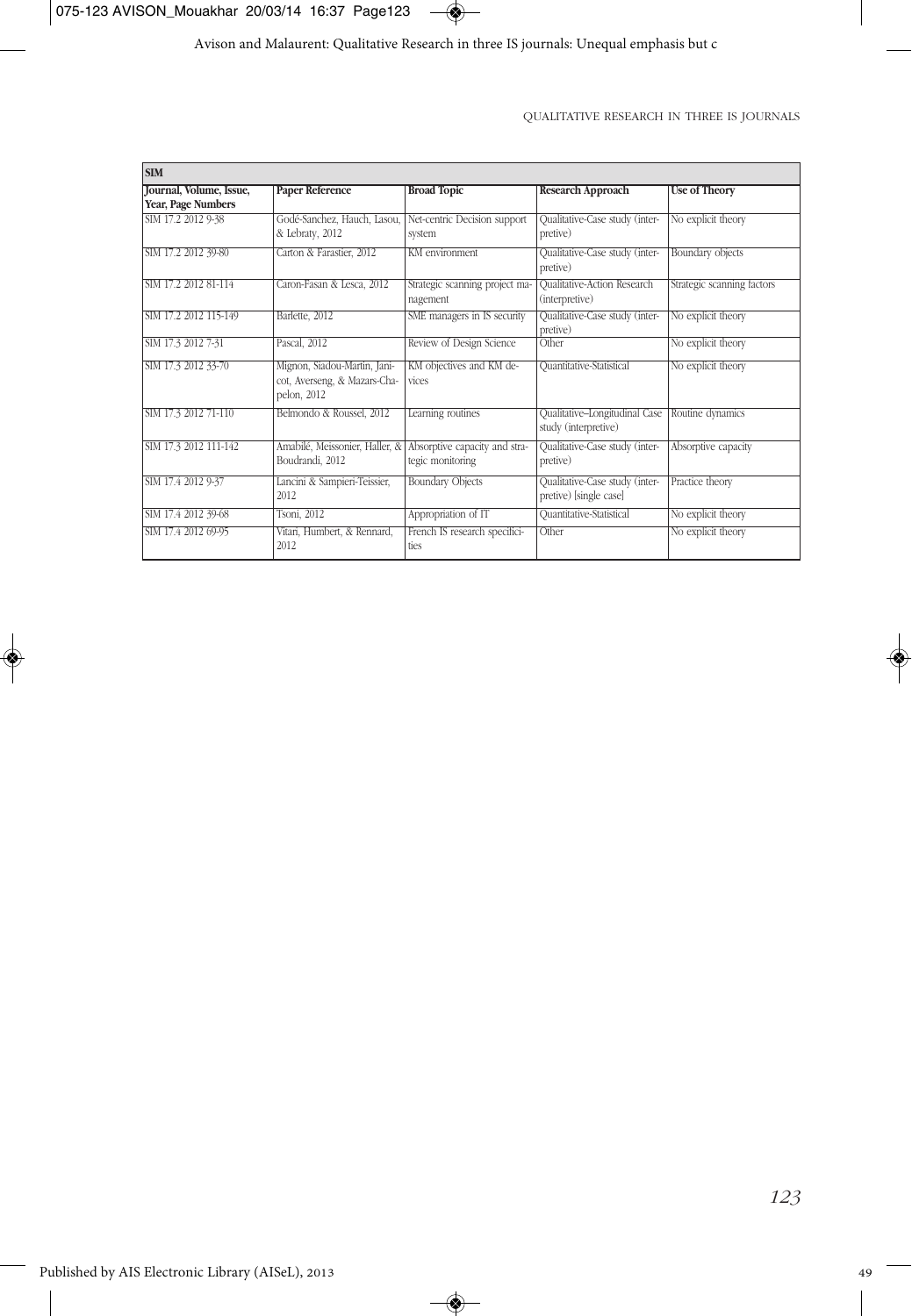## **AUTEURS**

**David AVISON** is Distinguished Professor of information systems at ESSEC Business School. He was president of the Association for Information Systems 2008-2009 and was founding editor (with Guy Fitzgerald) of the Information Systems Journal. He wrote the recent text Information Systems Project Management (with Reza Torkzedah) (Sage) and the well-used text Information Systems Development: Methodologies, Techniques and Tools (with Guy Fitzgerald) (McGraw-Hill). He served as chair of the International Federation of Information Processing WG8.2 (Impact of IS/IT on Organizations and Society) and was joint chair of ICIS 2005 (with Dennis Galletta).

*Adresse :* Departement IDS, ESSEC Business School, avenue Bernard Hirsch, 95021, Cergy-Pontoise

*Mail :* avison@essec.fr

**Sébastien BRION** est maître de conférences HDR à l'Université de Savoie, IAE Savoie Mont-Blanc, où il dirige le master Management et Technologie de l'Informa tion. Il est responsable du pôle Innovation et Développement des Organisations à l'IREGE. Ses travaux de recherche portent sur les facteurs explicatifs de la performance des processus d'innovation et sur les formes organisationnelles qui favorisent l'innovation. *Adresse :* IREGE, IAE Savoie Mont Blanc, B.P.

80439, 74944 Annecy-le-Vieux

*Mail :* sebastien.brion@univ-savoie.fr

**Aurélie LECLERCQ-VANDELANNOITTE**, docteur en Sciences de gestion de l'université Paris-Dauphine, est professeur associée à l'IESEG School of Management (LEM, UMR CNRS 8179). Ses recherches sont liées à la question du changement organisationnel et technologique. Sa thèse a reçu trois prix nationaux et ses travaux ont fait l'objet de publications nationales et internationales (EJIS, Organization Studies, DataBase, SIM)

*Adresse :* IESEG, School of Management, LEM (UMR CNRS 8179), 3 Rue de la Digue, 59000 Lille

*Mail :* a.leclercq@ieseg.fr

**Julien MALAURENT** is Assistant Professor of information systems at ESSEC Business School. He is currently acting as Associate Editor for the Information Systems Journal. Julien's research projects, based on qualitative approaches (case study and action research), address issues related to the work practices of users embedded in a multi-cultural context. From a methodological perspective, his research projects stress the importance of reflexivity toward the use of

theoretical frameworks and the interpretation of empirical datasets.

*Adresse :* Departement IDS, ESSEC Business School, avenue Bernard Hirsch, 95021, Cergy-Pontoise

*Mail :* malaurent@essec.fr

**Caroline MOTHE** est professeur des Universités à l'Université de Savoie, IAE Savoie Mont-Blanc, où elle enseigne essentiellement en stratégie et management de l'innovation. Directrice de l'IREGE, elle s'intéresse aux coopérations inter-firmes et aux organisations innovantes et coordonne actuellement plusieurs projets de recherche sur les processus d'innovation intra et inter-organisationnels, liés notamment à l'innovation environnementale.

*Adresse :* IREGE, IAE Savoie Mont Blanc, BP. 80439, 74944 Annecy-le-Vieux

*Mail :* caroline.mothe@univ-savoie.fr

**Gaëtan MOURMANT** a reçu son doctorat de l'université Paris Dauphine et Georgia State University. Son travail a été publié dans le journal EJIS, ainsi que dans les conférences ICIS et AOM. En 2012, il a reçu le prix du meilleur article de la conférence « SIGMIS Computers and People Research ». Ses recherches portent notamment sur l'entrepreneuriat, la rotation du personnel et le Cloud-Computing.

*Adresse :* IESEG, School of Management, LEM (UMR CNRS 8179), 3 Rue de la Digue, 59000 Lille

*Mail :* gmourmant@gmail.com

**Céline PEREA** est maître de conférences à l'Université Pierre Mendès France, IAE de Grenoble, où elle enseigne surtout en systèmes d'information et management de l'innovation. Membre du CERAG, elle mène ses recherches sur la coordination des projets de développement de nouveaux produits et sur l'usage des Technologies de l'Information dans les équipes distribuées.

*Adresse :* CERAG, UPMF, 150 Avenue de la Chimie, 38040 Saint Martin d'Hères *Mail :* celine.perea@iae-grenoble.fr

**Grégoire TIERS** travaille pour une start-up dans le domaine du Cloud-Computing. Diplômé de l'Iéseg, School of Management, ayant étudié à l'Université de Sherbrooke, Canada, son travail a été publié dans la conférence AIM. Ses recherches portent principalement sur le Cloud-Computing. *Adresse :* IESEG, School of Management, LEM (UMR CNRS 8179), 3 Rue de la Digue, 59000 Lille

*Mail :* gtiers@gmail.com